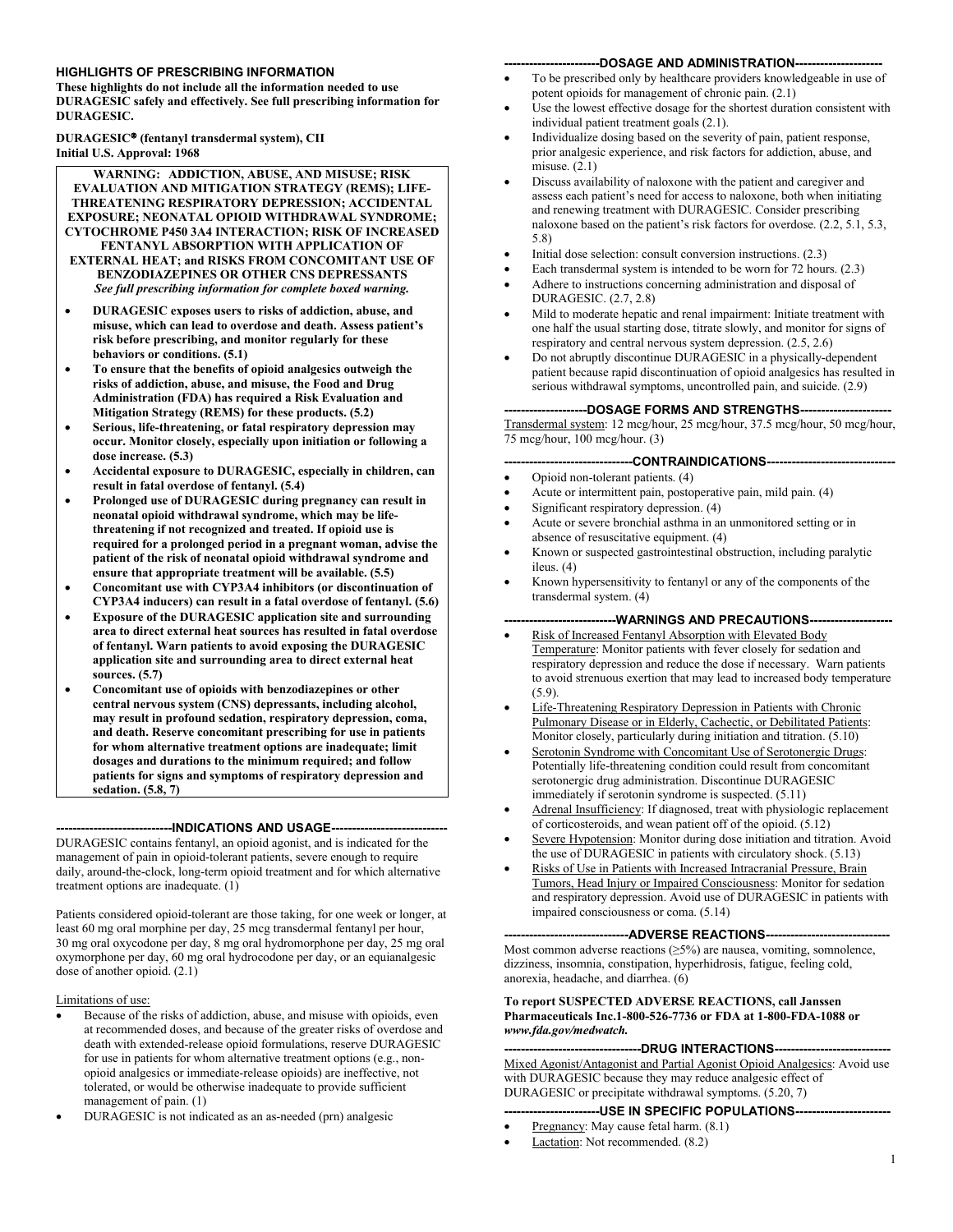#### **FULL PRESCRIBING INFORMATION: CONTENTS\***

**WARNING: ADDICTION, ABUSE, AND MISUSE; RISK EVALUATION AND MITIGATION STRATEGY (REMS); LIFE-THREATENING RESPIRATORY DEPRESSION: ACCIDENTAL EXPOSURE; NEONATAL OPIOID WITHDRAWAL SYNDROME; CYTOCHROME P450 3A4 INTERACTION; EXPOSURE TO HEAT; and RISKS FROM CONCOMITANT USE OF BENZODIAZEPINES OR OTHER CNS DEPRESSANTS**

#### **1 [INDICATIONS AND USAGE](#page-4-2)**

# **2 [DOSAGE AND ADMINISTRATION](#page-4-1)**<br>2.1 **Important Dosage and Admin**

- 2.1 [Important Dosage and Administration Instructions](#page-4-0)<br>
2.2 Patient Access to Naloxone for the Emergency
- Patient Access to Naloxone for the Emergency
- [Treatment of Opioid Overdose](#page-5-1)
- 2.3 [Initial Dosage](#page-5-0)
- 2.4 [Titration and Maintenance of Therapy](#page-7-0)<br>2.5 Dosage Modifications in Patients with
- Dosage Modifications in Patients with Hepatic [Impairment](#page-8-0)
- 2.6 [Dosage Modifications in Patients with Renal](#page-9-1)  [Impairment](#page-9-1)
- 2.7 [Administration of DURAGESIC](#page-9-0)
- 2.8 [Disposal Instructions](#page-10-1)<br>2.9 Safe Reduction or Dis
- Safe Reduction or Discontinuation of **[DURAGESIC](#page-10-0)**

#### **3 [DOSAGE FORMS AND STRENGTHS](#page-12-1)**

# **4 [CONTRAINDICATIONS](#page-12-0)**

#### **5 [WARNINGS AND PRECAUTIONS](#page-13-2)**

- 5.1 [Addiction, Abuse, and Misuse](#page-13-1)<br>5.2 Opioid Analgesic Risk Evaluat
- 5.2 [Opioid Analgesic Risk Evaluation and Mitigation](#page-13-0)  [Strategy \(REMS\)](#page-13-0)
- 5.3 [Life-Threatening Respiratory Depression](#page-14-0)<br>5.4 Accidental Exposure
- 5.4 [Accidental Exposure](#page-15-0)<br>5.5 Neonatal Opioid With
- [Neonatal Opioid Withdrawal Syndrome](#page-16-1)
- 5.6 [Risks of Concomitant Use or Discontinuation of](#page-16-0)  [Cytochrome P450 3A4 Inhibitors and Inducers](#page-16-0)
- 5.7 [Risk of Increased Fentanyl Absorption with](#page-17-1)  [Application of External Heat](#page-17-1)
- 5.8 [Risks from Concomitant Use with](#page-17-0)  [Benzodiazepines or Other CNS Depressants](#page-17-0)
- 5.9 [Risk of Increased Fentanyl Absorption with](#page-18-2)  [Elevated Body Temperature](#page-18-2)
- 5.10 [Life-Threatening Respiratory Depression in](#page-18-1)  [Patients with Chronic Pulmonary Disease or in](#page-18-1)  [Elderly, Cachectic, or Debilitated Patients](#page-18-1)
- 5.11 [Serotonin Syndrome with Concomitant Use of](#page-18-0)  [Serotonergic Drugs](#page-18-0)
- 5.12 [Adrenal Insufficiency](#page-19-1)
- 5.13 [Severe Hypotension](#page-19-0)
- 5.14 [Risks of Use in Patients with Increased](#page-20-3)  [Intracranial Pressure, Brain Tumors, Head Injury,](#page-20-3)  [or Impaired Consciousness](#page-20-3)
- 5.15 [Cardiac Disease](#page-20-2)
- 5.16 [Hepatic Impairment](#page-20-1)<br>5.17 Renal Impairment
- [Renal Impairment](#page-20-0)
- 5.18 [Risks of Use in Patients with Gastrointestinal](#page-21-4)  **[Conditions](#page-21-4)**
- 5.19 [Increased Risk of Seizures in Patients with](#page-21-3)  [Seizure Disorders](#page-21-3)
- 5.20 [Withdrawal](#page-21-2)
- 5.21 [Risks of Driving and Operating Machinery](#page-21-1)
- **6 [ADVERSE REACTIONS](#page-21-0)**
- 6.1 [Clinical Trial Experience](#page-22-0)
	- 6.2 [Post-Marketing Experience](#page-25-0)
- **7 [DRUG INTERACTIONS](#page-26-0)**
- **8 [USE IN SPECIFIC POPULATIONS](#page-29-1)**<br>8.1 **Pregnancy** 
	- **[Pregnancy](#page-29-0)**
	- 8.2 [Lactation](#page-31-2)
	- 8.3 [Females and Males of Reproductive Potential](#page-31-1)<br>8.4 Pediatric Use
	- **[Pediatric Use](#page-31-0)**
	- 8.5 [Geriatric Use](#page-32-0)
	- 8.6 [Hepatic Impairment](#page-33-4)
	- 8.7 [Renal Impairment](#page-33-3)
- **9 [DRUG ABUSE AND DEPENDENCE](#page-33-2)**<br>9.1 Controlled Substance
	- 9.1 [Controlled Substance](#page-33-1)<br>9.2 Abuse
	- 9.2 [Abuse](#page-33-0)<br>9.3 Depen
	- **[Dependence](#page-34-0)**
- **10 [OVERDOSAGE](#page-35-0)**
- **11 [DESCRIPTION](#page-36-0)**
- **12 [CLINICAL PHARMACOLOGY](#page-38-2)**
	- 12.1 [Mechanism of Action](#page-38-1)
	- 12.2 [Pharmacodynamics](#page-38-0)
	- 12.3 [Pharmacokinetics](#page-40-0)
- **13 [NON-CLINICAL TOXICOLOGY](#page-44-1)**
	- 13.1 [Carcinogenesis, Mutagenesis, and Impairment of](#page-44-0)  **[Fertility](#page-44-0)**
- **14 [CLINICAL STUDIES](#page-45-1)**

#### **16 [HOW SUPPLIED/STORAGE AND](#page-45-0) HANDLING**

**17 [PATIENT COUNSELING INFORMATION](#page-46-0)**

\*Sections or subsections omitted from the full prescribing information are not listed.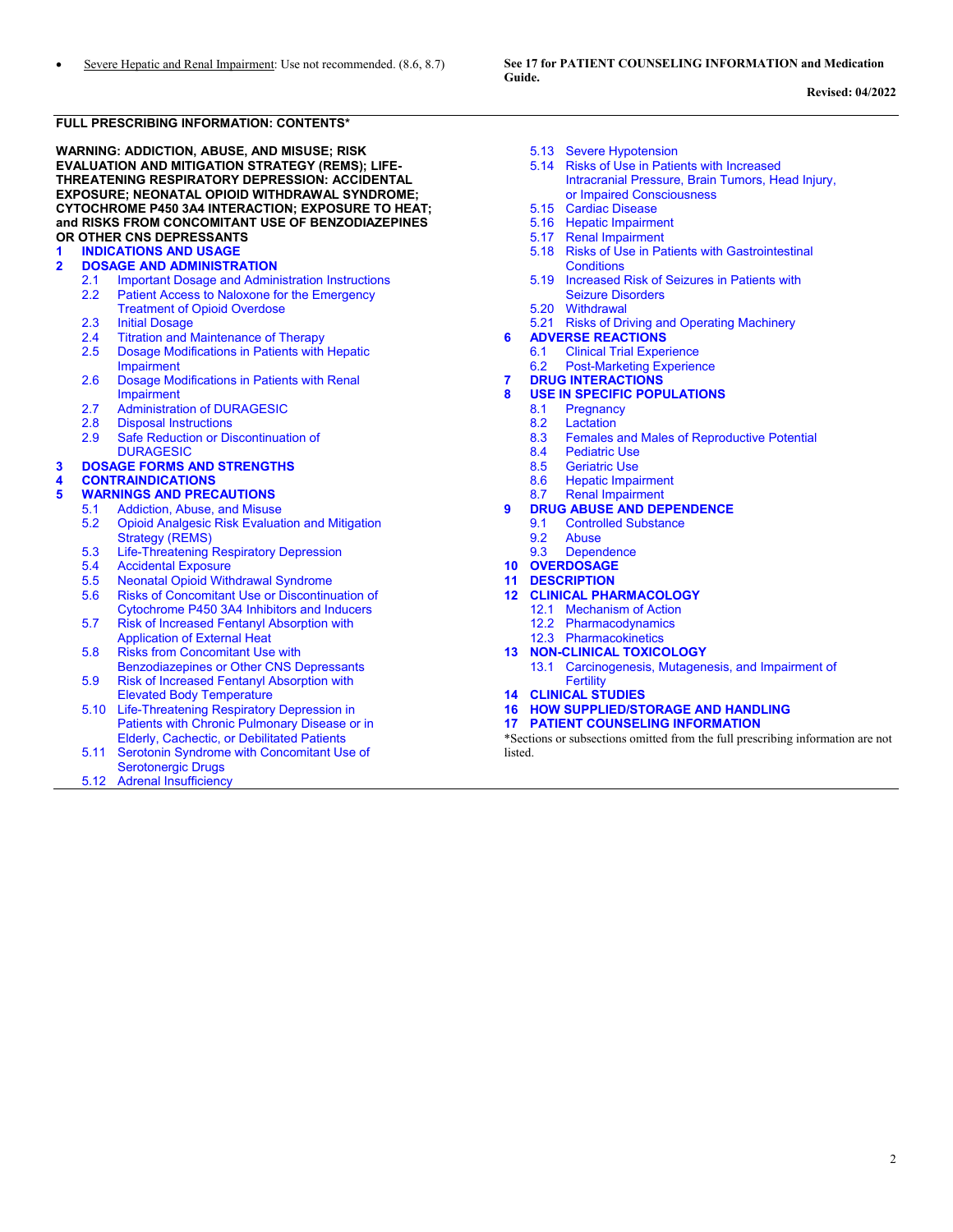# **FULL PRESCRIBING INFORMATION**

# **WARNING: ADDICTION, ABUSE, AND MISUSE; RISK EVALUATION AND MITIGATION STRATEGY (REMS); LIFE-THREATENING RESPIRATORY DEPRESSION; ACCIDENTAL EXPOSURE; NEONATAL OPIOID WITHDRAWAL SYNDROME; CYTOCHROME P450 3A4 INTERACTION; RISK OF INCREASED FENTANYL ABSORPTION WITH APPLICATION OF EXTERNAL HEAT; and RISKS FROM CONCOMITANT USE WITH BENZODIAZEPINES OR OTHER CNS DEPRESSANTS**

## **Addiction, Abuse, and Misuse**

**DURAGESIC exposes patients and other users to the risks of opioid addiction, abuse, and misuse, which can lead to overdose and death. Assess each patient's risk prior to prescribing DURAGESIC, and monitor all patients regularly for the development of these behaviors and conditions** *[see Warnings and Precautions (5.1)]***.**

# **Opioid Analgesic Risk Evaluation and Mitigation Strategy (REMS)**

**To ensure that the benefits of opioid analgesics outweigh the risks of addiction, abuse, and misuse, the Food and Drug Administration (FDA) has required a REMS for these products** *[see Warnings and Precautions (5.2)]***. Under the requirements of the REMS, drug companies with approved opioid analgesic products must make REMS-compliant education programs available to healthcare providers. Healthcare providers are strongly encouraged to**

- **complete a REMS-compliant education program,**
- **counsel patients and/or their caregivers, with every prescription, on safe use, serious risks, storage, and disposal of these products,**
- **emphasize to patients and their caregivers the importance of reading the Medication Guide every time it is provided by their pharmacist, and**
- **consider other tools to improve patient, household, and community safety.**

# **Life-threatening Respiratory Depression**

**Serious, life-threatening, or fatal respiratory depression may occur with use of DURAGESIC. Monitor for respiratory depression, especially during initiation of DURAGESIC or following a dose increase***.* **Because of the risk of respiratory depression, DURAGESIC is contraindicated for use as an as-needed analgesic, in non-opioid tolerant**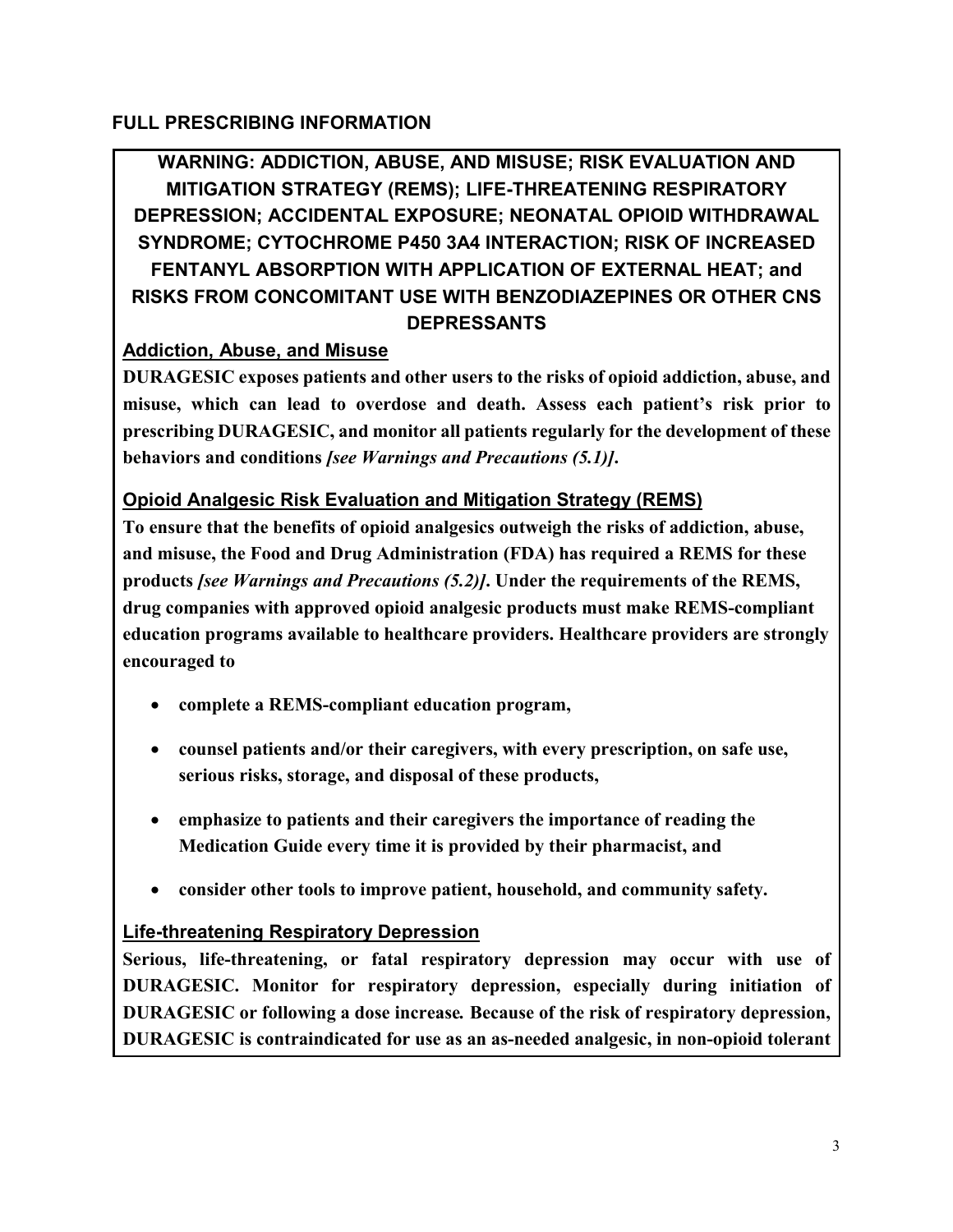**patients, in acute pain, and in postoperative pain** *[see Contraindications (4)* **and** *Warnings and Precautions (5.3)].*

## **Accidental Exposure**

**Accidental exposure to even one dose of DURAGESIC, especially in children, can result in a fatal overdose of fentanyl. Deaths due to an overdose of fentanyl have occurred when children and adults were accidentally exposed to DURAGESIC. Strict adherence to the recommended handling and disposal instructions is of the utmost importance to prevent accidental exposure** *[see Warnings and Precautions (5.4)].*

# **Neonatal Opioid Withdrawal Syndrome**

**Prolonged use of DURAGESIC during pregnancy can result in neonatal opioid withdrawal syndrome, which may be life-threatening if not recognized and treated, and requires management according to protocols developed by neonatology experts. If opioid use is required for a prolonged period in a pregnant woman, advise the patient of the risk of neonatal opioid withdrawal syndrome and ensure that appropriate treatment will be available** *[see Warnings and Precautions (5.5)]***.**

# **Cytochrome P450 3A4 Interaction**

**The concomitant use of DURAGESIC with all cytochrome P450 3A4 inhibitors may result in an increase in fentanyl plasma concentrations, which could increase or prolong adverse drug effects and may cause potentially fatal respiratory depression. In addition, discontinuation of a concomitantly used cytochrome P450 3A4 inducer may result in an increase in fentanyl plasma concentration. Monitor patients receiving DURAGESIC and any CYP3A4 inhibitor or inducer** *[see Warnings and Precautions (5.6)* **and** *Clinical Pharmacology (12.3)]***.**

# **Risk of Increased Fentanyl Absorption with Application of External Heat**

**Exposure of the DURAGESIC application site and surrounding area to direct external heat sources, such as heating pads or electric blankets, heat or tanning lamps, sunbathing, hot baths, saunas, hot tubs, and heated water beds may increase fentanyl absorption and has resulted in fatal overdose of fentanyl. Warn patients to avoid exposing the application site and surrounding area to direct external heat sources** *[see Warnings and Precautions (5.7)]***.**

**Risks from Concomitant Use with Benzodiazepines or Other CNS Depressants Concomitant use of opioids with benzodiazepines or other central nervous system (CNS) depressants, including alcohol, may result in profound sedation, respiratory depression, coma, and death** *[see Warnings and Precautions (5.8), Drug Interactions (7)]***.**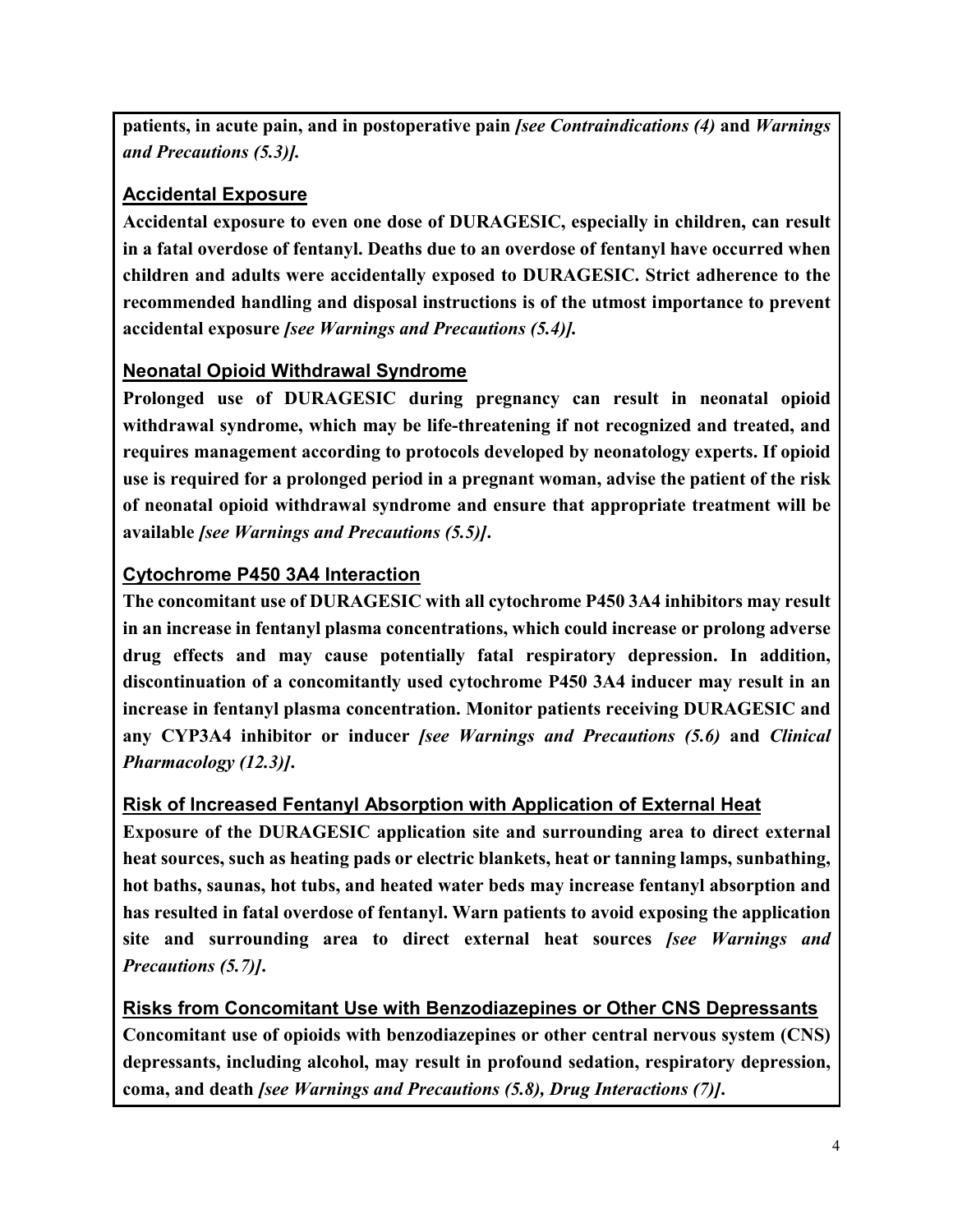- **Reserve concomitant prescribing of DURAGESIC and benzodiazepines or other CNS depressants for use in patients for whom alternative treatment options are inadequate.**
- **Limit treatment to the minimum effective dosages and durations.**
- **Follow patients for signs and symptoms of respiratory depression and sedation.**

# <span id="page-4-2"></span>**1 INDICATIONS AND USAGE**

DURAGESIC is indicated for the management of pain in opioid-tolerant patients, severe enough to require daily, around-the-clock, long-term opioid treatment and for which alternative treatment options are inadequate.

Patients considered opioid-tolerant are those who are taking, for one week or longer, at least 60 mg morphine per day, 25 mcg transdermal fentanyl per hour, 30 mg oral oxycodone per day, 8 mg oral hydromorphone per day, 25 mg oral oxymorphone per day, 60 mg oral hydrocodone per day, or an equianalgesic dose of another opioid.

# Limitations of Use

- Because of the risks of addiction, abuse, and misuse with opioids, even at recommended doses, and because of the greater risks of overdose and death with extended-release/longacting opioid formulations *[see Warnings and Precautions (5.1)]*, reserve DURAGESIC for use in patients for whom alternative treatment options (e.g., non-opioid analgesics or immediate-release opioids) are ineffective, not tolerated, or would be otherwise inadequate to provide sufficient management of pain.
- DURAGESIC is not indicated as an as-needed (prn) analgesic.

# <span id="page-4-1"></span>**2 DOSAGE AND ADMINISTRATION**

# <span id="page-4-0"></span>**2.1 Important Dosage and Administration Instructions**

DURAGESIC should be prescribed only by healthcare professionals who are knowledgeable in the use of potent opioids for the management of chronic pain.

Due to the risk of respiratory depression, DURAGESIC is only indicated for use in patients who are already opioid-tolerant. Discontinue or taper all other extended-release opioids when beginning DURAGESIC therapy. As DURAGESIC is only for use in opioid-tolerant patients, do not begin any patient on DURAGESIC as the first opioid *[see Indications and Usage (1)]*.

 Use the lowest effective dosage for the shortest duration consistent with individual patient treatment goals *[see Warnings and Precautions (5)].*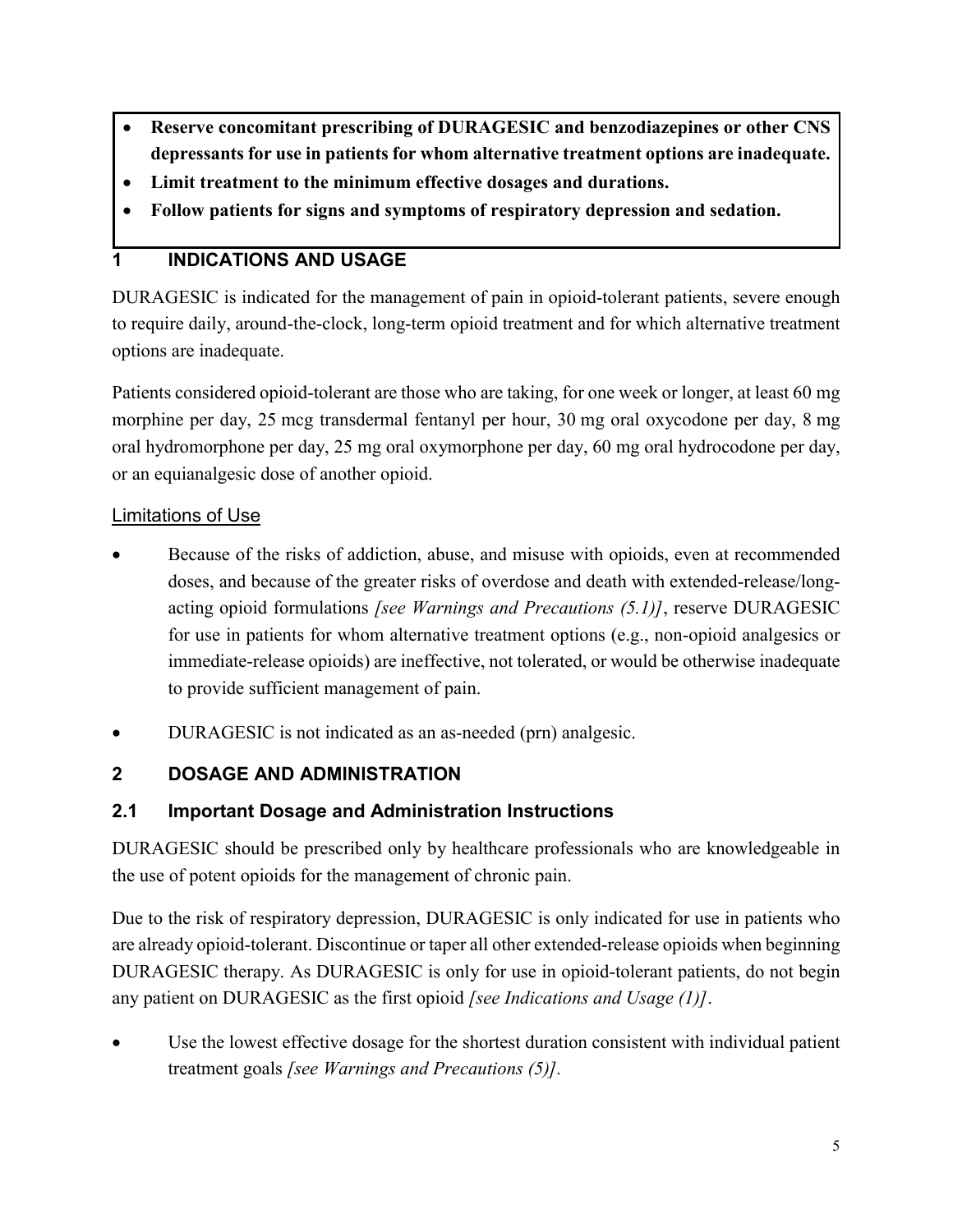- Initiate the dosing regimen for each patient individually, taking into account the patient's severity of pain, patient response, prior analgesic treatment experience, and risk factors for addiction, abuse, and misuse *[see Warnings and Precautions (5.1)]*.
- Monitor patients closely for respiratory depression, especially within the first 24-72 hours of initiating therapy with DURAGESIC when serum concentrations from the initial patch will peak *[see Warnings and Precautions (5.3)]*.

# <span id="page-5-1"></span>**2.2 Patient Access to Naloxone for the Emergency Treatment of Opioid Overdose**

Discuss the availability of naloxone for the emergency treatment of opioid overdose with the patient and caregiver and assess the potential need for access to naloxone, both when initiating and renewing treatment with DURAGESIC *[see Warnings and Precautions (5.3), Patient Counseling Information (17)]*.

Inform patients and caregivers about the various ways to obtain naloxone as permitted by individual state naloxone dispensing and prescribing requirements or guidelines (e.g., by prescription, directly from a pharmacist, or as part of a community-based program).

Consider prescribing naloxone, based on the patient's risk factors for overdose, such as concomitant use of CNS depressants, a history of opioid use disorder, or prior opioid overdose. However, the presence of risk factors for overdose should not prevent the proper management of pain in any given patient *[see Warnings and Precautions (5.1, 5.3, 5.8)]*.

Consider prescribing naloxone if the patient has household members (including children) or other close contacts at risk for accidental exposure or overdose.

# <span id="page-5-0"></span>**2.3 Initial Dosage**

Do not initiate treatment with DURAGESIC in opioid nontolerant patients *[see Contraindications (4)]*.

The recommended starting dose when converting from other opioids to DURAGESIC is intended to minimize the potential for overdosing patients with the first dose.

Discontinue all other around-the-clock opioid drugs when DURAGESIC therapy is initiated.

While there are useful tables of opioid equivalents readily available, there is substantial inter-patient variability in the relative potency of different opioid drugs and products. As such, it is preferable to underestimate a patient's 24-hour fentanyl requirements and provide rescue medication (e.g., immediate-release opioid) than to overestimate the 24-hour fentanyl requirements which could result in adverse reactions. In a DURAGESIC clinical trial, patients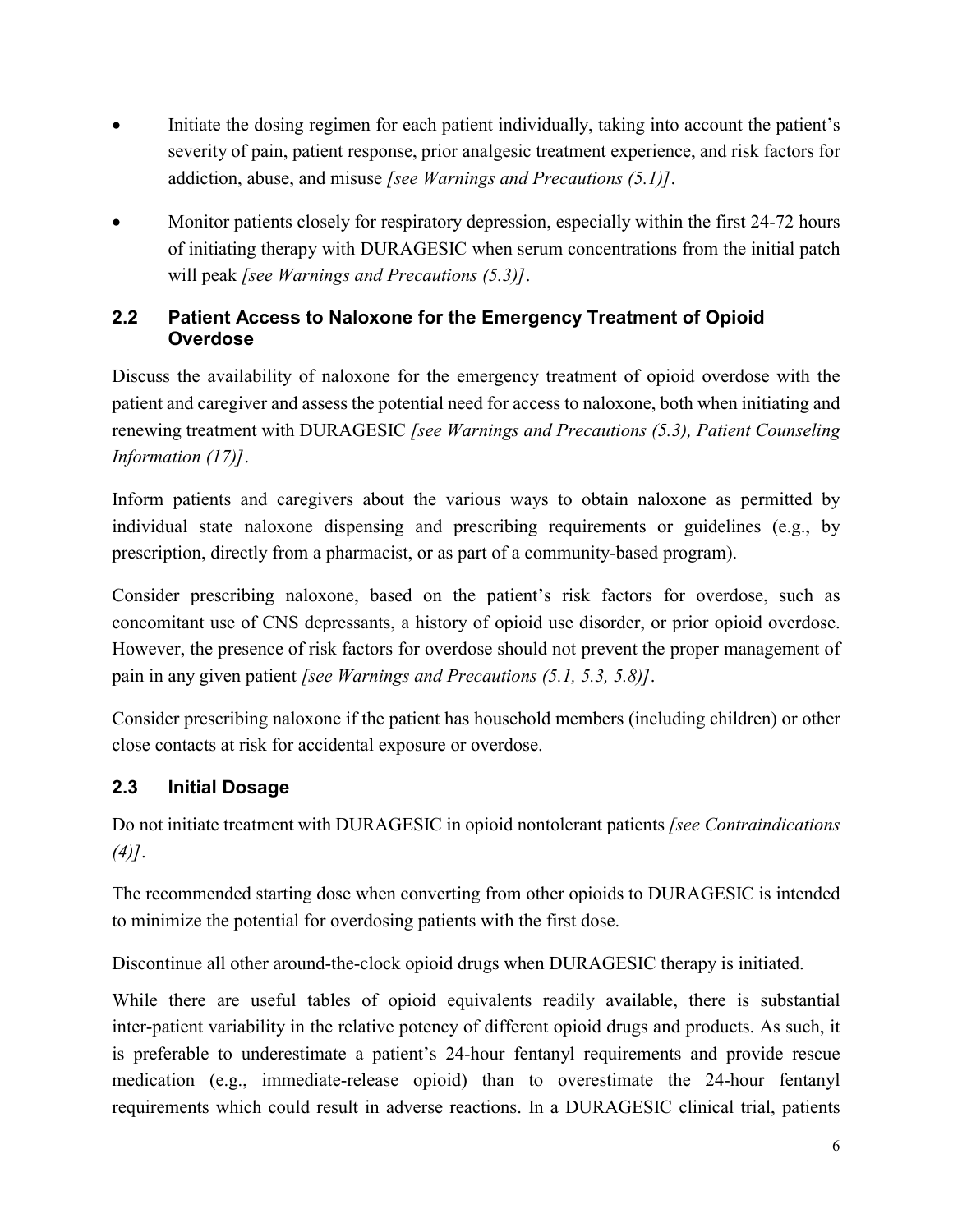were converted from their prior opioid to DURAGESIC using Table 1 as a guide for the initial DURAGESIC dose.

Each DURAGESIC transdermal system is worn continuously for up to 72 hours *[see Dosage and Administration (2.7)].*

When converting patients from oral or parenteral opioids to DURAGESIC, use Table 1 (alternatively use Table 2 for adult and pediatric patients taking opioids or doses not listed in Table 1) and consider the following:

- These are **not** tables of equianalgesic doses.
- The conversion doses in these tables are only for the conversion **from** one of the listed oral or parenteral opioid analgesics **to** DURAGESIC.
- The tables **cannot** be used to convert **from** DURAGESIC **to** another opioid because these conversions will result in an overestimation of the dose of the new opioid (these conversions are conservative) and may result in fatal overdosage.

| <b>Current Analgesic</b>              | Daily Dosage (mg/day) |                       |               |                |
|---------------------------------------|-----------------------|-----------------------|---------------|----------------|
| Oral morphine                         | $60 - 134$            | $135 - 224$           | $225 - 314$   | $315 - 404$    |
| Intramuscular or Intravenous morphine | $10 - 22$             | $23 - 37$             | $38 - 52$     | $53 - 67$      |
| Oral oxycodone                        | $30 - 67$             | $67.5 - 112$          | $112.5 - 157$ | $157.5 - 202$  |
| Oral codeine                          | 150-447               |                       |               |                |
| Oral hydromorphone                    | $8 - 17$              | $17.1 - 28$           | $28.1 - 39$   | $39.1 - 51$    |
| Intravenous hydromorphone             | $1.5 - 3.4$           | $3.5 - 5.6$           | $5.7 - 7.9$   | $8 - 10$       |
| Intramuscular meperidine              | $75 - 165$            | 166–278               | $279 - 390$   | $391 - 503$    |
| Oral methadone                        | $20 - 44$             | $45 - 74$             | $75 - 104$    | $105 - 134$    |
|                                       |                       |                       |               |                |
| Recommended DURAGESIC Dose            | 25 mcg/hour           | $50 \text{~meg/hour}$ | 75 meg/hour   | $100$ mcg/hour |

**Table 1 1 : Dose Conversion from Other Opioids to DURAGESIC**

<sup>1</sup> Table 1 should not be used to convert from DURAGESIC to other therapies because this conversion to DURAGESIC is conservative. Use of Table 1 for conversion to other analgesic therapies can overestimate the dose of the new agent. Overdosage of the new analgesic agent is possible *[see Dosage and Administration (2.9)]*.

Alternatively, for adult and pediatric patients taking opioids or doses not listed in Table 1, use the following methodology when converting patients from oral or parenteral opioids to DURAGESIC:

- 1. Calculate the previous 24-hour analgesic requirement.
- 2. Convert this amount to the equianalgesic oral morphine dose using a reliable reference.
- 3. Refer to Table 2 for the range of 24-hour oral morphine doses that are recommended for conversion to each DURAGESIC dose. Use this table to find the calculated 24-hour morphine dose and the corresponding recommended initial DURAGESIC dose.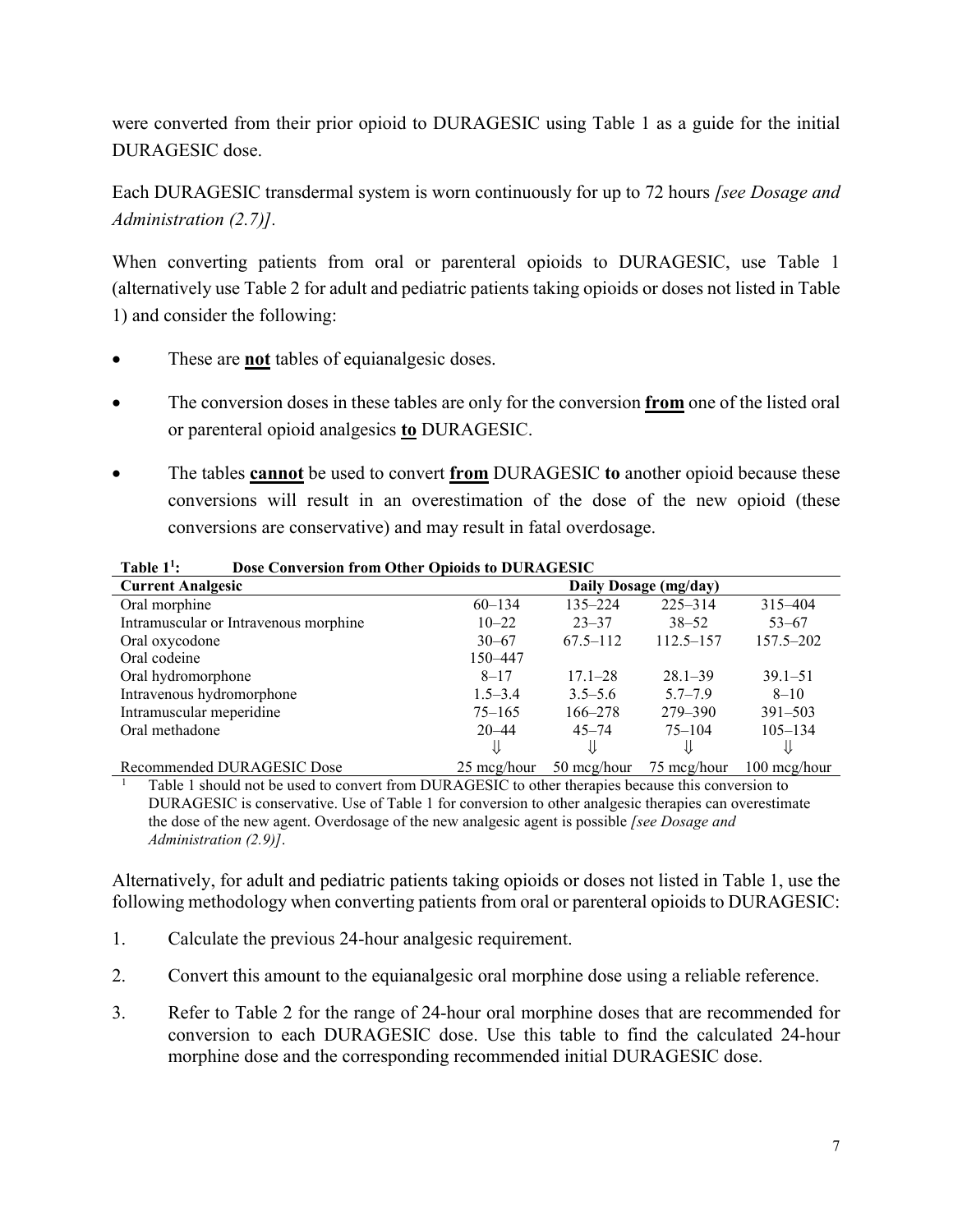- 4. Initiate DURAGESIC treatment using the recommended dose and titrate patients upwards (no more frequently than 3 days after the initial dose and every 6 days thereafter) until analgesic efficacy is attained. A 37.5 mcg/hour dose may also be used. The 37.5 mcg/hour strength is not available as DURAGESIC. It is available as Fentanyl Transdermal System. For patients that require more than 100 mcg/hour, several transdermal systems may be used.
- 5. **Do not use Table 2 to convert from DURAGESIC to other therapies** because this conversion to DURAGESIC is conservative and will overestimate the dose of the new agent.

| Table $2^1$ : | Recommended Initial DURAGESIC Dose based upon Daily Oral Morphine Dose |  |  |
|---------------|------------------------------------------------------------------------|--|--|
| Oral 24-hour  | <b>DURAGESIC</b>                                                       |  |  |
| Morphine      | Dose                                                                   |  |  |
| (mg/day)      | (mcg/hour)                                                             |  |  |
| $60 - 134$    | 25                                                                     |  |  |
| $135 - 224$   | 50                                                                     |  |  |
| $225 - 314$   | 75                                                                     |  |  |
| $315 - 404$   | 100                                                                    |  |  |
| 405-494       | 125                                                                    |  |  |
| 495-584       | 150                                                                    |  |  |
| 585-674       | 175                                                                    |  |  |
| 675–764       | 200                                                                    |  |  |
| 765–854       | 225                                                                    |  |  |
| 855-944       | 250                                                                    |  |  |
| 945-1034      | 275                                                                    |  |  |
| 1035-1124     | 300                                                                    |  |  |

**NOTE**: In clinical trials, these ranges of daily oral morphine doses were used as a basis for conversion to DURAGESIC.

<sup>1</sup> Table 2 should not be used to convert from DURAGESIC to other therapies because this conversion to DURAGESIC is conservative. Use of Table 2 for conversion to other analgesic therapies can overestimate the dose of the new agent. Overdosage of the new analgesic agent is possible *[see Dosage and Administration (2.9)]*.

An additional intermediate strength 37.5 mcg/hour DURAGESIC transdermal system is available and may be considered during conversion from prior opioids or dose titration. For example, the 37.5 mcg/hour system could be used before converting or titrating to a 50 mcg/hour system.

The additional 37.5 mcg/hour system was not used in the clinical studies.

For delivery rates in excess of 100 mcg/hour, multiple systems may be used.

## <span id="page-7-0"></span>**2.4 Titration and Maintenance of Therapy**

Individually titrate DURAGESIC to a dose that provides adequate analgesia and minimizes adverse reactions. Continually reevaluate patients receiving DURAGESIC to assess the maintenance of pain control and the relative incidence of adverse reactions, as well as monitoring for the development of addiction, abuse, or misuse *[see Warnings and Precautions (5.1)]*. Frequent communication is important among the prescriber, other members of the healthcare team, the patient, and the caregiver/family during periods of changing analgesic requirements, including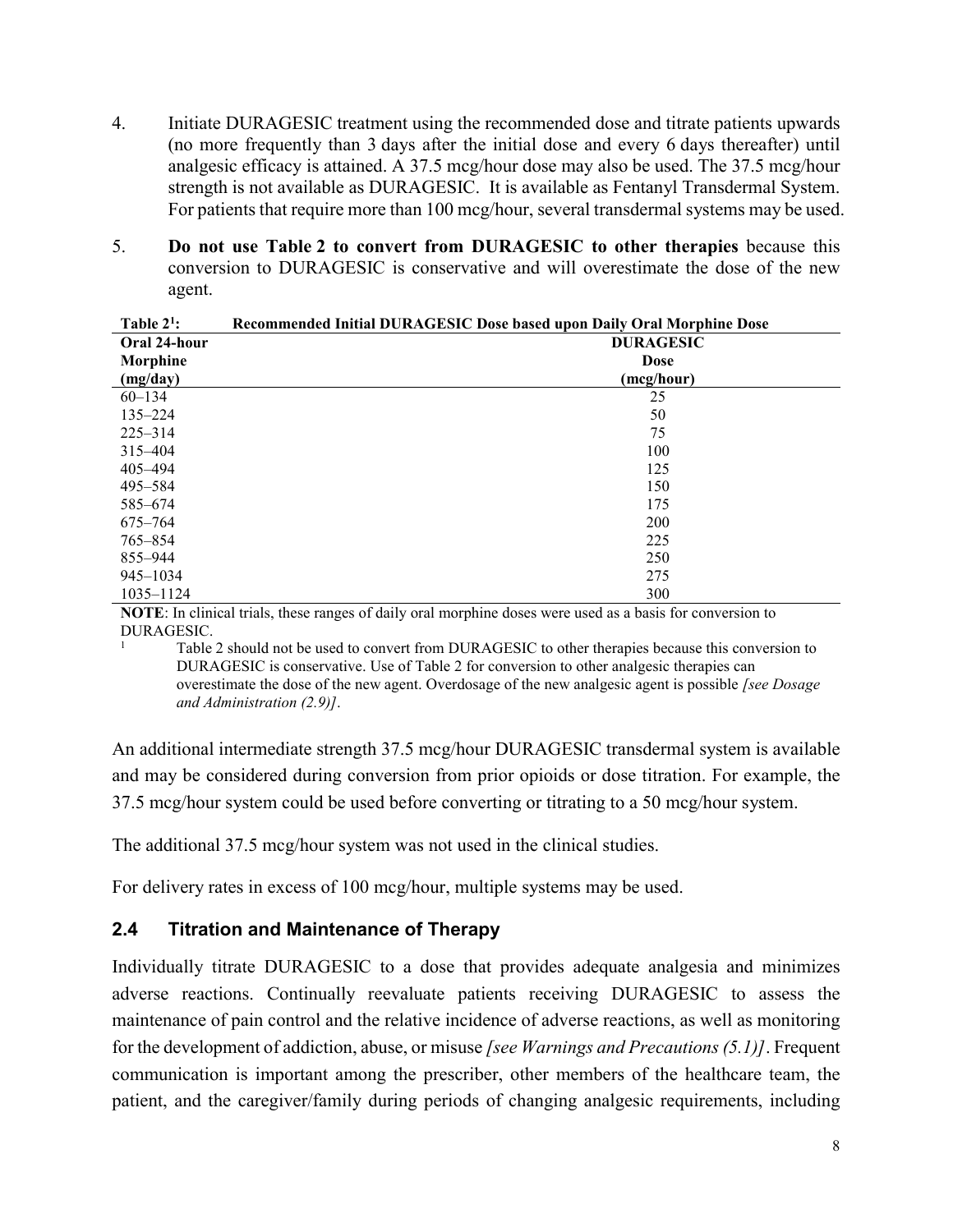initial titration. During chronic therapy, periodically reassess the continued need for opioid analgesics.

Patients who experience breakthrough pain may require a dosage adjustment of DURAGESIC, or may need rescue medication with an appropriate dose of an immediate-release analgesic. If the level of pain increases after dosage stabilization, attempt to identify the source of increased pain before increasing the DURAGESIC dosage.

The dosing interval for DURAGESIC is 72 hours. Do not increase the DURAGESIC dose for the first time until at least 3 days after the initial application. Titrate the dose based on the daily dose of supplemental opioid analgesics required by the patient on the second or third day of the initial application.

It may take up to 6 days for fentanyl levels to reach equilibrium on a new dose *[see Clinical Pharmacology (12.3)]*. Therefore, evaluate patients for further titration after no less than two 3-day applications before any further increase in dosage is made.

Base dosage increments on the daily dosage of supplementary opioids, using the ratio of 45 mg/24 hours of oral morphine to a 12 mcg/hour increase in DURAGESIC dose.

If unacceptable opioid-related adverse reactions are observed, consider reducing the dosage. Adjust the dose to obtain an appropriate balance between management of pain and opioid-related adverse reactions.

A small proportion of adult patients may not achieve adequate analgesia using a 72-hour dosing interval and may require systems to be applied at 48 hours rather than at 72 hours, only if adequate pain control cannot be achieved using a 72-hour regimen. An increase in the DURAGESIC dose should be evaluated before changing dosing intervals in order to maintain patients on a 72-hour regimen.

Dosing intervals less than every 72 hours were not studied in children and adolescents and are not recommended.

## <span id="page-8-0"></span>**2.5 Dosage Modifications in Patients with Hepatic Impairment**

Avoid the use of DURAGESIC in patients with severe hepatic impairment. In patients with mild to moderate hepatic impairment, start with one half of the usual dosage of DURAGESIC. Closely monitor for signs of respiratory and central nervous system depression, including at each dosage increase *[see Warnings and Precautions (5.16), Use in Specific Populations (8.6)* and *Clinical Pharmacology (12.3)]*.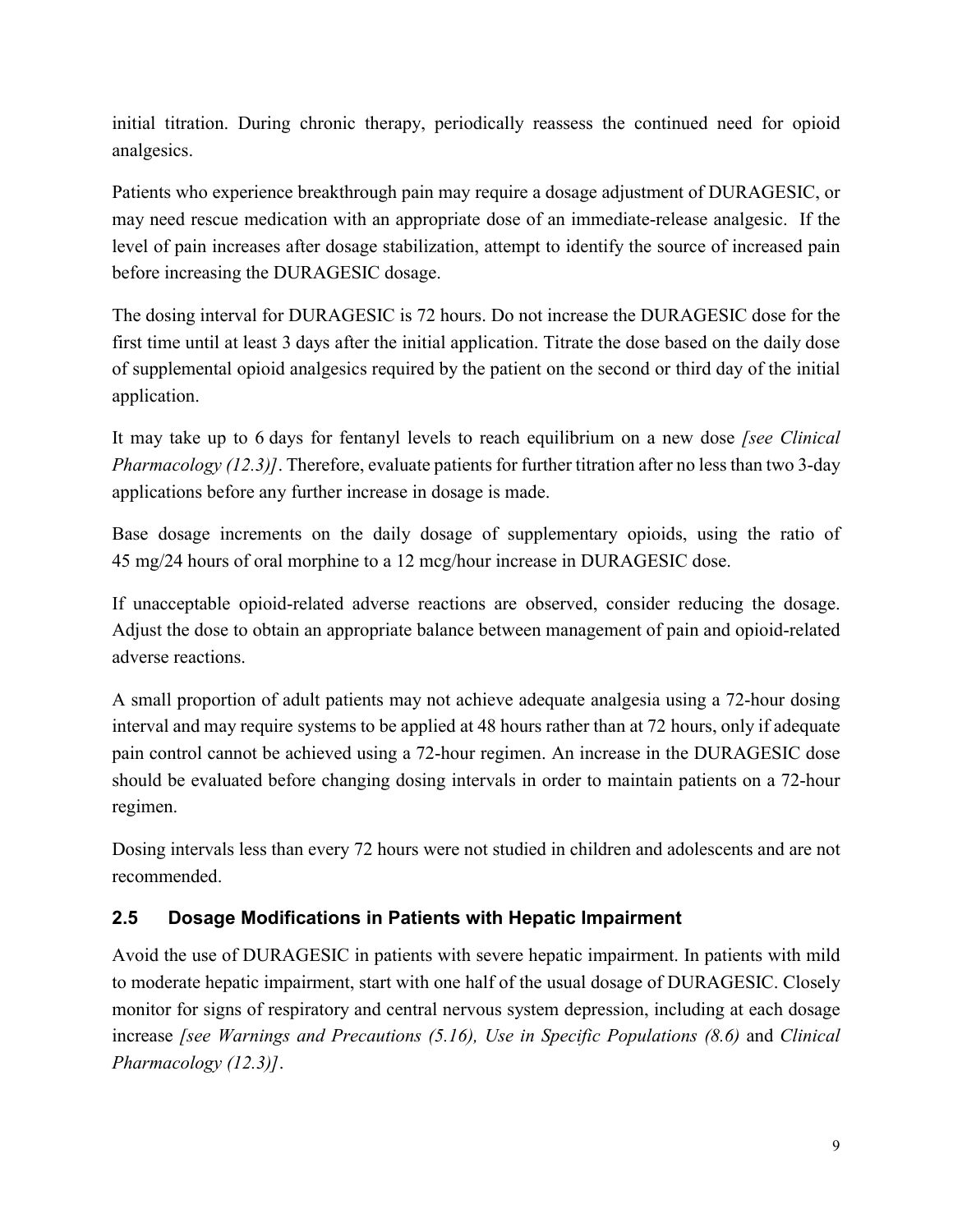# <span id="page-9-1"></span>**2.6 Dosage Modifications in Patients with Renal Impairment**

Avoid the use of DURAGESIC in patients with severe renal impairment. In patients with mild to moderate renal impairment, start with one half of the usual dosage of DURAGESIC. Closely monitor for signs of respiratory and central nervous system depression, including at each dosage increase *[see Warnings and Precautions (5.17), Use in Specific Populations (8.7),* and *Clinical Pharmacology (12.3)]*.

# <span id="page-9-0"></span>**2.7 Administration of DURAGESIC**

## DURAGESIC PATCHES ARE FOR TRANSDERMAL USE ONLY.

Proper handling of DURAGESIC is necessary in order to prevent serious adverse outcomes, including death, associated with accidental secondary exposure to DURAGESIC *[see Warnings and Precautions (5.4)].*

#### Application and Handling Instructions

- Patients should apply DURAGESIC to intact, non-irritated, and non-irradiated skin on a flat surface such as the chest, back, flank, or upper arm. In young children and persons with cognitive impairment, adhesion should be monitored and the upper back is the preferred location to minimize the potential of inappropriate patch removal. Hair at the application site may be clipped (not shaved) prior to system application. If the site of DURAGESIC application must be cleansed prior to application of the patch, do so with clear water. Do not use soaps, oils, lotions, alcohol, or any other agents that might irritate the skin or alter its characteristics. Allow the skin to dry completely prior to patch application.
- Patients should apply DURAGESIC immediately upon removal from the sealed package. The patch must not be altered (e.g., cut) in any way prior to application. DURAGESIC should not be used if the pouch seal is broken or if the patch is cut or damaged.
- The transdermal system is pressed firmly in place with the palm of the hand for 30 seconds, making sure the contact is complete, especially around the edges.
- Each DURAGESIC patch may be worn continuously for 72 hours. The next patch is applied to a different skin site after removal of the previous transdermal system.
- If problems with adhesion of the DURAGESIC patch occur, the edges of the patch may be taped with first aid tape. If problems with adhesion persist, the patch may be overlayed with a transparent adhesive film dressing.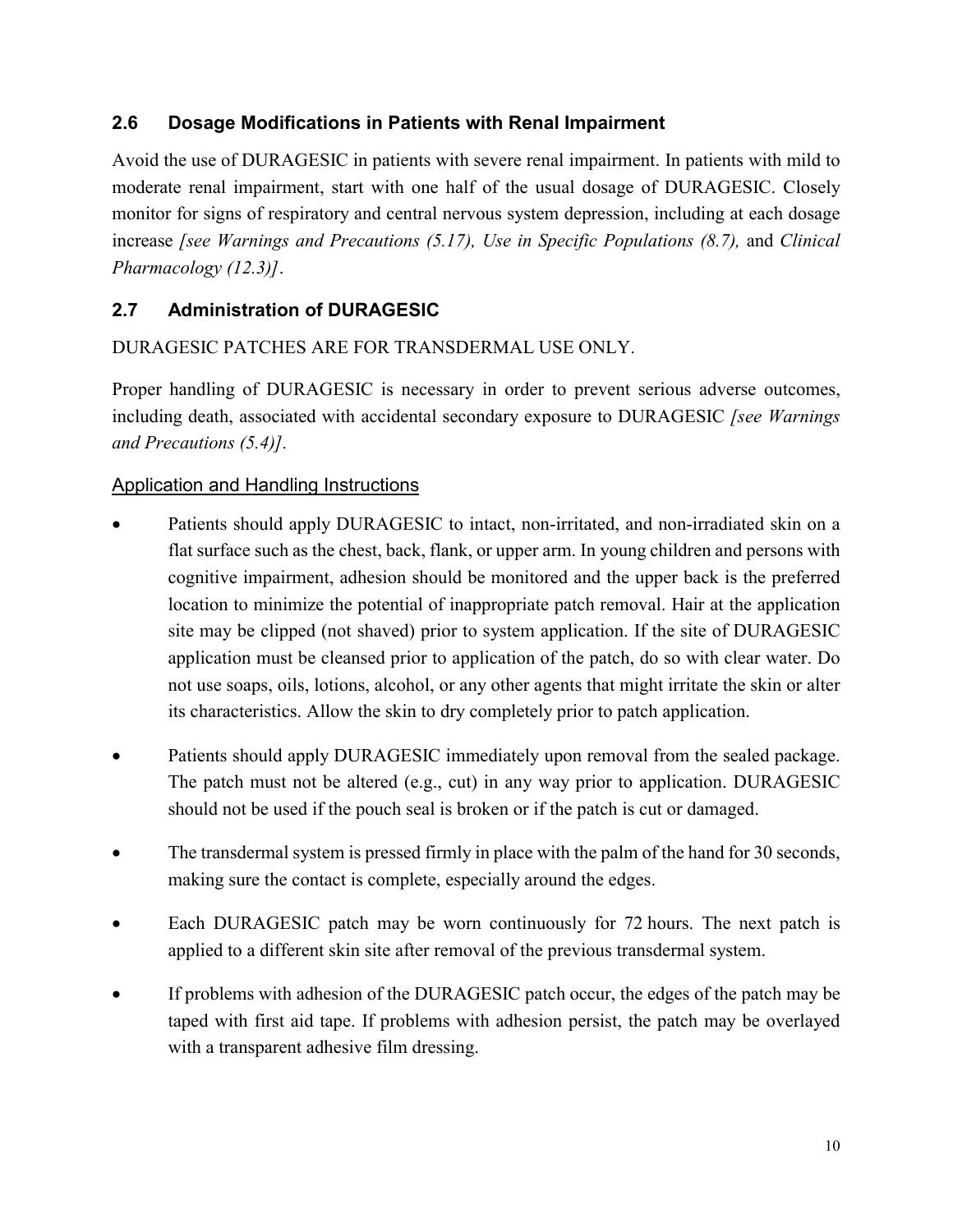- If the patch falls off before 72 hours, dispose of it by folding in half and flushing down the toilet. A new patch may be applied to a different skin site.
- Patients (or caregivers who apply DURAGESIC) should wash their hands immediately with soap and water after applying DURAGESIC.
- Contact with unwashed or unclothed application sites can result in secondary exposure to DURAGESIC and should be avoided. Examples of accidental exposure include transfer of a DURAGESIC patch from an adult's body to a child while hugging, sharing the same bed as the patient, accidental sitting on a patch and possible accidental exposure of a caregiver's skin to the medication in the patch while applying or removing the patch.
- Instruct patients, family members, and caregivers to keep patches in a secure location out of the reach of children and of others for whom DURAGESIC was not prescribed.

# Avoidance of Heat

Instruct patients to avoid exposing the DURAGESIC application site and surrounding area to direct external heat sources, such as heating pads or electric blankets, heat or tanning lamps, sunbathing, hot baths, saunas, hot tubs, and heated water beds, while wearing the system *[see Warnings and Precautions (5.7)].*

## <span id="page-10-1"></span>**2.8 Disposal Instructions**

Failure to properly dispose of DURAGESIC has resulted in accidental exposures and deaths, including deaths of children *[see Warnings and Precautions (5.4)]*.

Instruct patients to dispose of used patches immediately upon removal by folding the adhesive side of the patch to itself, then flushing down the toilet.

Instruct patients to remove unused patches from their pouches, remove the release liners, fold the patches so that the adhesive side of the patch adheres to itself, and to immediately flush the patches down the toilet.

Instruct patients to dispose of any patches remaining from a prescription as soon as they are no longer needed.

## <span id="page-10-0"></span>**2.9 Safe Reduction or Discontinuation of DURAGESIC**

Do not abruptly discontinue DURAGESIC in patients who may be physically dependent on opioids. Rapid discontinuation of opioid analgesics in patients who are physically dependent on opioids has resulted in serious withdrawal symptoms, uncontrolled pain, and suicide. Rapid discontinuation has also been associated with attempts to find other sources of opioid analgesics,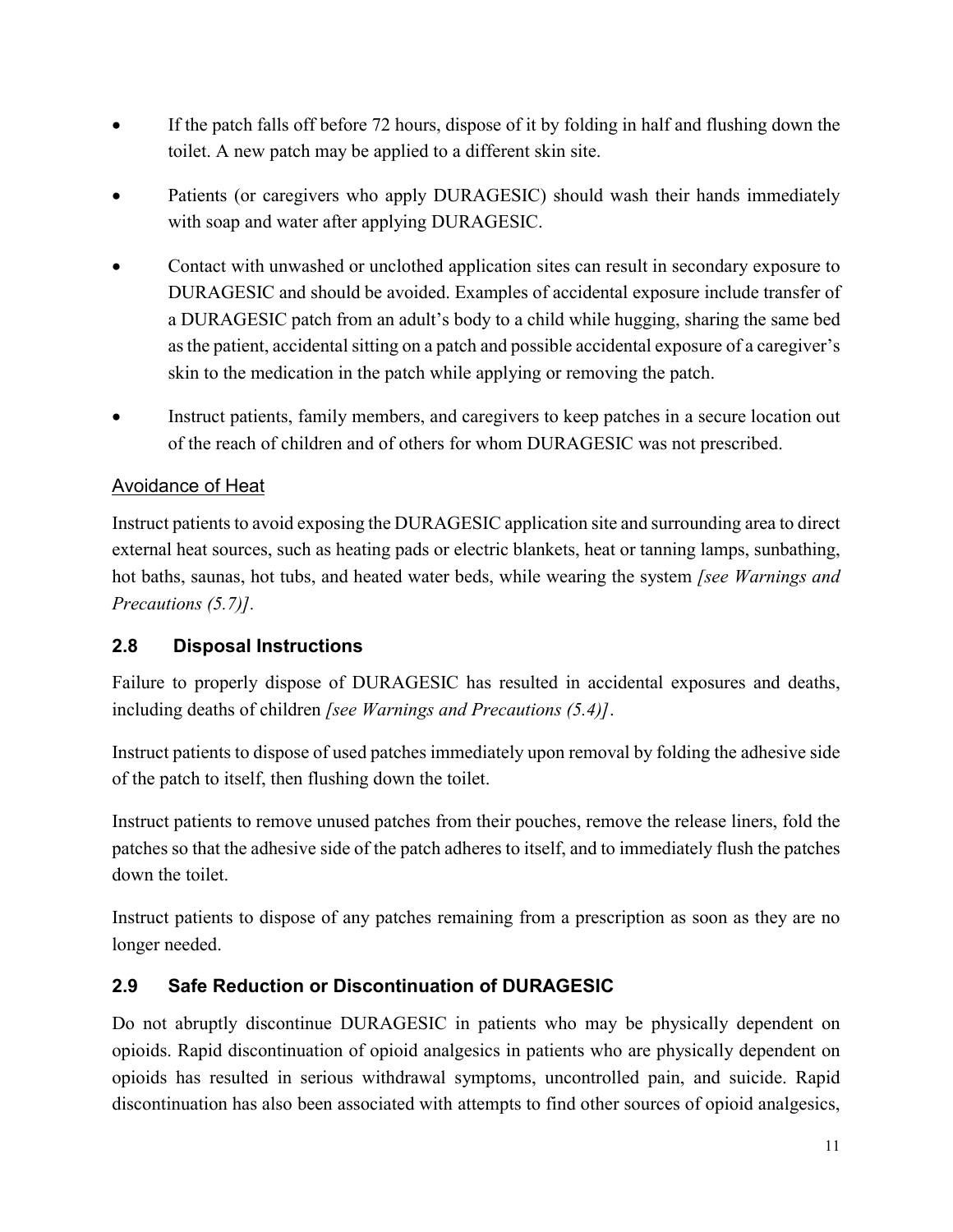which may be confused with drug-seeking for abuse. Patients may also attempt to treat their pain or withdrawal symptoms with illicit opioids, such as heroin, and other substances.

When a decision has been made to decrease the dose or discontinue therapy in an opioid-dependent patient taking DURAGESIC, there are a variety of factors that should be considered, including the dose of DURAGESIC the patient has been taking, the duration of treatment, the type of pain being treated, and the physical and psychological attributes of the patient. It is important to ensure ongoing care of the patient and to agree on an appropriate tapering schedule and follow-up plan so that patient and provider goals and expectations are clear and realistic. When opioid analgesics are being discontinued due to a suspected substance use disorder, evaluate and treat the patient, or refer for evaluation and treatment of the substance use disorder. Treatment should include evidence-based approaches, such as medication assisted treatment of opioid use disorder. Complex patients with comorbid pain and substance use disorders may benefit from referral to a specialist.

There are no standard opioid tapering schedules that are suitable for all patients. Good clinical practice dictates a patient-specific plan to taper the dose of the opioid gradually. For patients on DURAGESIC who are physically opioid-dependent, initiate the taper by a small enough increment (e.g., no greater than 25% of the total daily dose) to avoid withdrawal symptoms, and proceed with dose-lowering at an interval of every 2 to 4 weeks. Patients who have been taking opioids for briefer periods of time may tolerate a more rapid taper.

It may be necessary to provide the patient with a lower dosage strength to accomplish a successful taper. Reassess the patient frequently to manage pain and withdrawal symptoms, should they emerge. Common withdrawal symptoms include restlessness, lacrimation, rhinorrhea, yawning, perspiration, chills, myalgia, and mydriasis. Other signs and symptoms also may develop, including irritability, anxiety, backache, joint pain, weakness, abdominal cramps, insomnia, nausea, anorexia, vomiting, diarrhea, or increased blood pressure, respiratory rate, or heart rate. If withdrawal symptoms arise, it may be necessary to pause the taper for a period of time or raise the dose of the opioid analgesic to the previous dose, and then proceed with a slower taper. In addition, monitor patients for any changes in mood, emergence of suicidal thoughts, or use of other substances.

When managing patients taking opioid analgesics, particularly those who have been treated for a long duration and/or with high doses for chronic pain, ensure that a multimodal approach to pain management, including mental health support (if needed), is in place prior to initiating an opioid analgesic taper. A multimodal approach to pain management may optimize the treatment of chronic pain, as well as assist with the successful tapering of the opioid analgesic *[see Warnings and Precautions (5.20), Drug Abuse and Dependence (9.3)].*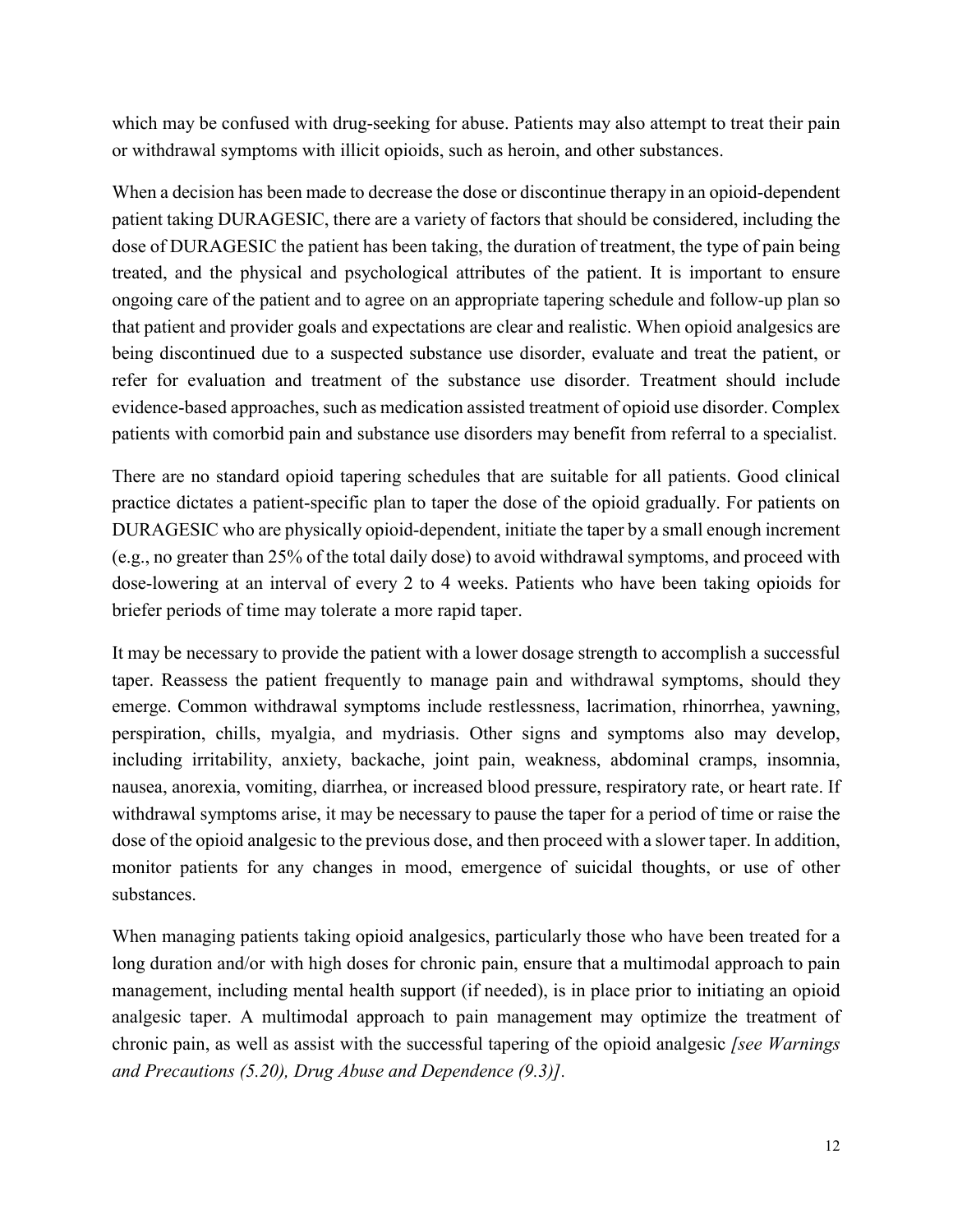# <span id="page-12-1"></span>**3 DOSAGE FORMS AND STRENGTHS**

Transdermal system:

- DURAGESIC 12 mcg/hour<sup>\*</sup> (system size 5.5 cm<sup>2</sup>).
- DURAGESIC 25 mcg/hour (system size 11 cm<sup>2</sup>).
- DURAGESIC 37.5 mcg/hour (system size  $16.5 \text{ cm}^2$ ).
- DURAGESIC 50 mcg/hour (system size 22 cm<sup>2</sup>).
- DURAGESIC 75 mcg/hour (system size 33 cm<sup>2</sup>).
- $\bullet$  DURAGESIC 100 mcg/hour (system size 44 cm<sup>2</sup>).
- This lowest strength is designated as 12 mcg/hour (however, the actual strength is 12.5 mcg/hour) to distinguish it from a possible 125 mcg/hour dosage that could be prescribed by using multiple transdermal systems.

The 12 mcg/hour system has a solid green border and the 25, 37.5, 50, 75 and 100 mcg/hour systems have a green background with translucent diagonal stripes that alternate in direction and increase in number with each sequential increasing dosage strength.

#### <span id="page-12-0"></span>**4 CONTRAINDICATIONS**

DURAGESIC is contraindicated in:

- patients who are not opioid-tolerant.
- the management of acute or intermittent pain, or in patients who require opioid analgesia for a short period of time.
- the management of post-operative pain, including use after out-patient or day surgeries, (e.g., tonsillectomies).
- the management of mild pain.
- patients with significant respiratory depression *[see Warnings and Precautions (5.10)].*
- in patients with acute or severe bronchial asthma in an unmonitored setting or in the absence of resuscitative equipment *[see Warnings and Precautions (5.10)]*.
- in patients with known or suspected gastrointestinal obstruction, including paralytic ileus *[see Warnings and Precautions (5.18)]*.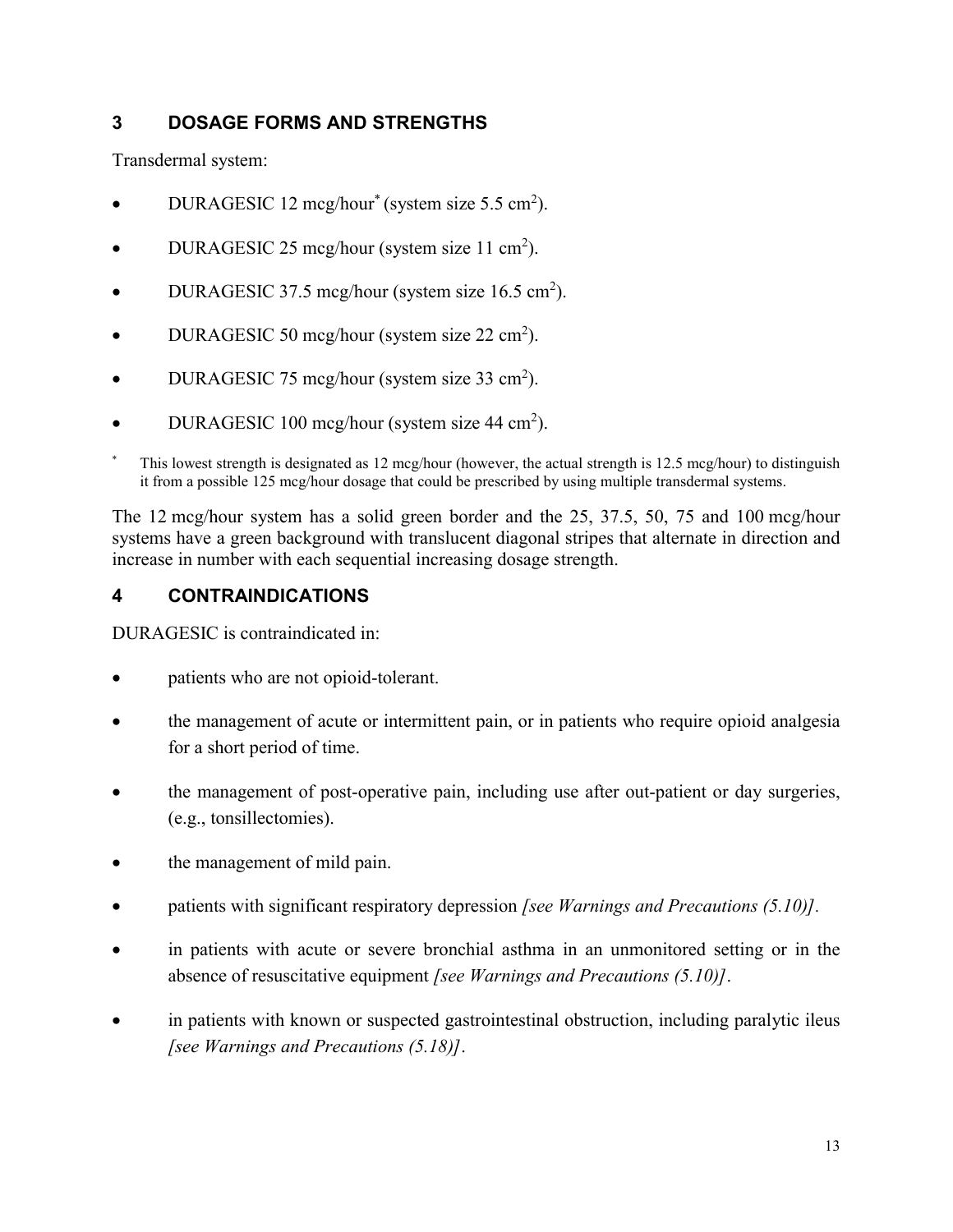in patients with hypersensitivity to fentanyl (e.g., anaphylaxis) or any components of the transdermal system *[see Adverse Reactions (6.2)]*.

# <span id="page-13-2"></span>**5 WARNINGS AND PRECAUTIONS**

#### <span id="page-13-1"></span>**5.1 Addiction, Abuse, and Misuse**

DURAGESIC contains fentanyl, an opioid agonist and a Schedule II controlled substance. As an opioid, DURAGESIC exposes users to the risks of addiction, abuse, and misuse*.* Because modified-release products such as DURAGESIC deliver the opioid over an extended period of time, there is a greater risk for overdose and death due to the larger amount of fentanyl present *[see Drug Abuse and Dependence (9)]*.

Although the risk of addiction in any individual is unknown, it can occur in patients appropriately prescribed DURAGESIC. Addiction can occur at recommended doses and if the drug is misused or abused.

Assess each patient's risk for opioid addiction, abuse, or misuse prior to prescribing DURAGESIC, and monitor all patients receiving DURAGESIC for the development of these behaviors and conditions. Risks are increased in patients with a personal or family history of substance abuse (including drug or alcohol abuse or addiction) or mental illness (e.g., major depression). The potential for these risks should not, however, prevent the proper management of pain in any given patient. Patients at increased risk may be prescribed opioids such as DURAGESIC, but use in such patients necessitates intensive counseling about the risks and proper use of DURAGESIC along with intensive monitoring for signs of addiction, abuse, and misuse. Consider prescribing naloxone for the emergency treatment of opioid overdose *[see Dosage and Administration (2.2), Warnings and Precautions (5.3)]*.

Abuse or misuse of DURAGESIC by placing it in the mouth, chewing it, swallowing it, or using it in ways other than indicated may cause choking, overdose, and death *[see Overdosage (10)].*

Opioids are sought by drug abusers and people with addiction disorders and are subject to criminal diversion. Consider these risks when prescribing or dispensing DURAGESIC. Strategies to reduce these risks include prescribing the drug in the smallest appropriate quantity and advising the patient on the proper disposal of unused drug *[see Patient Counseling Information (17)].* Contact local state professional licensing board or state controlled substances authority for information on how to prevent and detect abuse or diversion of this product.

# <span id="page-13-0"></span>**5.2 Opioid Analgesic Risk Evaluation and Mitigation Strategy (REMS)**

To ensure that the benefits of opioid analgesics outweigh the risks of addiction, abuse, and misuse, the Food and Drug Administration (FDA) has required a Risk Evaluation and Mitigation Strategy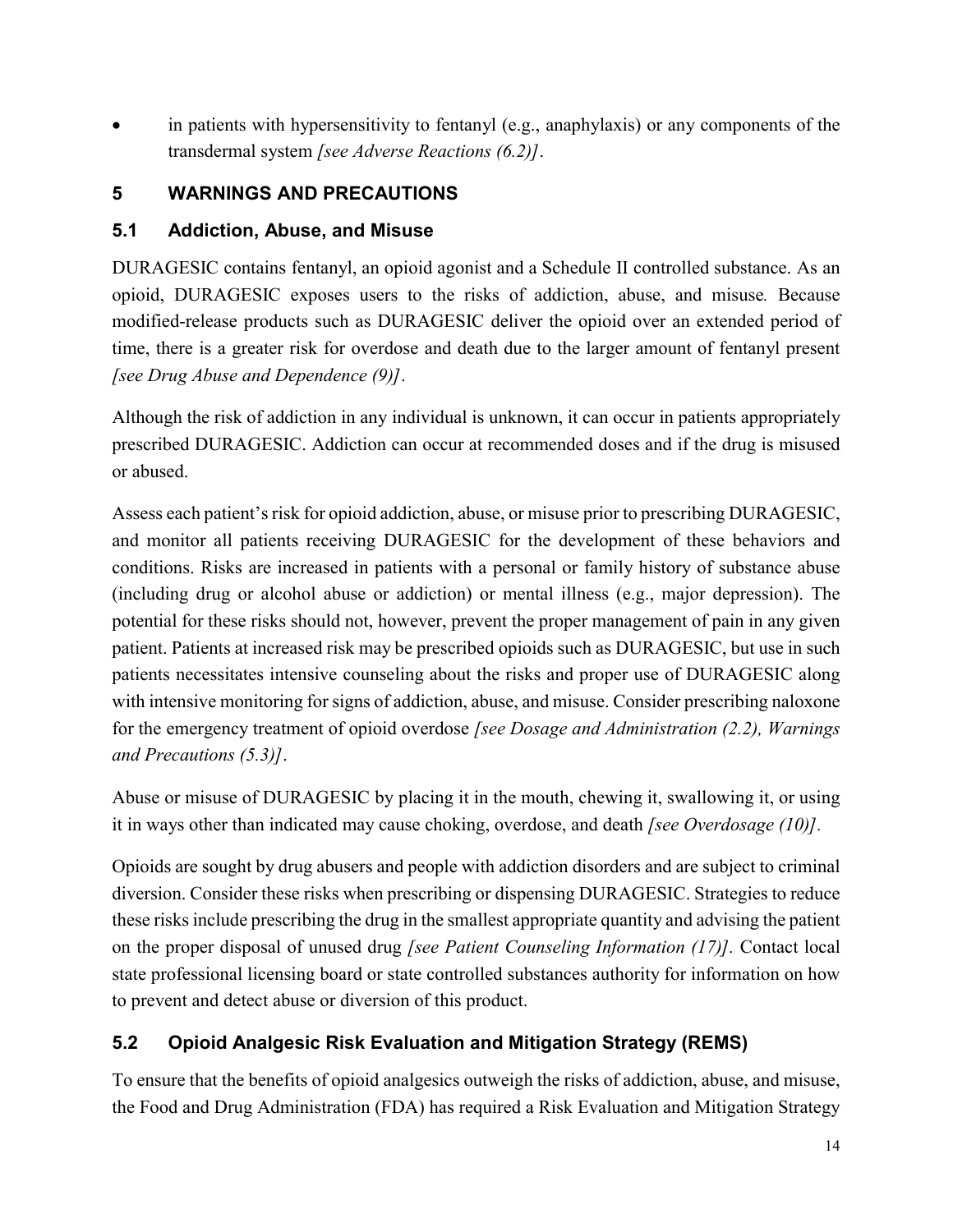(REMS) for these products. Under the requirements of the REMS, drug companies with approved opioid analgesic products must make REMS-compliant education programs available to healthcare providers. Healthcare providers are strongly encouraged to do all of the following:

- Complete a REMS-compliant education program offered by an accredited provider of continuing education (CE) or another education program that includes all the elements of the FDA Education Blueprint for Health Care Providers Involved in the Management or Support of Patients with Pain.
- Discuss the safe use, serious risks, and proper storage and disposal of opioid analgesics with patients and/or their caregivers every time these medicines are prescribed. The Patient Counseling Guide (PCG) can be obtained at this link: *www.fda.gov/OpioidAnalgesicREMSPCG*.
- Emphasize to patients and their caregivers the importance of reading the Medication Guide that they will receive from their pharmacist every time an opioid analgesic is dispensed to them.
- Consider using other tools to improve patient, household, and community safety, such as patient-prescriber agreements that reinforce patient-prescriber responsibilities.

To obtain further information on the opioid analgesic REMS and for a list of accredited REMS CME/CE, call 1-800-503-0784, or log on to www.opioidanalgesicrems.com. The FDA Blueprint can be found at *www.fda.gov/OpioidAnalgesicREMSBlueprint*.

# <span id="page-14-0"></span>**5.3 Life-Threatening Respiratory Depression**

Serious, life-threatening, or fatal respiratory depression has been reported with the use of opioids, even when used as recommended. Respiratory depression, if not immediately recognized and treated, may lead to respiratory arrest and death. Management of respiratory depression may include close observation, supportive measures, and use of opioid antagonists, depending on the patient's clinical status *[see Overdosage (10)]*. Carbon dioxide (CO<sub>2</sub>) retention from opioidinduced respiratory depression can exacerbate the sedating effects of opioids.

DURAGESIC is indicated only in opioid tolerant patients because of the risk for respiratory depression and death. While serious, life-threatening, or fatal respiratory depression can occur at any time during the use of DURAGESIC, the risk is greatest during the initiation of therapy or following a dosage increase. Monitor patients closely for respiratory depression within the first 24-72 hours of initiating therapy with and following dosage increases of DURAGESIC.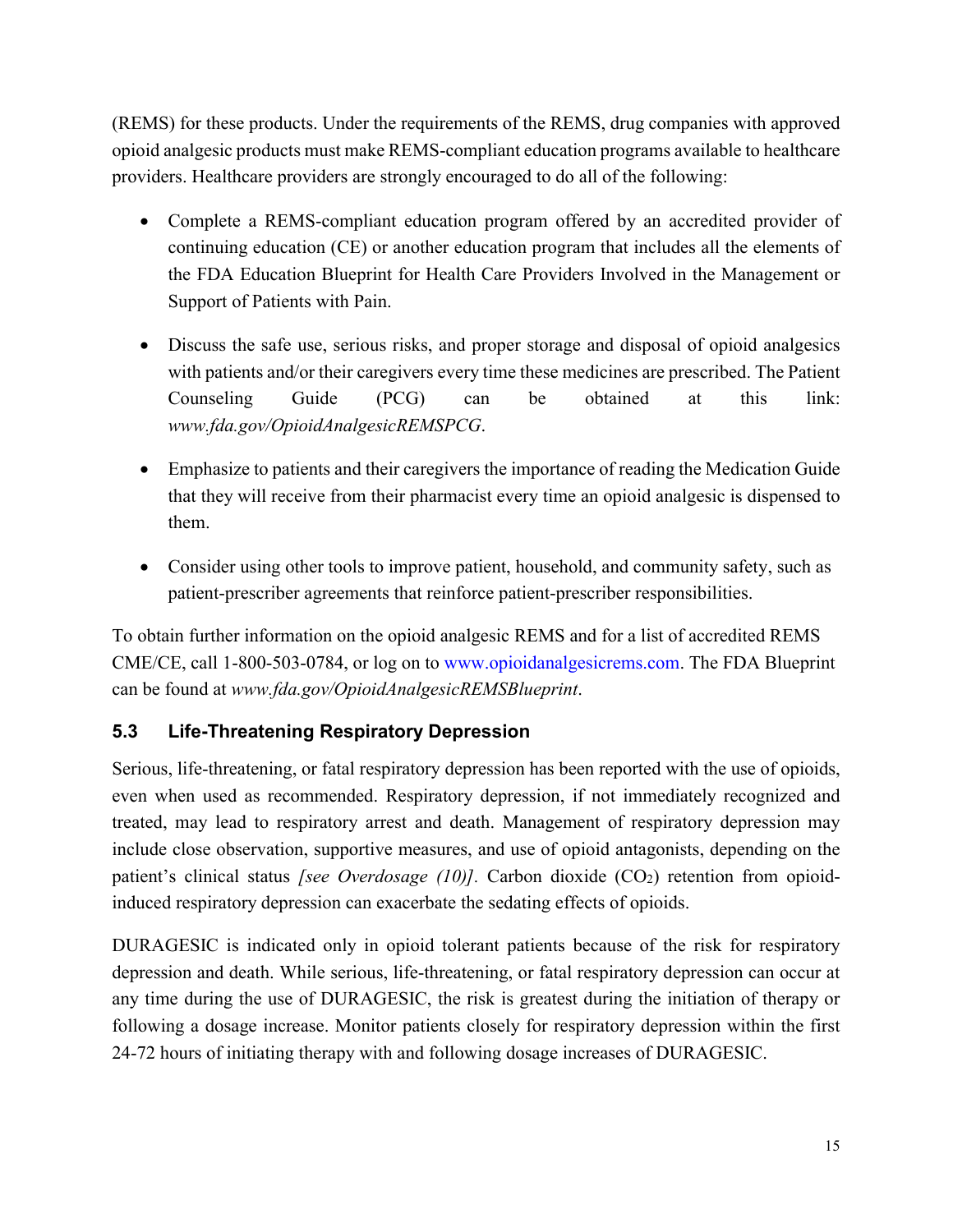To reduce the risk of respiratory depression, proper dosing and titration of DURAGESIC are essential *[see Dosage and Administration (2)]*. Overestimating the DURAGESIC dosage when converting patients from another opioid product can result in fatal overdose with the first dose.

Accidental exposure to DURAGESIC, especially in children, can result in respiratory depression and death due to an overdose of fentanyl.

Educate patients and caregivers on how to recognize respiratory depression and emphasize the importance of calling 911 or getting emergency medical help right away in the event of a known or suspected overdose *[see Patient Counseling Information (17)].*

Opioids can cause sleep-related breathing disorders including central sleep apnea (CSA) and sleeprelated hypoxemia. Opioid use increases the risk of CSA in a dose-dependent fashion. In patients who present with CSA, consider decreasing the opioid dosage using best practices for opioid taper *[see Dosage and Administration (2.9)]*.

# Patient Access to Naloxone for the Emergency Treatment of Opioid Overdose

Discuss the availability of naloxone for the emergency treatment of opioid overdose with the patient and caregiver and assess the potential need for access to naloxone, both when initiating and renewing treatment with DURAGESIC. Inform patients and caregivers about the various ways to obtain naloxone as permitted by individual state naloxone dispensing and prescribing requirements or guidelines (e.g., by prescription, directly from a pharmacist, or as part of a community-based program). Educate patients and caregivers on how to recognize respiratory depression and emphasize the importance of calling 911 or getting emergency medical help, even if naloxone is administered *[see Patient Counseling Information (17)]*.

Consider prescribing naloxone, based on the patient's risk factors for overdose, such as concomitant use of CNS depressants, a history of opioid use disorder, or prior opioid overdose. However, the presence of risk factors for overdose should not prevent the proper management of pain in any given patient. Also consider prescribing naloxone if the patient has household members (including children) or other close contacts at risk for accidental exposure or overdose. If naloxone is prescribed, educate patients and caregivers on how to treat with naloxone *[see Warnings and Precautions (5.1, 5.8), Patient Counseling Information (17)]*.

## <span id="page-15-0"></span>**5.4 Accidental Exposure**

A considerable amount of active fentanyl remains in DURAGESIC even after use as directed. Death and other serious medical problems have occurred when children and adults were accidentally exposed to DURAGESIC. Accidental or deliberate application or ingestion by a child or adolescent will cause respiratory depression, and has resulted in deaths. Placing DURAGESIC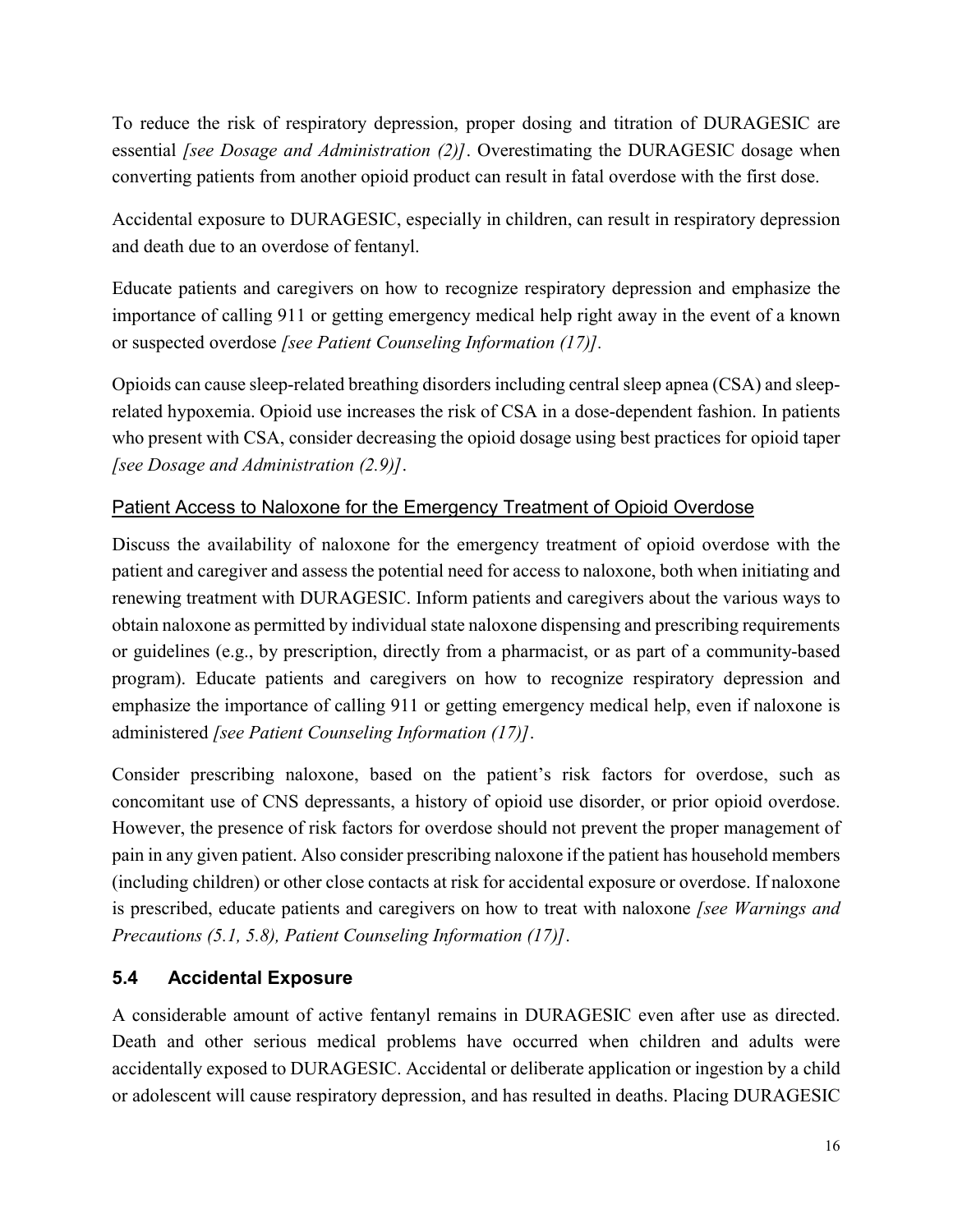in the mouth, chewing it, swallowing it, or using it in ways other than indicated may cause choking or overdose that could result in death. Improper disposal of DURAGESIC in the trash has resulted in accidental exposures and deaths.

Advise patients about strict adherence to the recommended handling and disposal instructions in order to prevent accidental exposure to DURAGESIC *[see Dosage and Administration (2.7), (2.8)].* Exposure to DURAGESIC patches discarded in the trash by children have been reported and have resulted in deaths.

# <span id="page-16-1"></span>**5.5 Neonatal Opioid Withdrawal Syndrome**

Prolonged use of DURAGESIC during pregnancy can result in withdrawal in the neonate. Neonatal opioid withdrawal syndrome, unlike opioid withdrawal syndrome in adults, may be life-threatening if not recognized and treated, and requires management according to protocols developed by neonatology experts. Observe newborns for signs of neonatal opioid withdrawal syndrome and manage accordingly. Advise pregnant women of the risk of neonatal opioid withdrawal syndrome and ensure that appropriate treatment will be available *[see Use in Specific Populations (8.1), Patient Counseling Information (17)]*.

## <span id="page-16-0"></span>**5.6 Risks of Concomitant Use or Discontinuation of Cytochrome P450 3A4 Inhibitors and Inducers**

Concomitant use of DURAGESIC with a CYP3A4 inhibitor, such as macrolide antibiotics (e.g., erythromycin), azole-antifungal agents (e.g., ketoconazole), and protease inhibitors (e.g., ritonavir), may increase plasma concentrations of fentanyl and prolong opioid adverse reactions, which may cause potentially fatal respiratory depression *[see Warnings and Precautions (5.3)]*, particularly when an inhibitor is added after a stable dose of DURAGESIC is achieved. Similarly, discontinuation of a CYP3A4 inducer, such as rifampin, carbamazepine, and phenytoin, in DURAGESIC-treated patients may increase fentanyl plasma concentrations and prolong opioid adverse reactions. When using DURAGESIC with CYP3A4 inhibitors or discontinuing CYP3A4 inducers in DURAGESIC-treated patients, monitor patients closely at frequent intervals and consider dosage reduction of DURAGESIC until stable drug effects are achieved *[see Dosage and Administration (2.4), Drug Interactions (7)]*.

Concomitant use of DURAGESIC with CYP3A4 inducers or discontinuation of a CYP3A4 inhibitor could decrease DURAGESIC plasma concentrations, decrease opioid efficacy or, possibly, lead to a withdrawal syndrome in a patient who had developed physical dependence to fentanyl. When using DURAGESIC with CYP3A4 inducers or discontinuing CYP3A4 inhibitors, monitor patients closely at frequent intervals and consider increasing the opioid dosage if needed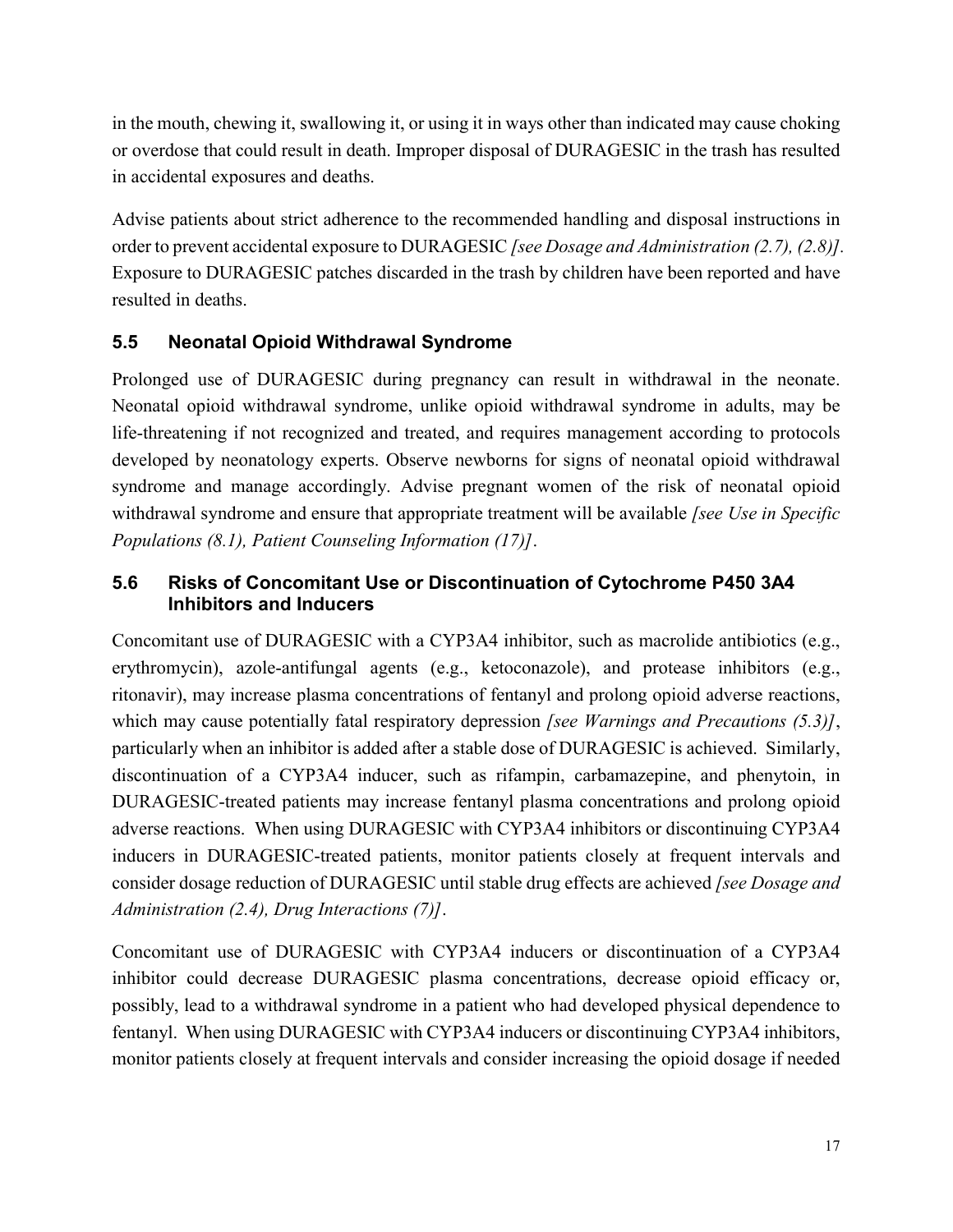to maintain adequate analgesia or if symptoms of opioid withdrawal occur *[see Drug Interactions (7)]*.

# <span id="page-17-1"></span>**5.7 Risk of Increased Fentanyl Absorption with Application of External Heat**

Exposure to heat may increase fentanyl absorption and there have been reports of overdose and death as a result of exposure to heat. A clinical pharmacology study conducted in healthy adult subjects has shown that the application of heat over the DURAGESIC system increased fentanyl exposure *[see Clinical Pharmacology (12.3)]*.

Warn patients to avoid exposing the DURAGESIC application site and surrounding area to direct external heat sources *[see Dosage and Administration (2.7)]*.

# <span id="page-17-0"></span>**5.8 Risks from Concomitant Use with Benzodiazepines or Other CNS Depressants**

Profound sedation, respiratory depression, coma, and death may result from the concomitant use of DURAGESIC with benzodiazepines and/or other CNS depressants (e.g., non-benzodiazepine sedatives/hypnotics, anxiolytics, tranquilizers, muscle relaxants, general anesthetics, antipsychotics, other opioids, alcohol). Because of these risks, reserve concomitant prescribing of these drugs for use in patients for whom alternative treatment options are inadequate.

Observational studies have demonstrated that concomitant use of opioid analgesics and benzodiazepines increases the risk of drug-related mortality compared to use of opioid analgesics alone. Because of similar pharmacological properties, it is reasonable to expect similar risk with the concomitant use of other CNS depressant drugs with opioid analgesics *[see Drug Interactions (7)]*.

If the decision is made to prescribe a benzodiazepine or other CNS depressant concomitantly with an opioid analgesic, prescribe the lowest effective dosages and minimum durations of concomitant use. In patients already receiving an opioid analgesic, prescribe a lower initial dose of the benzodiazepine or other CNS depressant than indicated in the absence of an opioid, and titrate based on clinical response. If an opioid analgesic is initiated in a patient already taking a benzodiazepine or other CNS depressant, prescribe a lower initial dose of the opioid analgesic, and titrate based on clinical response. Follow patients closely for signs and symptoms of respiratory depression and sedation.

If concomitant use is warranted, consider prescribing naloxone for the emergency treatment of opioid overdose *[see Dosage and Administration (2.2), Warnings and Precautions (5.3)]*.

Advise both patients and caregivers about the risks of respiratory depression and sedation when DURAGESIC is used with benzodiazepines or other CNS depressants (including alcohol and illicit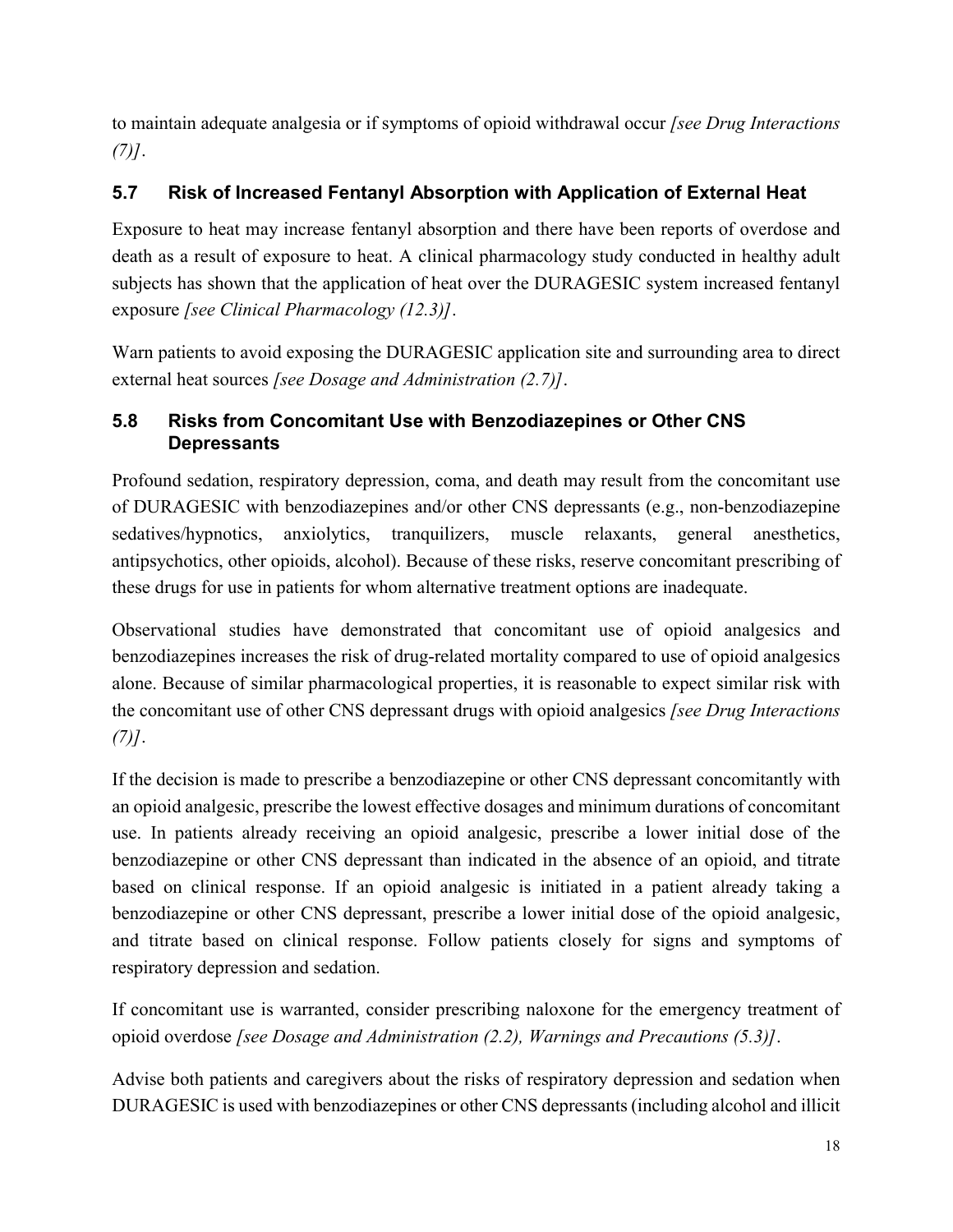drugs). Advise patients not to drive or operate heavy machinery until the effects of concomitant use of the benzodiazepine or other CNS depressant have been determined. Screen patients for risk of substance use disorders, including opioid abuse and misuse, and warn them of the risk for overdose and death associated with the use of additional CNS depressants including alcohol and illicit drugs *[see Drug Interactions (7), Patient Counseling Information (17)].*

# <span id="page-18-2"></span>**5.9 Risk of Increased Fentanyl Absorption with Elevated Body Temperature**

Based on a pharmacokinetic model, serum fentanyl concentrations could theoretically increase by approximately one-third for patients with a body temperature of  $40^{\circ}$ C (104 $^{\circ}$ F) due to temperaturedependent increases in fentanyl released from the system and increased skin permeability. Monitor patients wearing DURAGESIC systems who develop fever closely for sedation and respiratory depression and reduce the DURAGESIC dose, if necessary. Warn patients to avoid strenuous exertion that leads to increased core body temperature while wearing DURAGESIC to avoid the risk of potential overdose and death.

# <span id="page-18-1"></span>**5.10 Life-Threatening Respiratory Depression in Patients with Chronic Pulmonary Disease or in Elderly, Cachectic, or Debilitated Patients**

The use of DURAGESIC in patients with acute or severe bronchial asthma in an unmonitored setting or in the absence of resuscitative equipment is contraindicated.

## Patients with Chronic Pulmonary Disease

DURAGESIC-treated patients with significant chronic obstructive pulmonary disease or cor pulmonale, and those with a substantially decreased respiratory reserve, hypoxia, hypercapnia, or pre-existing respiratory depression are at increased risk of decreased respiratory drive including apnea, even at recommended dosages of DURAGESIC *[see Warnings and Precautions (5.3)]*.

## Elderly, Cachectic, or Debilitated Patients

Life-threatening respiratory depression is more likely to occur in elderly, cachectic, or debilitated patients because they may have altered pharmacokinetics or altered clearance compared to younger, healthier patients *[see Warnings and Precautions (5.3)]*.

Monitor such patients closely, particularly when initiating and titrating DURAGESIC and when DURAGESIC is given concomitantly with other drugs that depress respiration *[see Warnings and Precautions (5.3)]*. Alternatively, consider the use of non-opioid analgesics in these patients.

# <span id="page-18-0"></span>**5.11 Serotonin Syndrome with Concomitant Use of Serotonergic Drugs**

Cases of serotonin syndrome, a potentially life-threatening condition, have been reported during concomitant use of DURAGESIC with serotonergic drugs. Serotonergic drugs include selective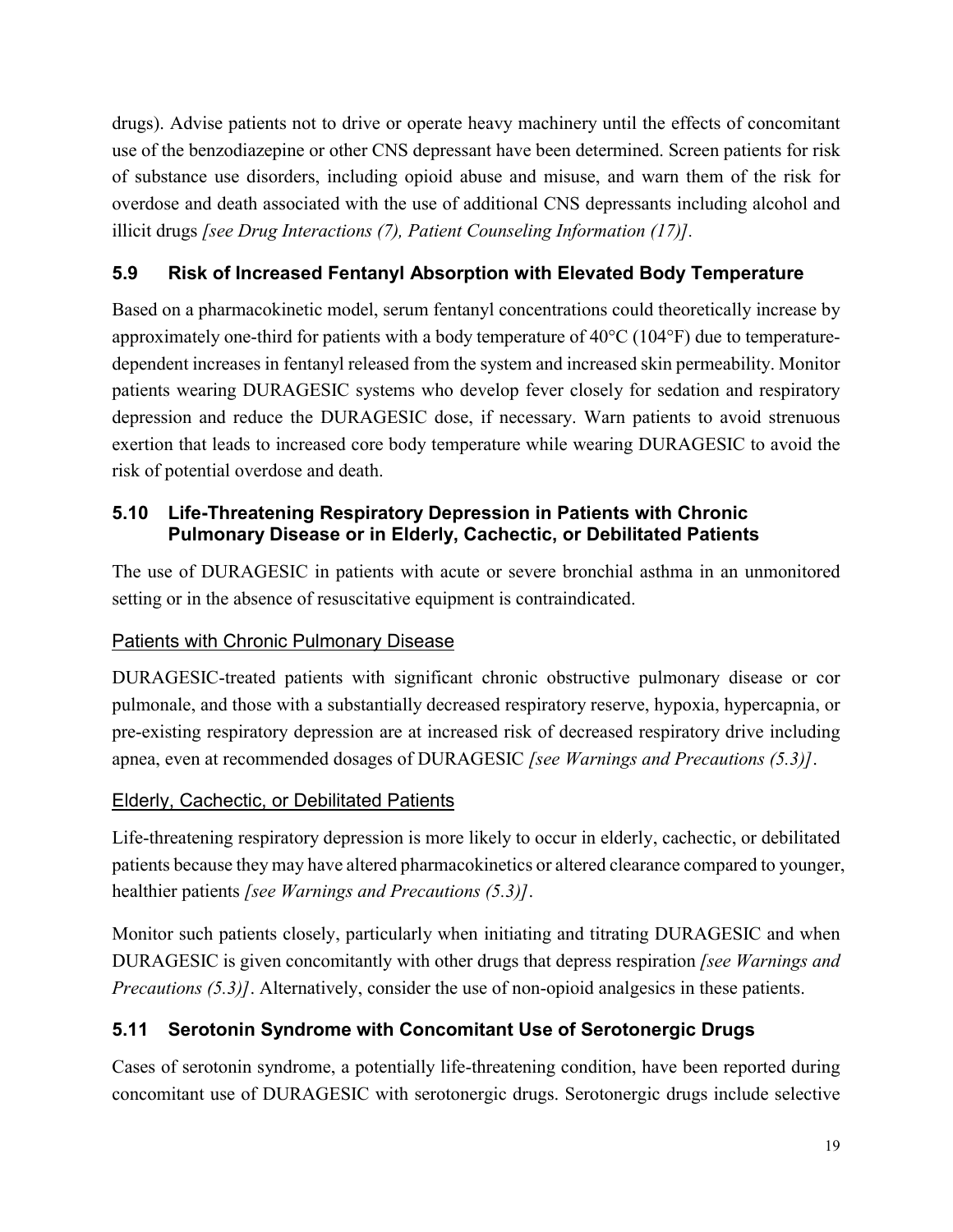serotonin reuptake inhibitors (SSRIs), serotonin and norepinephrine reuptake inhibitors (SNRIs), tricyclic antidepressants (TCAs), triptans, 5-HT3 receptor antagonists, drugs that affect the serotonergic neurotransmitter system (e.g., mirtazapine, trazodone, tramadol), certain muscle relaxants (i.e., cyclobenzaprine, metaxalone), and drugs that impair metabolism of serotonin (including MAO inhibitors, both those intended to treat psychiatric disorders and also others, such as linezolid and intravenous methylene blue) *[see Drug Interactions (7)]*. This may occur within the recommended dosage range. Serotonin syndrome symptoms may include mental status changes (e.g., agitation, hallucinations, coma), autonomic instability (e.g., tachycardia, labile blood pressure, hyperthermia), neuromuscular aberrations (e.g., hyperreflexia, incoordination, rigidity), and/or gastrointestinal symptoms (e.g., nausea, vomiting, diarrhea). The onset of symptoms generally occurs within several hours to a few days of concomitant use, but may occur later than that. Discontinue DURAGESIC immediately if serotonin syndrome is suspected.

#### <span id="page-19-1"></span>**5.12 Adrenal Insufficiency**

Cases of adrenal insufficiency have been reported with opioid use, more often following greater than one month of use. Presentation of adrenal insufficiency may include non-specific symptoms and signs including nausea, vomiting, anorexia, fatigue, weakness, dizziness, and low blood pressure. If adrenal insufficiency is suspected, confirm the diagnosis with diagnostic testing as soon as possible. If adrenal insufficiency is diagnosed, treat with physiologic replacement doses of corticosteroids. Wean the patient off of the opioid to allow adrenal function to recover and continue corticosteroid treatment until adrenal function recovers. Other opioids may be tried as some cases reported use of a different opioid without recurrence of adrenal insufficiency. The information available does not identify any particular opioids as being more likely to be associated with adrenal insufficiency.

#### <span id="page-19-0"></span>**5.13 Severe Hypotension**

DURAGESIC may cause severe hypotension including orthostatic hypotension and syncope in ambulatory patients. There is an increased risk in patients whose ability to maintain blood pressure has already been compromised by a reduced blood volume or concurrent administration of certain CNS depressant drugs (e.g., phenothiazines or general anesthetics) *[see Drug Interactions (7)].*  Monitor these patients for signs of hypotension after initiating or titrating the dosage of DURAGESIC. In patients with circulatory shock, DURAGESIC may cause vasodilation that can further reduce cardiac output and blood pressure. Avoid the use of DURAGESIC in patients with circulatory shock.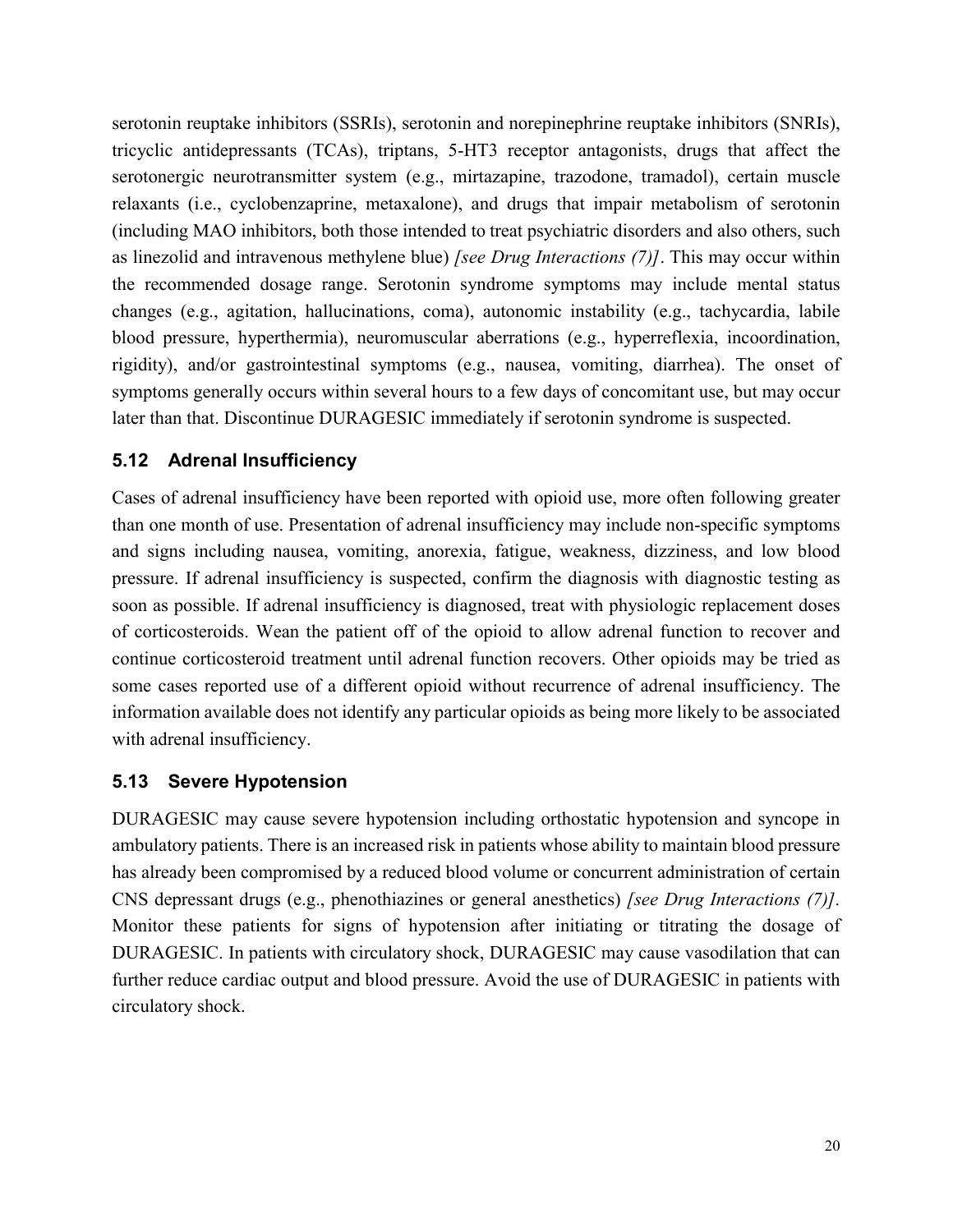#### <span id="page-20-3"></span>**5.14 Risks of Use in Patients with Increased Intracranial Pressure, Brain Tumors, Head Injury, or Impaired Consciousness**

In patients who may be susceptible to the intracranial effects of  $CO<sub>2</sub>$  retention (e.g., those with evidence of increased intracranial pressure or brain tumors), DURAGESIC may reduce respiratory drive, and the resultant  $CO<sub>2</sub>$  retention can further increase intracranial pressure. Monitor such patients for signs of sedation and respiratory depression, particularly when initiating therapy with DURAGESIC.

Opioids may also obscure the clinical course in a patient with a head injury. Avoid the use of DURAGESIC in patients with impaired consciousness or coma.

## <span id="page-20-2"></span>**5.15 Cardiac Disease**

DURAGESIC may produce bradycardia. Monitor patients with bradyarrhythmias closely for changes in heart rate, particularly when initiating therapy with DURAGESIC.

## <span id="page-20-1"></span>**5.16 Hepatic Impairment**

A clinical pharmacology study with DURAGESIC in patients with cirrhosis has shown that systemic fentanyl exposure increased in these patients. Because of the long half-life of fentanyl when administered as DURAGESIC and hepatic metabolism of fentanyl, avoid use of DURAGESIC in patients with severe hepatic impairment. Insufficient information exists to make precise dosing recommendations regarding the use of DURAGESIC in patients with impaired hepatic function. Therefore, to avoid starting patients with mild to moderate hepatic impairment on too high of a dose, start with one half of the usual dosage of DURAGESIC. Closely monitor for signs of sedation and respiratory depression, including at each dosage increase *[see Dosage and Administration (2.5), Use in Specific Populations (8.6)* and *Clinical Pharmacology (12.3)].*

## <span id="page-20-0"></span>**5.17 Renal Impairment**

A clinical pharmacology study with intravenous fentanyl in patients undergoing kidney transplantation has shown that patients with high blood urea nitrogen level had low fentanyl clearance. Because of the long half-life of fentanyl when administered as DURAGESIC, avoid the use of DURAGESIC in patients with severe renal impairment. Insufficient information exists to make precise dosing recommendations regarding the use of DURAGESIC in patients with impaired renal function. Therefore, to avoid starting patients with mild to moderate renal impairment on too high of a dose, start with one half of the usual dosage of DURAGESIC. Closely monitor for signs of sedation and respiratory depression, including at each dosage increase *[see Dosage and Administration (2.6), Use in Specific Populations (8.7)* and *Clinical Pharmacology (12.3)].*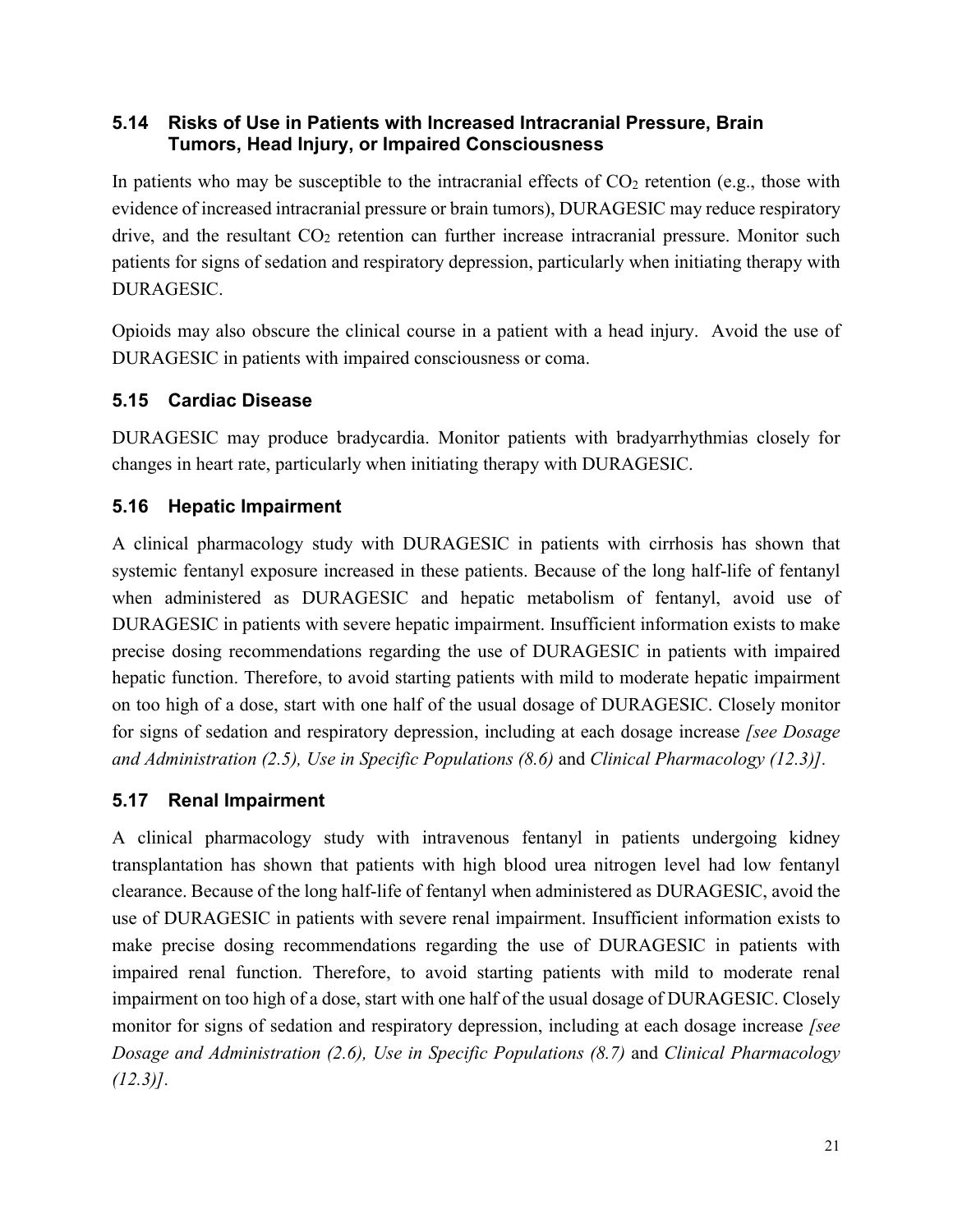# <span id="page-21-4"></span>**5.18 Risks of Use in Patients with Gastrointestinal Conditions**

DURAGESIC is contraindicated in patients with known or suspected gastrointestinal obstruction, including paralytic ileus.

The fentanyl in DURAGESIC may cause spasm of the sphincter of Oddi. Opioids may cause increases in serum amylase. Monitor patients with biliary tract disease, including acute pancreatitis for worsening symptoms.

# <span id="page-21-3"></span>**5.19 Increased Risk of Seizures in Patients with Seizure Disorders**

The fentanyl in DURAGESIC may increase the frequency of seizures in patients with seizure disorders, and may increase the risk of seizures occurring in other clinical settings associated with seizures. Monitor patients with a history of seizure disorders for worsened seizure control during DURAGESIC therapy.

# <span id="page-21-2"></span>**5.20 Withdrawal**

Do not abruptly discontinue DURAGESIC in a patient physically dependent on opioids. When discontinuing DURAGESIC in a physically dependent patient, gradually taper the dosage. Rapid tapering of DURAGESIC in a patient physically dependent on opioids may lead to a withdrawal syndrome and return of pain *[see Dosage and Administration (2.9), Drug Abuse and Dependence (9.3)]*.

Additionally, avoid the use of mixed agonist/antagonist (e.g., pentazocine, nalbuphine, and butorphanol) or partial agonist (e.g., buprenorphine) analgesics in patients who are receiving a full opioid agonist analgesic, including DURAGESIC. In these patients, mixed agonist/antagonist and partial agonist analgesics may reduce the analgesic effect and/or may precipitate withdrawal symptoms *[see Drug Interactions (7)]*.

# <span id="page-21-1"></span>**5.21 Risks of Driving and Operating Machinery**

DURAGESIC may impair the mental or physical abilities required for the performance of potentially dangerous activities, such as driving a car or operating machinery. Warn patients not to drive or operate dangerous machinery unless they are tolerant to the effects of the DURAGESIC and know how they will react to the medication *[see Patient Counseling Information (17)]*.

# <span id="page-21-0"></span>**6 ADVERSE REACTIONS**

The following serious adverse reactions are discussed elsewhere in the labeling:

- Addiction, Abuse, and Misuse *[see Warnings and Precautions (5.1)]*
- Life-Threatening Respiratory Depression *[see Warnings and Precautions (5.3)]*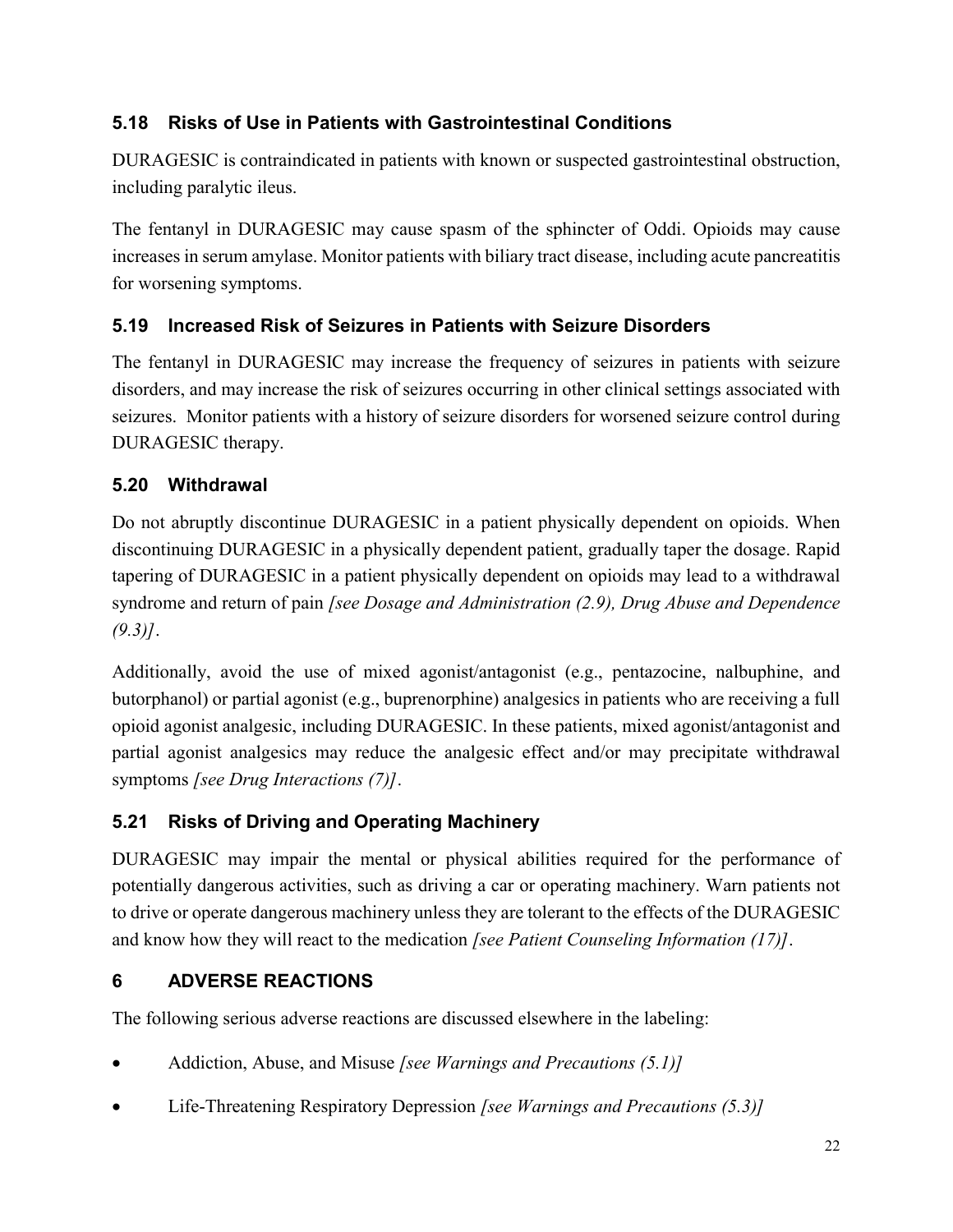- Accidental Exposure *[see Warnings and Precautions (5.4)]*
- Neonatal Opioid Withdrawal Syndrome *[see Warnings and Precautions (5.5)]*
- Interactions with Benzodiazepines or Other Central Nervous System Depressants *[see Warnings and Precautions (5.8)]*
- Serotonin Syndrome *[see Warnings and Precautions (5.11)]*
- Adrenal Insufficiency *[see Warnings and Precautions (5.12)]*
- Severe Hypotension *[see Warnings and Precautions (5.13)]*
- Gastrointestinal Adverse Reactions *[see Warnings and Precautions (5.18)]*
- Seizures *[see Warnings and Precautions (5.19)]*
- Withdrawal *[see Warnings and Precautions (5.20)]*

#### <span id="page-22-0"></span>**6.1 Clinical Trial Experience**

Because clinical trials are conducted under widely varying conditions, adverse reaction rates observed in the clinical trials of a drug cannot be directly compared to rates in the clinical trials of another drug and may not reflect the rates observed in clinical practice.

The safety of DURAGESIC was evaluated in 216 patients who took at least one dose of DURAGESIC in a multicenter, double-blind, randomized, placebo-controlled clinical trial of DURAGESIC. This trial examined patients over 40 years of age with severe pain induced by osteoarthritis of the hip or knee and who were in need of and waiting for joint replacement.

The most common adverse reactions  $(\geq 5\%)$  in a double-blind, randomized, placebo-controlled clinical trial in patients with severe pain were nausea, vomiting, somnolence, dizziness, insomnia, constipation, hyperhidrosis, fatigue, feeling cold, and anorexia. Other common adverse reactions  $(\geq 5\%)$  reported in clinical trials in patients with chronic malignant or nonmalignant pain were headache and diarrhea. Adverse reactions reported for ≥1% of DURAGESIC-treated patients and with an incidence greater than placebo-treated patients are shown in Table 3.

The most common adverse reactions that were associated with discontinuation in patients with pain (causing discontinuation in  $\geq$ 1% of patients) were depression, dizziness, somnolence, headache, nausea, vomiting, constipation, hyperhidrosis, and fatigue.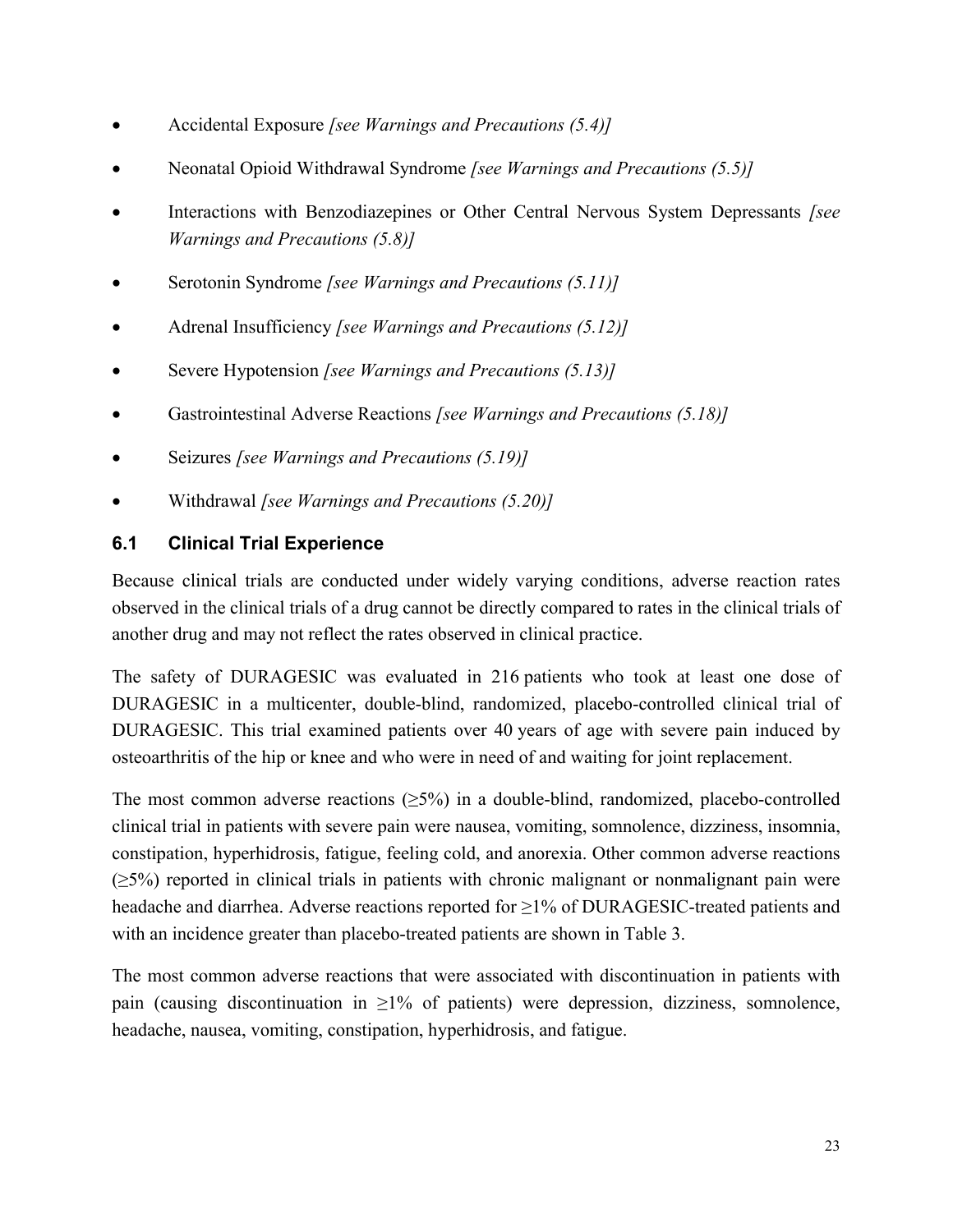|                                                      | <b>DURAGESIC</b> | Placebo          |
|------------------------------------------------------|------------------|------------------|
| <b>System/Organ Class</b>                            | $\frac{0}{0}$    | $\frac{0}{0}$    |
| <b>Adverse Reaction</b>                              | $(N=216)$        | $(N=200)$        |
| <b>Cardiac disorders</b>                             |                  |                  |
| Palpitations                                         | $\overline{4}$   | 1                |
| Ear and labyrinth disorders                          |                  |                  |
| Vertigo                                              | $\overline{2}$   | 1                |
| <b>Gastrointestinal disorders</b>                    |                  |                  |
| Nausea                                               | 41               | 17               |
| Vomiting                                             | 26               | 3                |
| Constipation                                         | 9                | 1                |
| Abdominal pain upper                                 | 3                | $\overline{c}$   |
| Dry mouth                                            | $\overline{2}$   | $\theta$         |
| General disorders and administration site conditions |                  |                  |
| Fatigue                                              | 6                | 3                |
| Feeling cold                                         | 6                | $\overline{c}$   |
| Malaise                                              | 4                |                  |
| Asthenia                                             | $\overline{c}$   | $\boldsymbol{0}$ |
| Edema peripheral                                     | $\mathbf{1}$     | 1                |
| <b>Metabolism and nutrition disorders</b>            |                  |                  |
| Anorexia                                             | 5                | $\boldsymbol{0}$ |
| Musculoskeletal and connective tissue disorders      |                  |                  |
| Muscle spasms                                        | $\overline{4}$   | $\overline{2}$   |
| <b>Nervous system disorders</b>                      |                  |                  |
| Somnolence                                           | 19               | 3                |
| <b>Dizziness</b>                                     | 10               | 4                |
| <b>Psychiatric disorders</b>                         |                  |                  |
| Insomnia                                             | 10               | 7                |
| Depression                                           | 1                | $\Omega$         |
| Skin and subcutaneous tissue disorders               |                  |                  |
| Hyperhidrosis                                        | 6                | 1                |
| Pruritus                                             | 3                | 2                |
| Rash                                                 | $\overline{c}$   |                  |

| <b>Table 3:</b> | Adverse Reactions Reported by $\geq 1\%$ of DURAGESIC-treated Patients and With an Incidence  |
|-----------------|-----------------------------------------------------------------------------------------------|
|                 | Greater Than Placebo-treated Patients in 1 Double-Blind, Placebo-Controlled Clinical Trial of |
|                 | <b>DURAGESIC</b>                                                                              |

Adverse reactions not reported in Table 3 that were reported by ≥1% of DURAGESIC-treated adult and pediatric patients (N=1854) in 11 controlled and uncontrolled clinical trials of DURAGESIC used for the treatment of chronic malignant or nonmalignant pain are shown in Table 4.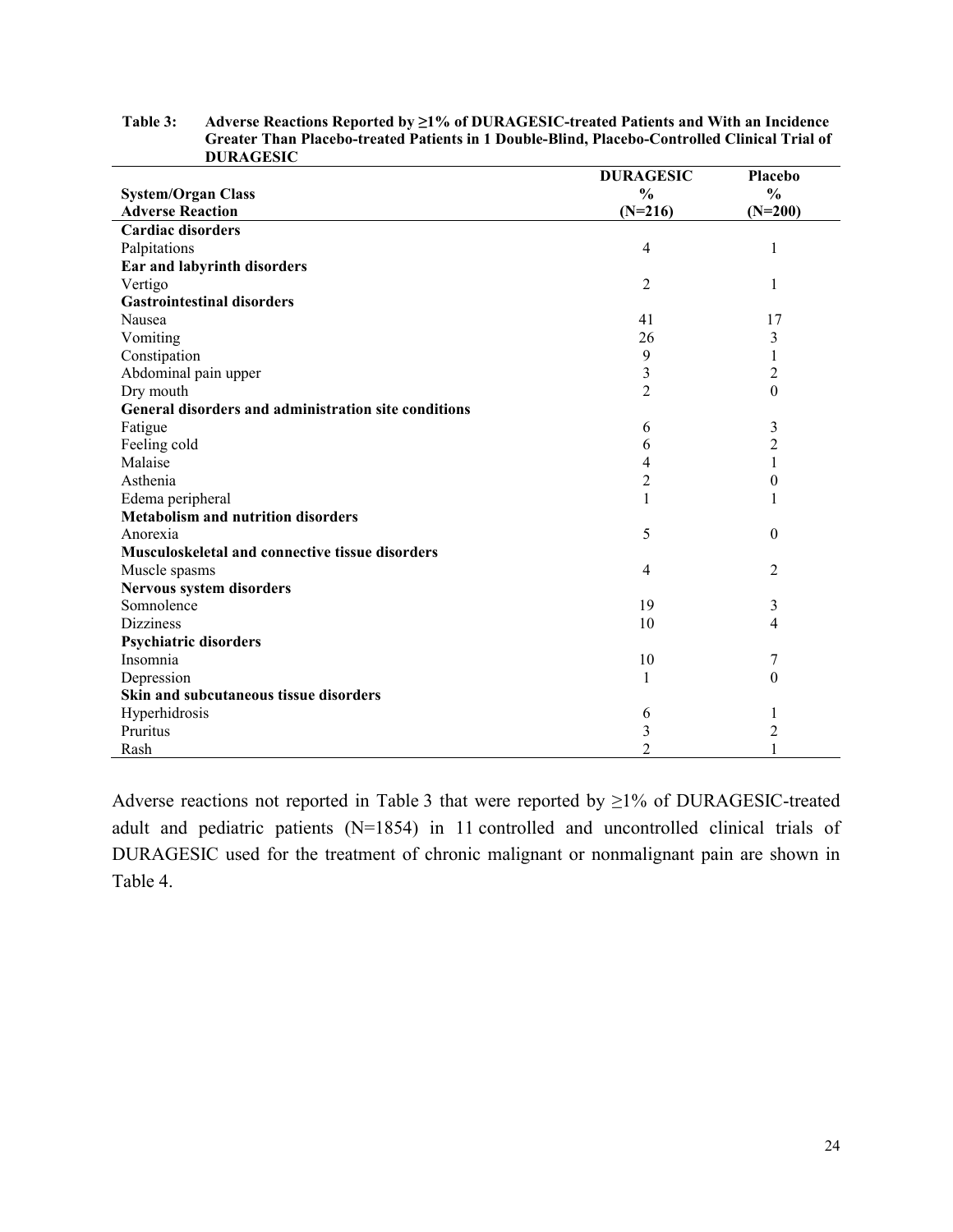|                                        | <b>DURAGESIC</b> |
|----------------------------------------|------------------|
| <b>System/Organ Class</b>              | $\frac{0}{0}$    |
| <b>Adverse Reaction</b>                | $(N=1854)$       |
| <b>Gastrointestinal disorders</b>      |                  |
| Diarrhea                               | 10               |
| Abdominal pain                         | 3                |
| <b>Immune system disorders</b>         |                  |
| Hypersensitivity                       | 1                |
| Nervous system disorders               |                  |
| Headache                               | 12               |
| Tremor                                 | 3                |
| Paresthesia                            | $\overline{2}$   |
| <b>Psychiatric disorders</b>           |                  |
| Anxiety                                | 3                |
| Confusional state                      | 2                |
| Hallucination                          |                  |
| <b>Renal and urinary disorders</b>     |                  |
| Urinary retention                      |                  |
| Skin and subcutaneous tissue disorders |                  |
| Erythema                               |                  |

#### **Table 4: Adverse Reactions Reported by ≥1% of DURAGESIC-treated Patients in 11 Clinical Trials of DURAGESIC**

The following adverse reactions occurred in adult and pediatric patients with an overall frequency of <1% and are listed in descending frequency within each System/Organ Class:

Cardiac disorders: cyanosis

Eye disorders: miosis

Gastrointestinal disorders: subileus

General disorders and administration site conditions: application site reaction, influenza-like illness, application site hypersensitivity, drug withdrawal syndrome, application site dermatitis

Musculoskeletal and connective tissue disorders: muscle twitching

Nervous system disorders: hypoesthesia

Psychiatric disorders: disorientation, euphoric mood

Reproductive system and breast disorders: erectile dysfunction, sexual dysfunction

Respiratory, thoracic and mediastinal disorders: respiratory depression

Skin and subcutaneous tissue disorders: eczema, dermatitis allergic, dermatitis contact

## *Pediatrics*

The safety of DURAGESIC was evaluated in three open-label trials in 289 pediatric patients with chronic pain, 2 years of age through 18 years of age. Adverse reactions reported by  $\geq$ 1% of DURAGESIC-treated pediatric patients are shown in Table 5.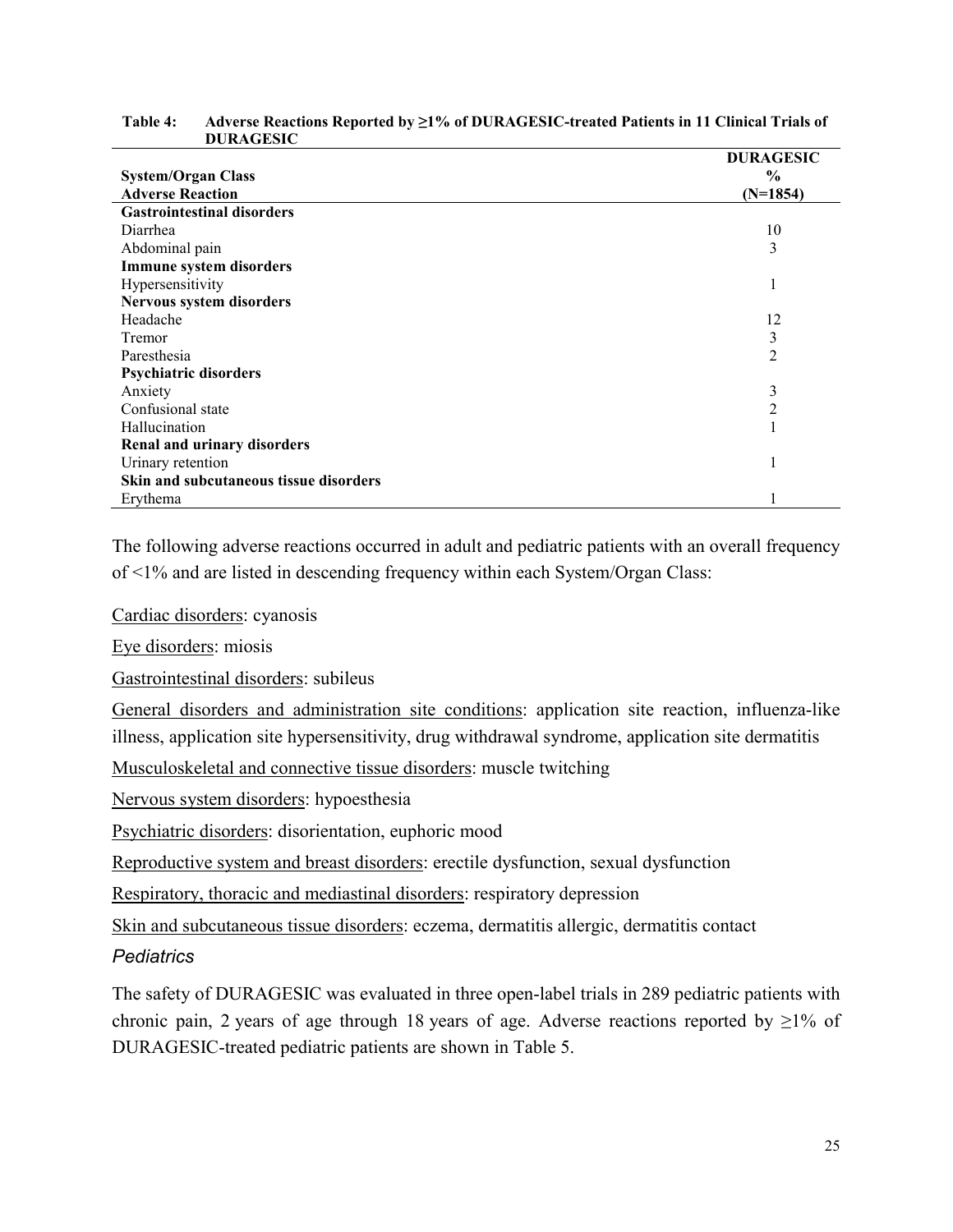|                                                      | <b>DURAGESIC</b>        |
|------------------------------------------------------|-------------------------|
| <b>System/Organ Class</b>                            | $\frac{0}{0}$           |
| <b>Adverse Reaction</b>                              | $(N=289)$               |
| <b>Gastrointestinal disorders</b>                    |                         |
| Vomiting                                             | 34                      |
| Nausea                                               | 24                      |
| Constipation                                         | 13                      |
| Diarrhea                                             | 13                      |
| Abdominal pain                                       | 9                       |
| Abdominal pain upper                                 | $\overline{4}$          |
| Dry mouth                                            | $\overline{2}$          |
| General disorders and administration site conditions |                         |
| Edema peripheral                                     | 5                       |
| Fatigue                                              | $\overline{2}$          |
| Application site reaction                            | $\mathbf{1}$            |
| Asthenia                                             | $\mathbf{1}$            |
| Immune system disorders                              |                         |
| Hypersensitivity                                     | 3                       |
| <b>Metabolism and nutrition disorders</b>            |                         |
| Anorexia                                             | 4                       |
| Musculoskeletal and connective tissue disorders      |                         |
| Muscle spasms                                        | $\overline{2}$          |
| Nervous system disorders                             |                         |
| Headache                                             | 16                      |
| Somnolence                                           | 5                       |
| <b>Dizziness</b>                                     | $\overline{2}$          |
| Tremor                                               | $\overline{c}$          |
| Hypoesthesia                                         | $\mathbf{1}$            |
| <b>Psychiatric disorders</b>                         |                         |
| Insomnia                                             | 6                       |
| Anxiety                                              | $\overline{\mathbf{4}}$ |
| Depression                                           | $\overline{c}$          |
| Hallucination                                        | $\overline{2}$          |
| Renal and urinary disorders                          |                         |
| Urinary retention                                    | $\overline{3}$          |
| Respiratory, thoracic and mediastinal disorders      |                         |
| Respiratory depression                               | 1                       |
| Skin and subcutaneous tissue disorders               |                         |
| Pruritus                                             | 13                      |
| Rash                                                 | 6                       |
| Hyperhidrosis                                        | 3                       |
|                                                      | 3                       |
| Erythema                                             |                         |

#### **Table 5: Adverse Reactions Reported by ≥1% of DURAGESIC-treated Pediatric Patients in 3 Clinical Trials of DURAGESIC**

# <span id="page-25-0"></span>**6.2 Post-Marketing Experience**

The following adverse reactions have been identified during post-approval use of DURAGESIC. Because these reactions are reported voluntarily from a population of uncertain size, it is not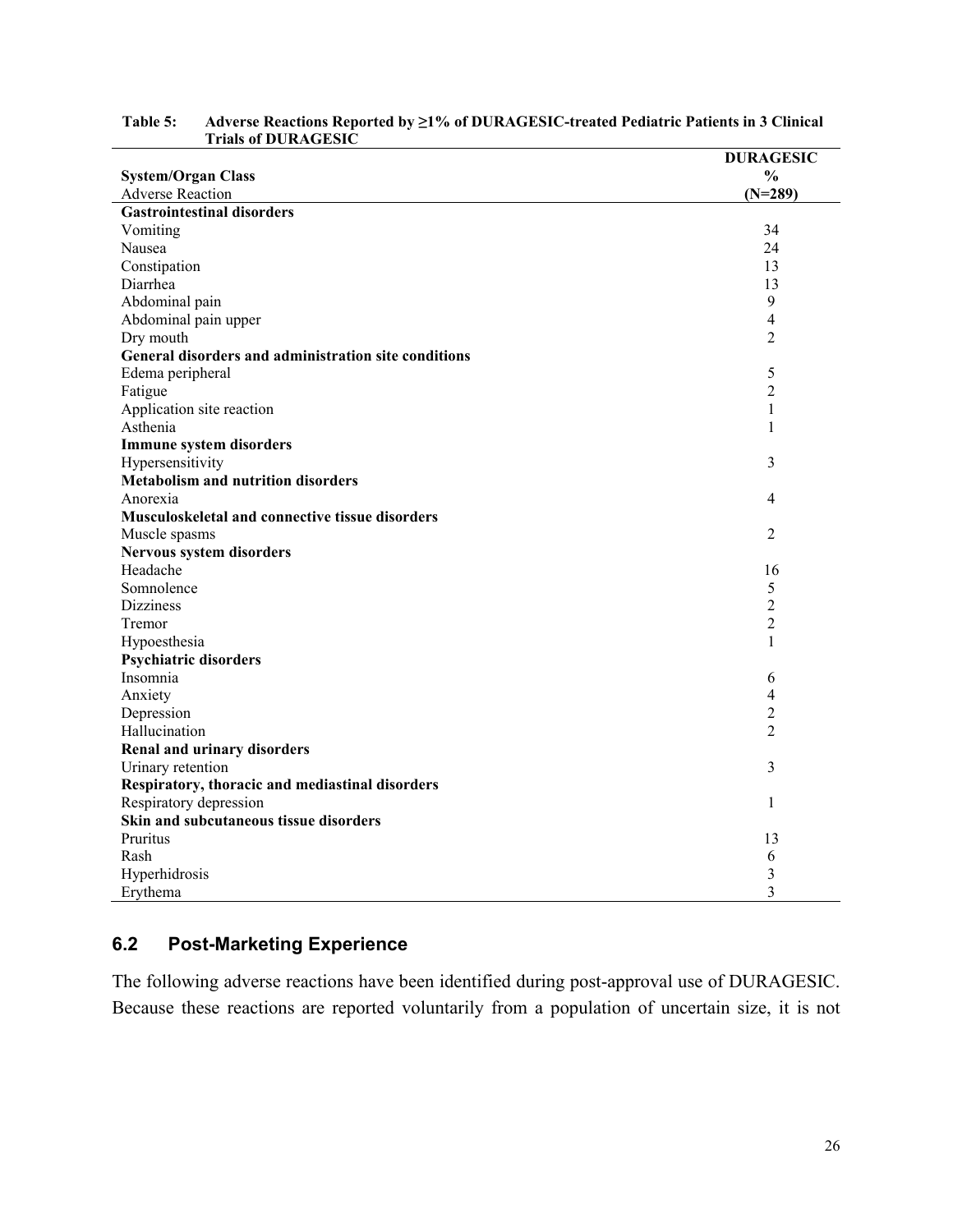always possible to reliably estimate their frequency or establish a causal relationship to drug exposure.

Cardiac Disorders: tachycardia, bradycardia

Eye Disorders: vision blurred

Gastrointestinal Disorders: ileus, dyspepsia

General Disorders and Administration Site Conditions: pyrexia, application site erosion and application site ulcer

Investigations: weight decreased

Nervous System Disorders: convulsions (including clonic convulsions and grand mal convulsion), amnesia, depressed level of consciousness, loss of consciousness

Psychiatric Disorders: agitation

Respiratory, Thoracic, and Mediastinal Disorders: respiratory distress, apnea, bradypnea, hypoventilation, dyspnea

Vascular Disorders: hypotension, hypertension

Serotonin syndrome: Cases of serotonin syndrome, a potentially life-threatening condition, have been reported during concomitant use of opioids with serotonergic drugs.

Adrenal insufficiency: Cases of adrenal insufficiency have been reported with opioid use, more often following greater than one month of use.

Anaphylaxis: Anaphylaxis, including anaphylactic shock, has been reported with ingredients contained in DURAGESIC.

Androgen deficiency: Cases of androgen deficiency have occurred with chronic use of opioids *[see Clinical Pharmacology (12.2)].*

# <span id="page-26-0"></span>**7 DRUG INTERACTIONS**

Table 6 includes clinically significant drug interactions with DURAGESIC.

| Table 6:                    | <b>Clinically Significant Drug Interactions with DURAGESIC</b>                             |  |  |
|-----------------------------|--------------------------------------------------------------------------------------------|--|--|
| <b>Inhibitors of CYP3A4</b> |                                                                                            |  |  |
| Clinical Impact:            | The concomitant use of DURAGESIC and CYP3A4 inhibitors can increase the plasma             |  |  |
|                             | concentration of fentanyl, resulting in increased or prolonged opioid effects particularly |  |  |
|                             | when an inhibitor is added after a stable dose of DURAGESIC is achieved [see               |  |  |
|                             | <i>Warnings and Precautions (5.6)].</i>                                                    |  |  |
|                             | After stopping a CYP3A4 inhibitor, as the effects of the inhibitor decline, the            |  |  |
|                             | DURAGESIC plasma concentration will decrease [see Clinical Pharmacology (12.3)],           |  |  |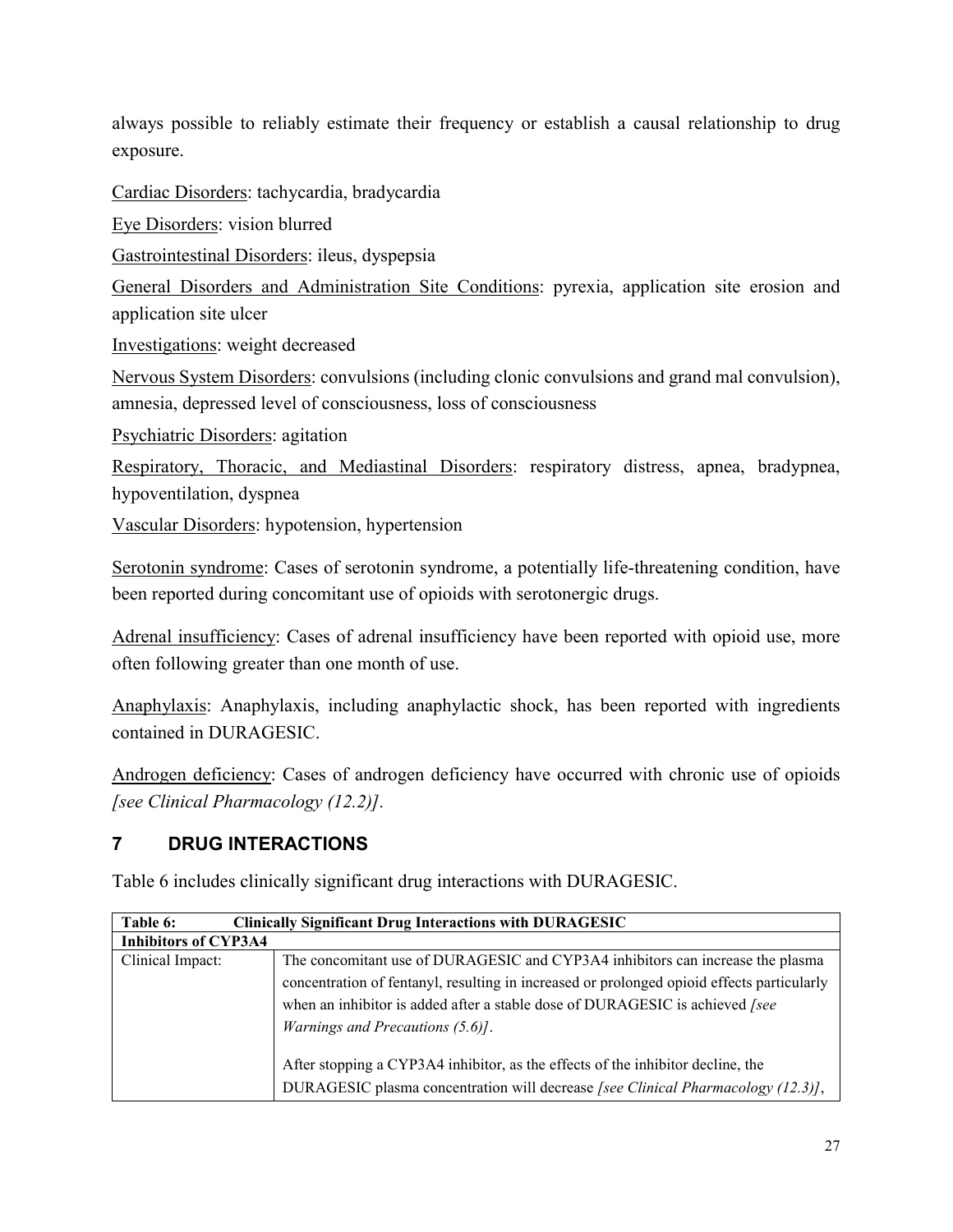|                        | resulting in decreased opioid efficacy or a withdrawal syndrome in patients who had                                                                               |  |  |
|------------------------|-------------------------------------------------------------------------------------------------------------------------------------------------------------------|--|--|
|                        | developed physical dependence to fentanyl.                                                                                                                        |  |  |
|                        |                                                                                                                                                                   |  |  |
| Intervention:          | If concomitant use is necessary, consider dosage reduction of DURAGESIC until stable                                                                              |  |  |
|                        | drug effects are achieved. Monitor patients for respiratory depression and sedation at                                                                            |  |  |
|                        | frequent intervals.                                                                                                                                               |  |  |
|                        |                                                                                                                                                                   |  |  |
|                        | If a CYP3A4 inhibitor is discontinued, consider increasing the DURAGESIC dosage                                                                                   |  |  |
|                        | until stable drug effects are achieved. Monitor for signs of opioid withdrawal.                                                                                   |  |  |
|                        |                                                                                                                                                                   |  |  |
| Examples               | Macrolide antibiotics (e.g., erythromycin), azole-antifungal agents (e.g. ketoconazole),                                                                          |  |  |
|                        | protease inhibitors (e.g., ritonavir), grapefruit juice                                                                                                           |  |  |
| <b>CYP3A4 Inducers</b> |                                                                                                                                                                   |  |  |
| Clinical Impact:       | The concomitant use of DURAGESIC and CYP3A4 inducers can decrease the plasma                                                                                      |  |  |
|                        | concentration of fentanyl [see Clinical Pharmacology (12.3)], resulting in decreased                                                                              |  |  |
|                        | efficacy or onset of a withdrawal syndrome in patients who have developed physical                                                                                |  |  |
|                        | dependence to fentanyl [see Warnings and Precautions (5.6)].                                                                                                      |  |  |
|                        |                                                                                                                                                                   |  |  |
|                        | After stopping a CYP3A4 inducer, as the effects of the inducer decline, the fentanyl                                                                              |  |  |
|                        | plasma concentration will increase [see Clinical Pharmacology (12.3)], which could                                                                                |  |  |
|                        | increase or prolong both the therapeutic effects and adverse reactions, and may cause                                                                             |  |  |
|                        | serious respiratory depression.                                                                                                                                   |  |  |
|                        |                                                                                                                                                                   |  |  |
| Intervention:          | If concomitant use is necessary, consider increasing the DURAGESIC dosage until                                                                                   |  |  |
|                        | stable drug effects are achieved. Monitor for signs of opioid withdrawal. If a CYP3A4                                                                             |  |  |
|                        | inducer is discontinued, consider DURAGESIC dosage reduction and monitor for signs                                                                                |  |  |
|                        | of respiratory depression.                                                                                                                                        |  |  |
|                        |                                                                                                                                                                   |  |  |
| Examples:              | Rifampin, carbamazepine, phenytoin                                                                                                                                |  |  |
|                        | <b>Benzodiazepines and Other Central Nervous System (CNS) Depressants</b>                                                                                         |  |  |
| Clinical Impact:       | Due to additive pharmacologic effect, the concomitant use of benzodiazepines or other                                                                             |  |  |
|                        | CNS depressants, including alcohol, can increase the risk of hypotension, respiratory                                                                             |  |  |
|                        | depression, profound sedation, coma, and death.                                                                                                                   |  |  |
|                        |                                                                                                                                                                   |  |  |
| Intervention:          | Reserve concomitant prescribing of these drugs for use in patients for whom alternative                                                                           |  |  |
|                        | treatment options are inadequate. Limit dosages and durations to the minimum                                                                                      |  |  |
|                        | required. Follow patients closely for signs of respiratory depression and sedation [see                                                                           |  |  |
|                        | Warnings and Precautions (5.8)]. If concomitant use is warranted, consider prescribing<br>naloxone for the emergency treatment of opioid overdose [see Dosage and |  |  |
|                        | Administration (2.2), Warnings and Precautions (5.1, 5.3, 5.8)].                                                                                                  |  |  |
| Examples:              | Benzodiazepines and other sedatives/hypnotics, anxiolytics, tranquilizers, muscle                                                                                 |  |  |
|                        | relaxants, general anesthetics, antipsychotics, other opioids, alcohol.                                                                                           |  |  |
|                        |                                                                                                                                                                   |  |  |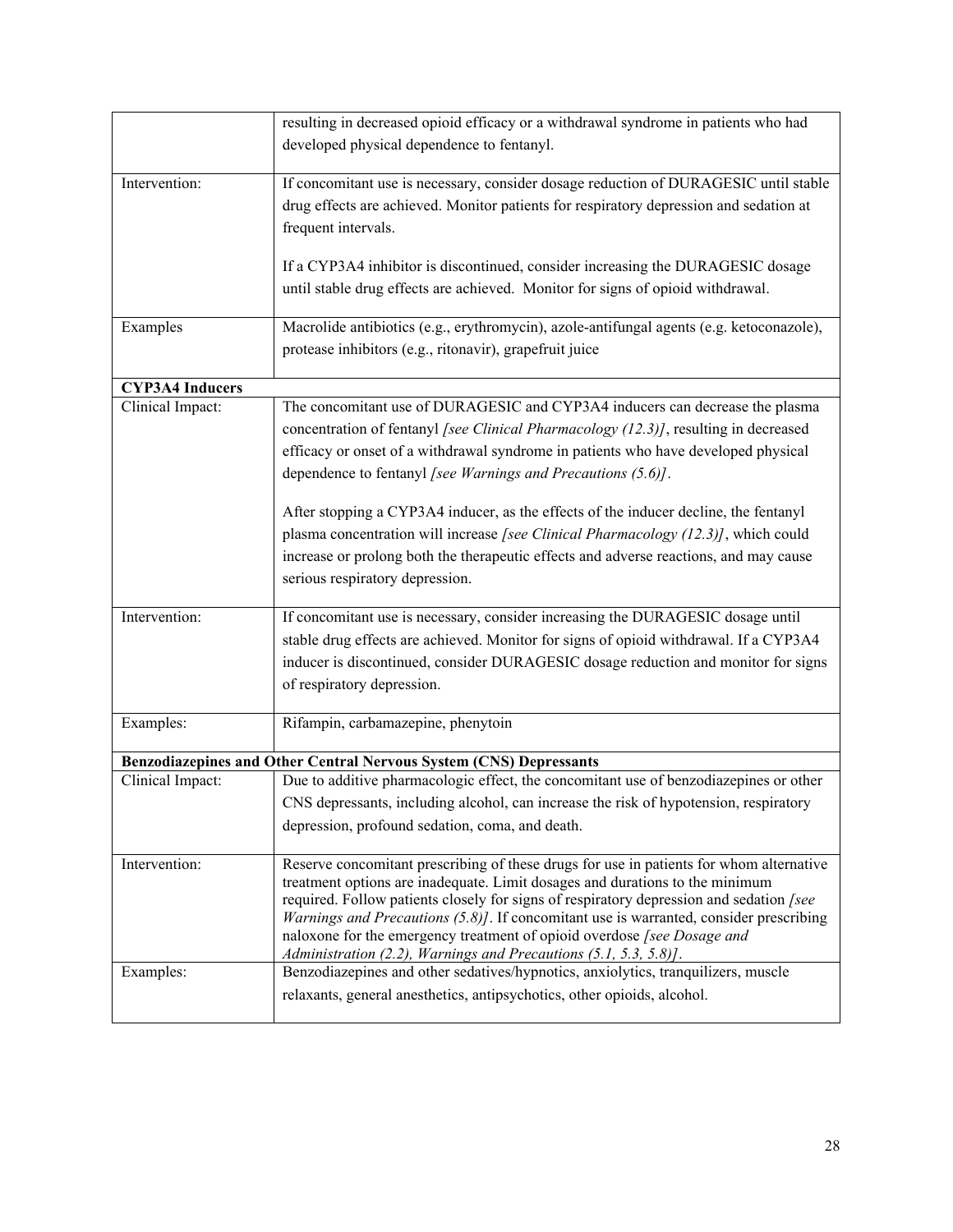| <b>Serotonergic Drugs</b>                   |                                                                                                                                                                        |  |  |
|---------------------------------------------|------------------------------------------------------------------------------------------------------------------------------------------------------------------------|--|--|
| Clinical Impact:                            | The concomitant use of opioids with other drugs that affect the serotonergic                                                                                           |  |  |
|                                             | neurotransmitter system has resulted in serotonin syndrome [see Warnings and                                                                                           |  |  |
|                                             | Precautions (5.11)].                                                                                                                                                   |  |  |
|                                             |                                                                                                                                                                        |  |  |
| Intervention:                               | If concomitant use is warranted, carefully observe the patient, particularly during                                                                                    |  |  |
|                                             | treatment initiation and dose adjustment. Discontinue DURAGESIC if serotonin                                                                                           |  |  |
|                                             | syndrome is suspected.                                                                                                                                                 |  |  |
|                                             |                                                                                                                                                                        |  |  |
| Examples:                                   | Selective serotonin reuptake inhibitors (SSRIs), serotonin and norepinephrine reuptake                                                                                 |  |  |
|                                             | inhibitors (SNRIs), tricyclic antidepressants (TCAs), triptans, 5-HT3 receptor                                                                                         |  |  |
|                                             | antagonists, drugs that affect the serotonin neurotransmitter system (e.g., mirtazapine,                                                                               |  |  |
|                                             | trazodone, tramadol), certain muscle relaxants (i.e., cyclobenzaprine, metaxalone),                                                                                    |  |  |
|                                             | monoamine oxidase (MAO) inhibitors (those intended to treat psychiatric disorders and                                                                                  |  |  |
|                                             | also others, such as linezolid and intravenous methylene blue).                                                                                                        |  |  |
|                                             |                                                                                                                                                                        |  |  |
| <b>Monoamine Oxidase Inhibitors (MAOIs)</b> |                                                                                                                                                                        |  |  |
| Clinical Impact:                            | MAOI interactions with opioids may manifest as serotonin syndrome [see Warnings                                                                                        |  |  |
|                                             | and Precautions $(5.11)$ or opioid toxicity (e.g., respiratory depression, coma).                                                                                      |  |  |
|                                             |                                                                                                                                                                        |  |  |
| Intervention:                               | The use of DURAGESIC is not recommended for patients taking MAOIs or within 14                                                                                         |  |  |
|                                             | days of stopping such treatment.                                                                                                                                       |  |  |
|                                             |                                                                                                                                                                        |  |  |
| Examples:                                   | phenelzine, tranylcypromine, linezolid                                                                                                                                 |  |  |
|                                             | Mixed Agonist/Antagonist and Partial Agonist Opioid Analgesics                                                                                                         |  |  |
| Clinical Impact:                            | May reduce the analgesic effect of DURAGESIC and/or precipitate withdrawal                                                                                             |  |  |
|                                             | symptoms.                                                                                                                                                              |  |  |
|                                             |                                                                                                                                                                        |  |  |
| Intervention:                               | Avoid concomitant use.                                                                                                                                                 |  |  |
|                                             |                                                                                                                                                                        |  |  |
| Examples:                                   | butorphanol, nalbuphine, pentazocine, buprenorphine                                                                                                                    |  |  |
|                                             |                                                                                                                                                                        |  |  |
| <b>Muscle Relaxants</b>                     |                                                                                                                                                                        |  |  |
| Clinical Impact:                            | DURAGESIC may enhance the neuromuscular blocking action of skeletal muscle                                                                                             |  |  |
|                                             | relaxants and produce an increased degree of respiratory depression.                                                                                                   |  |  |
|                                             |                                                                                                                                                                        |  |  |
| Intervention:                               | Monitor patients for signs of respiratory depression that may be greater than otherwise<br>expected and decrease the dosage of DURAGESIC and/or the muscle relaxant as |  |  |
|                                             | necessary. Due to the risk of respiratory depression with concomitant use of skeletal                                                                                  |  |  |
|                                             | muscle relaxants and opioids, consider prescribing naloxone for the emergency                                                                                          |  |  |
|                                             | treatment of opioid overdose [see Dosage and Administration (2.2), Warnings and                                                                                        |  |  |
|                                             | Precautions $(5.3, 5.8)$ ].                                                                                                                                            |  |  |
| <b>Diuretics</b>                            |                                                                                                                                                                        |  |  |
| Clinical Impact:                            | Opioids can reduce the efficacy of diuretics by inducing the release of antidiuretic                                                                                   |  |  |
|                                             | hormone.                                                                                                                                                               |  |  |
| Intervention:                               | Monitor patients for signs of diminished diuresis and/or effects on blood pressure and                                                                                 |  |  |
|                                             | increase the dosage of the diuretic as needed.                                                                                                                         |  |  |
|                                             |                                                                                                                                                                        |  |  |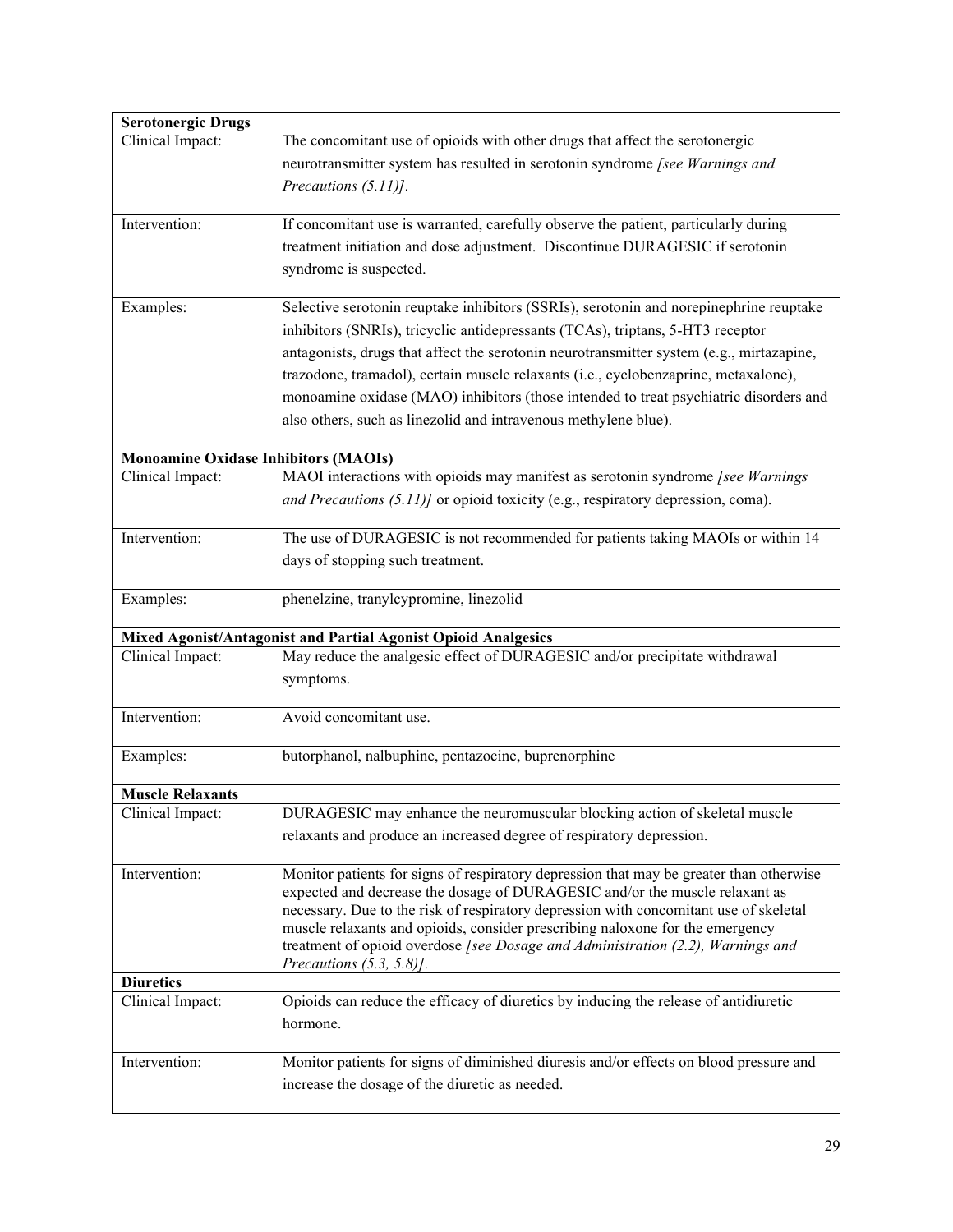| <b>Anticholinergic Drugs</b> |                                                                                                                                                 |
|------------------------------|-------------------------------------------------------------------------------------------------------------------------------------------------|
| Clinical Impact:             | The concomitant use of anticholinergic drugs may increase risk of urinary retention                                                             |
|                              | and/or severe constipation, which may lead to paralytic ileus.                                                                                  |
| Intervention:                | Monitor patients for signs of urinary retention or reduced gastric motility when<br>DURAGESIC is used concomitantly with anticholinergic drugs. |

# <span id="page-29-1"></span>**8 USE IN SPECIFIC POPULATIONS**

# <span id="page-29-0"></span>**8.1 Pregnancy**

## Risk Summary

Prolonged use of opioid analgesics during pregnancy may cause neonatal opioid withdrawal syndrome *[see Warnings and Precautions (5.5)]*. Available data with DURAGESIC in pregnant women are insufficient to inform a drug-associated risk for major birth defects and miscarriage.

In animal reproduction studies, fentanyl administration to pregnant rats during organogenesis was embryocidal at doses within the range of the human recommended dosing. When administered during gestation through lactation fentanyl administration to pregnant rats resulted in reduced pup survival and developmental delays at doses within the range of the human recommended dosing. No evidence of malformations were noted in animal studies completed to date *[see Data]*.

The estimated background risk of major birth defects and miscarriage for the indicated population is unknown. All pregnancies have a background risk of birth defect, loss, or other adverse outcomes. In the U.S. general population, the estimated background risk of major birth defects and miscarriage in clinically recognized pregnancies is 2-4% and 15-20%, respectively.

#### Clinical Considerations

## *Fetal/Neonatal Adverse Reactions*

Prolonged use of opioid analgesics during pregnancy for medical or nonmedical purposes can result in physical dependence in the neonate and neonatal opioid withdrawal syndrome shortly after birth. Neonatal opioid withdrawal syndrome presents as irritability, hyperactivity and abnormal sleep pattern, high pitched cry, tremor, vomiting, diarrhea, and failure to gain weight. The onset, duration, and severity of neonatal opioid withdrawal syndrome vary based on the specific opioid used, duration of use, timing and amount of last maternal use, and rate of elimination of the drug by the newborn. Observe newborns for symptoms of neonatal opioid withdrawal syndrome and manage accordingly *[see Warnings and Precautions (5.5)]*.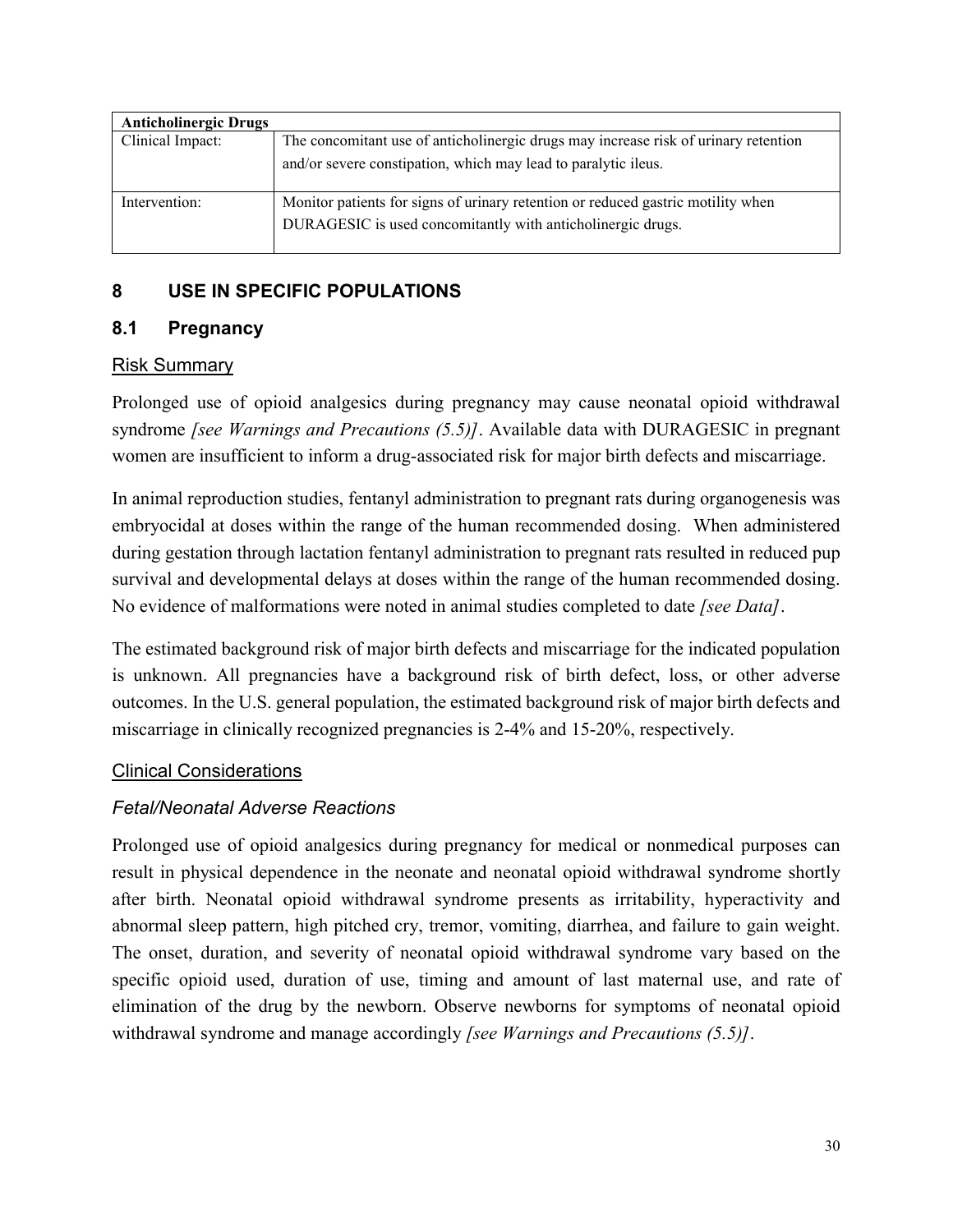#### *Labor or Delivery*

Opioids cross the placenta and may produce respiratory depression and psycho-physiologic effects in neonates. An opioid antagonist, such as naloxone, must be available for reversal of opioidinduced respiratory depression in the neonate. DURAGESIC is not recommended for use in pregnant women during or immediately prior to labor, when use of shorter-acting analgesics or other analgesic techniques are more appropriate. Opioid analgesics, including DURAGESIC, can prolong labor through actions that temporarily reduce the strength, duration, and frequency of uterine contractions. However, this effect is not consistent and may be offset by an increased rate of cervical dilatation, which tends to shorten labor. Monitor neonates exposed to opioid analgesics during labor for signs of excess sedation and respiratory depression.

## Data

## *Human Data*

There are no adequate and well-controlled studies in pregnant women. DURAGESIC should be used during pregnancy only if the potential benefit justifies the potential risk to the fetus.

Chronic maternal treatment with fentanyl during pregnancy has been associated with transient respiratory depression, behavioral changes, or seizures characteristic of neonatal abstinence syndrome in newborn infants. Symptoms of neonatal respiratory or neurological depression were no more frequent than expected in most studies of infants born to women treated acutely during labor with intravenous or epidural fentanyl. Transient neonatal muscular rigidity has been observed in infants whose mothers were treated with intravenous fentanyl.

## *Animal Data*

No evidence of malformations or adverse effects on the fetus was reported in a published study in which pregnant rats were administered fentanyl continuously via subcutaneously implanted osmotic minipumps at doses of 10, 100, or 500 mcg/kg/day starting 2-weeks prior to breeding and throughout pregnancy. The high dose was approximately 2 times the daily human dose administered by a 100 mcg/h patch on a mg/m<sup>2</sup> basis).

In contrast, the intravenous administration of fentanyl  $(0, 0.01, \text{ or } 0.03 \text{ mg/kg})$  to pregnant rats from Gestation Day 6 to 18 suggested evidence of embryo-toxicity and a slight increase in mean delivery time in the 0.03 mg/kg/day group (0.1 times the human dose administered by a 100 mcg/h patch on a mg/m<sup>2</sup> basis). There was no clear evidence of teratogenicity noted.

Pregnant female New Zealand White rabbits were treated with fentanyl (0, 0.025, 0.1, 0.4 mg/kg) via intravenous infusion from day 6 to day 18 of pregnancy. Fentanyl produced a slight decrease in the body weight of the live fetuses at the high dose, which may be attributed to maternal toxicity.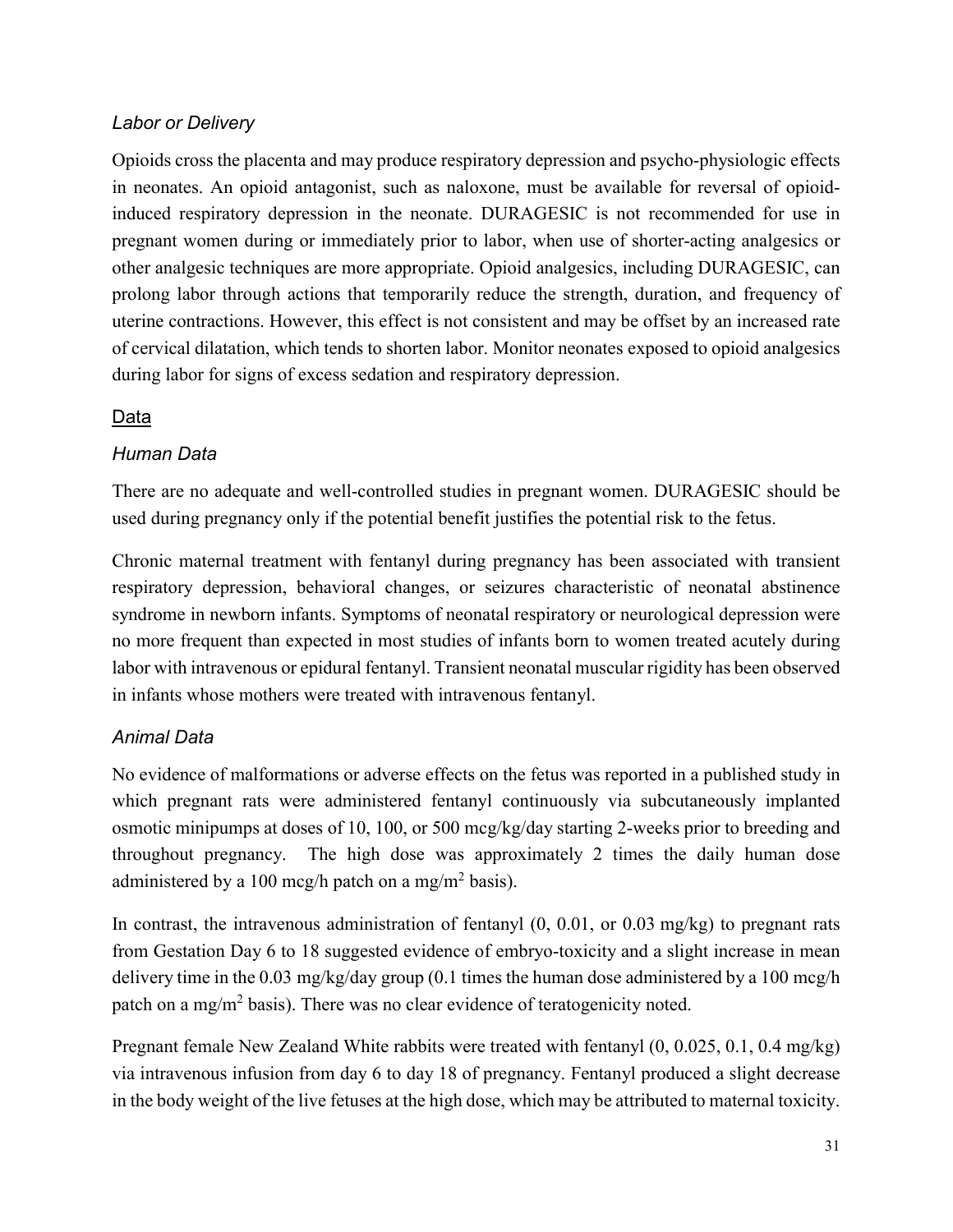Under the conditions of the assay, there was no evidence for fentanyl induced adverse effects on embryo-fetal development at doses up to 0.4 mg/kg (approximately 3 times the daily human dose administered by a 100 mcg/hour patch on a mg/m<sup>2</sup> basis).

The potential effects of fentanyl on prenatal and postnatal development were examined in the rat model. Female Wistar rats were treated with 0, 0.025, 0.1, or 0.4 mg/kg/day fentanyl via intravenous infusion from Day 6 of pregnancy through 3 weeks of lactation. Fentanyl treatment (0.4 mg/kg/day) significantly decreased body weight in male and female pups and also decreased survival in pups at Day 4. Both the mid-dose and high-dose of fentanyl animals demonstrated alterations in some physical landmarks of development (delayed incisor eruption and eye opening) and transient behavioral development (decreased locomotor activity at Day 28 which recovered by Day 50). The mid-dose and the high-dose are 0.4 and 1.6 times the daily human dose administered by a 100 mcg/hour patch on a mg/m<sup>2</sup> basis.

# <span id="page-31-2"></span>**8.2 Lactation**

## Risk Summary

Fentanyl is excreted in human milk; therefore, DURAGESIC is not recommended for use in nursing women because of the possibility of effects in their infants.

Because of the potential for serious adverse reactions, including excess sedation and respiratory depression in a breastfed infant, advise patients that breastfeeding is not recommended during treatment with DURAGESIC.

## Clinical Considerations

Monitor infants exposed to DURAGESIC through breast milk for excess sedation and respiratory depression. Withdrawal symptoms can occur in breastfed infants when maternal administration of an opioid analgesic is stopped, or when breast-feeding is stopped.

## <span id="page-31-1"></span>**8.3 Females and Males of Reproductive Potential**

## Infertility

Due to effects of androgen deficiency, chronic use of opioids may cause reduced fertility in females and males of reproductive potential. It is not known whether these effects on fertility are reversible *[see Adverse Reactions (6.2), Clinical Pharmacology (12.2), Nonclinical Toxicology (13.1)]*.

## <span id="page-31-0"></span>**8.4 Pediatric Use**

The safety of DURAGESIC was evaluated in three open-label trials in 289 pediatric patients with chronic pain, 2 years of age through 18 years of age. Starting doses of 25 mcg/h and higher were used by 181 patients who had been on prior daily opioid doses of at least 45 mg/day of oral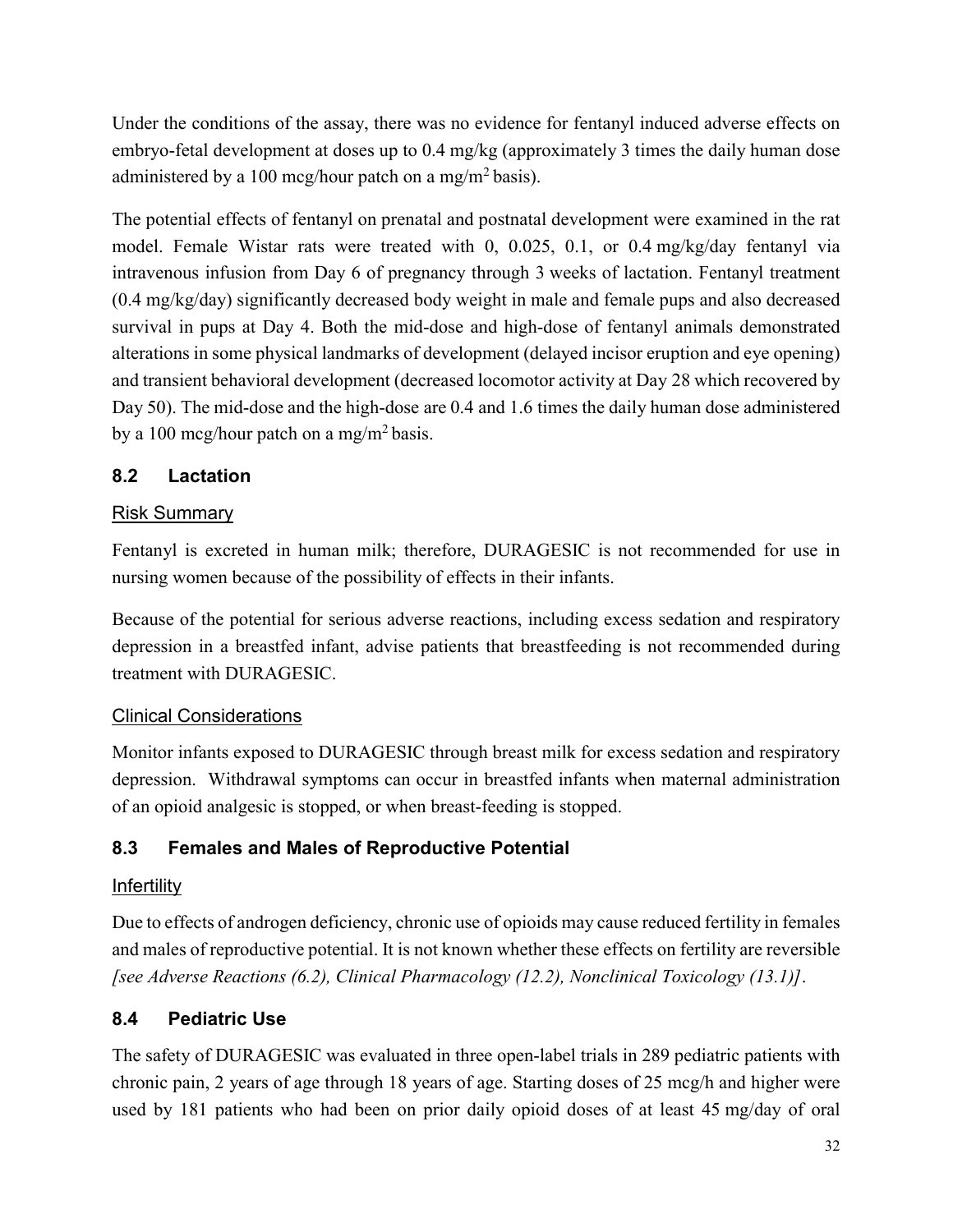morphine or an equianalgesic dose of another opioid. Initiation of DURAGESIC therapy in pediatric patients taking less than 60 mg/day of oral morphine or an equianalgesic dose of another opioid has not been evaluated in controlled clinical trials.

The safety and effectiveness of DURAGESIC in children under 2 years of age have not been established.

To guard against excessive exposure to DURAGESIC by young children, advise caregivers to strictly adhere to recommended DURAGESIC application and disposal instructions *[see Dosage and Administration (2.7), (2.8)* and *Warnings and Precautions (5.4)]*.

# <span id="page-32-0"></span>**8.5 Geriatric Use**

Clinical studies of DURAGESIC did not include sufficient numbers of subjects aged 65 and over to determine whether they respond differently from younger subjects. Other reported clinical experience has not identified differences in responses between the elderly and younger patients. In general, use caution when selecting a dosage for an elderly patient, usually starting at the low end of the dosing range, reflecting the greater frequency of decreased hepatic, renal, or cardiac function, and of concomitant disease or other drug therapy.

Data from intravenous studies with fentanyl suggest that the elderly patients may have reduced clearance and a prolonged half-life. Moreover, elderly patients may be more sensitive to the active substance than younger patients. A study conducted with the DURAGESIC patch in elderly patients demonstrated that fentanyl pharmacokinetics did not differ significantly from young adult subjects, although peak serum concentrations tended to be lower and mean half-life values were prolonged to approximately 34 hours *[see Clinical Pharmacology (12.3)]*.

Respiratory depression is the chief risk for elderly patients treated with opioids, and has occurred after large initial doses were administered to patients who were not opioid-tolerant or when opioids were co-administered with other agents that depress respiration. Titrate the dosage of DURAGESIC slowly in geriatric patients and monitor closely for signs of central nervous system and respiratory depression *[see Warnings and Precautions (5.10)]*.

Fentanyl is known to be substantially excreted by the kidney, and the risk of adverse reactions to this drug may be greater in patients with impaired renal function. Because elderly patients are more likely to have decreased renal function, care should be taken in dose selection, and it may be useful to monitor renal function.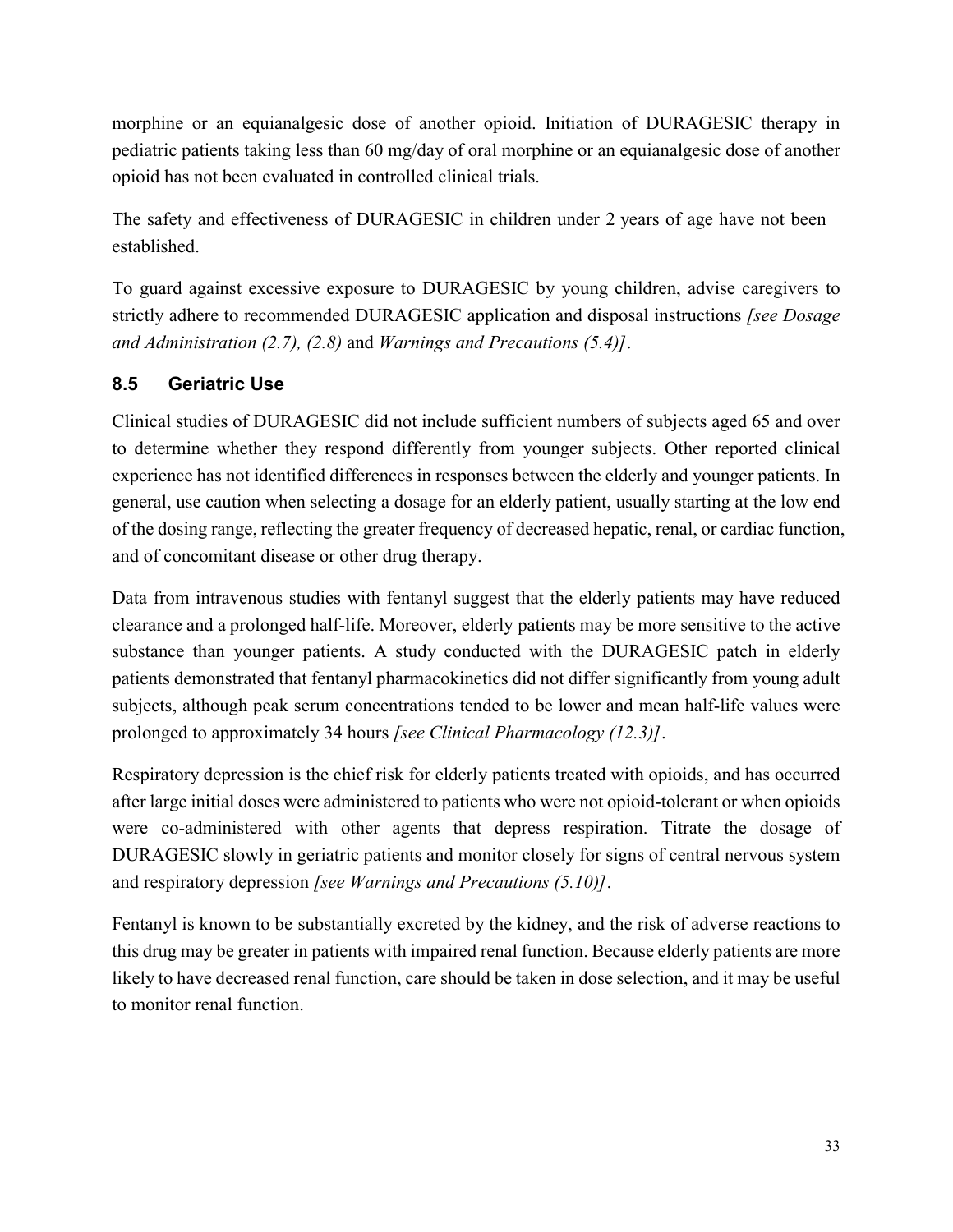## <span id="page-33-4"></span>**8.6 Hepatic Impairment**

The effect of hepatic impairment on the pharmacokinetics of DURAGESIC has not been fully evaluated. A clinical pharmacology study with DURAGESIC in patients with cirrhosis has shown that systemic fentanyl exposure increased in these patients. Because there is *in vitro* and *in vivo* evidence of extensive hepatic contribution to the elimination of DURAGESIC, hepatic impairment would be expected to have significant effects on the pharmacokinetics of DURAGESIC. Avoid use of DURAGESIC in patients with severe hepatic impairment *[see Dosage and Administration (2.5), Warnings and Precautions (5.16)* and *Clinical Pharmacology 12.3)]*.

# <span id="page-33-3"></span>**8.7 Renal Impairment**

The effect of renal impairment on the pharmacokinetics of DURAGESIC has not been fully evaluated. A clinical pharmacology study with intravenous fentanyl in patients undergoing kidney transplantation has shown that patients with high blood urea nitrogen level had low fentanyl clearance. Because there is *in-vivo* evidence of renal contribution to the elimination of DURAGESIC, renal impairment would be expected to have significant effects on the pharmacokinetics of DURAGESIC. Avoid the use of DURAGESIC in patients with severe renal impairment *[see Dosage and Administration (2.6), Warnings and Precautions (5.17)* and *Clinical Pharmacology (12.3)].*

# <span id="page-33-2"></span>**9 DRUG ABUSE AND DEPENDENCE**

## <span id="page-33-1"></span>**9.1 Controlled Substance**

DURAGESIC contains fentanyl, a Schedule II controlled substance.

## <span id="page-33-0"></span>**9.2 Abuse**

DURAGESIC contains fentanyl, a substance with a high potential for abuse similar to other opioids including hydrocodone, hydromorphone, methadone, morphine, oxycodone, oxymorphone, and tapentadol. DURAGESIC can be abused and is subject to misuse, addiction, and criminal diversion *[see Warnings and Precautions (5.1)].*

The high drug content in long-acting formulations adds to the risk of adverse outcomes from abuse and misuse.

All patients treated with opioids require careful monitoring for signs of abuse and addiction, because use of opioid analgesic products carries the risk of addiction even under appropriate medical use.

Prescription drug abuse is the intentional non-therapeutic use of a prescription drug, even once, for its rewarding psychological or physiological effects.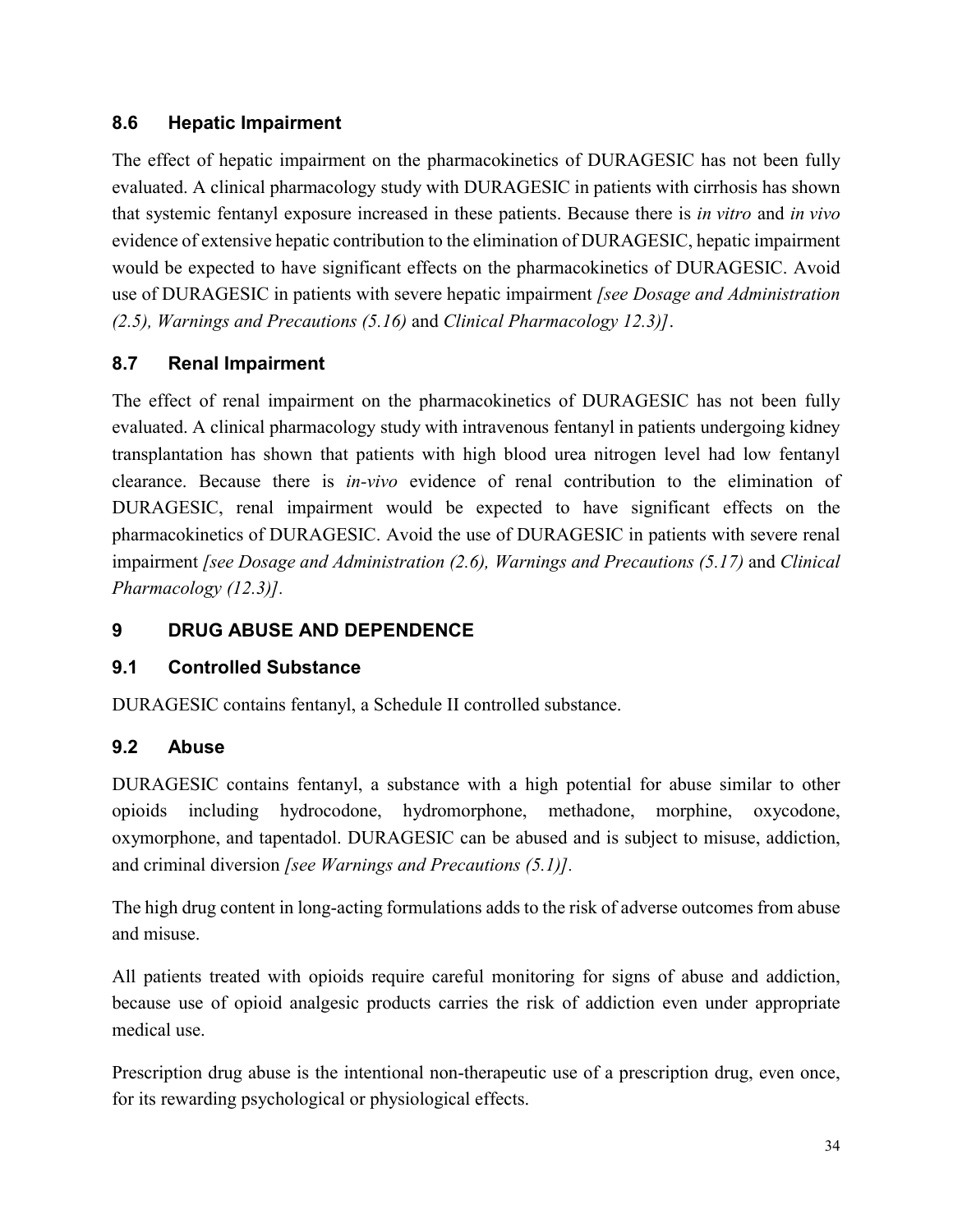Drug addiction is a cluster of behavioral, cognitive, and physiological phenomena that develop after repeated substance use and includes: a strong desire to take the drug, difficulties in controlling its use, persisting in its use despite harmful consequences, a higher priority given to drug use than to other activities and obligations, increased tolerance, and sometimes physical withdrawal.

"Drug seeking" behavior is very common in persons with substance use disorders. Drug-seeking tactics include emergency calls or visits near the end of office hours, refusal to undergo appropriate examination, testing or referral, repeated "loss" of prescriptions, tampering with prescriptions, and reluctance to provide prior medical records or contact information for other treating healthcare providers. "Doctor shopping" (visiting multiple prescribers to obtain additional prescriptions) is common among drug abusers and people suffering from untreated addiction. Preoccupation with achieving adequate pain relief can be appropriate behavior in a patient with poor pain control.

Abuse and addiction are separate and distinct from physical dependence and tolerance. Healthcare providers should be aware that addiction may be accompanied by concurrent tolerance and symptoms of physical dependence in all addicts. In addition, abuse of opioids can occur in the absence of true addiction.

DURAGESIC, like other opioids, can be diverted for non-medical use into illicit channels of distribution. Careful record-keeping of prescribing information, including quantity, frequency, and renewal requests, as required by state and federal law, is strongly advised.

Proper assessment of the patient, proper prescribing practices, periodic re-evaluation of therapy, and proper dispensing and storage are appropriate measures that help to limit abuse of opioid drugs.

## Risks Specific to the Abuse of DURAGESIC

DURAGESIC is intended for transdermal use only. Abuse of DURAGESIC poses a risk of overdose and death. This risk is increased with concurrent abuse of DURAGESIC with alcohol and other central nervous system depressants *[see Warnings and Precautions (5.8)* and *Drug Interactions (7)]*. Intentional compromise of the transdermal delivery system may result in the uncontrolled delivery of fentanyl and pose a significant risk to the abuser that could result in overdose and death *[see Warnings and Precautions (5.1)].* Abuse may occur by applying the transdermal system in the absence of legitimate purpose, or by swallowing, snorting or injecting fentanyl extracted from the transdermal system.

## <span id="page-34-0"></span>**9.3 Dependence**

Both tolerance and physical dependence can develop during chronic opioid therapy. Tolerance is the need for increasing doses of opioids to maintain a defined effect such as analgesia (in the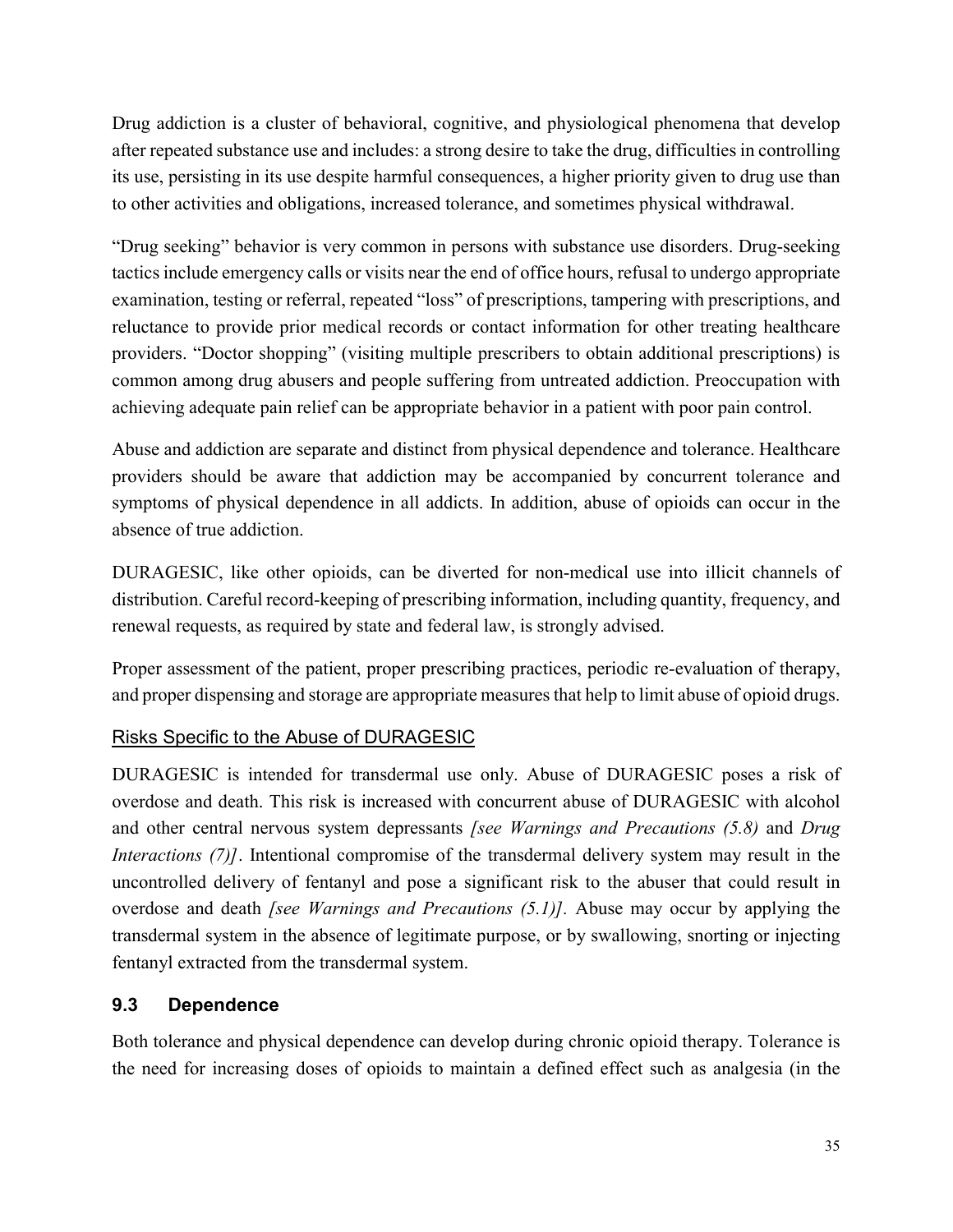absence of disease progression or other external factors). Tolerance may occur to both the desired and undesired effects of drugs, and may develop at different rates for different effects.

Physical dependence is a physiological state in which the body adapts to the drug after a period of regular exposure, resulting in withdrawal symptoms after abrupt discontinuation or a significant dosage reduction of a drug. Withdrawal also may be precipitated through the administration of drugs with opioid antagonist activity (e.g., naloxone, nalmefene), mixed agonist/antagonist analgesics (e.g., pentazocine, butorphanol, nalbuphine), or partial agonists (e.g., buprenorphine). Physical dependence may not occur to a clinically significant degree until after several days to weeks of continued opioid usage.

Do not abruptly discontinue DURAGESIC in a patient physically dependent on opioids. Rapid tapering of DURAGESIC in a patient physically dependent on opioids may lead to serious withdrawal symptoms, uncontrolled pain, and suicide. Rapid discontinuation has also been associated with attempts to find other sources of opioid analgesics, which may be confused with drug-seeking for abuse.

When discontinuing DURAGESIC, gradually taper the dosage using a patient-specific plan that considers the following: the dose of DURAGESIC the patient has been taking, the duration of treatment, and the physical and psychological attributes of the patient. To improve the likelihood of a successful taper and minimize withdrawal symptoms, it is important that the opioid tapering schedule is agreed upon by the patient. In patients taking opioids for a long duration at high doses, ensure that a multimodal approach to pain management, including mental health support (if needed), is in place prior to initiating an opioid analgesic taper *[see Dosage and Administration (2.9), Warnings and Precautions (5.20)]*.

Infants born to mothers physically dependent on opioids will also be physically dependent and may exhibit respiratory difficulties and withdrawal symptoms *[see Use in Specific Populations (8.1)].*

## <span id="page-35-0"></span>**10 OVERDOSAGE**

#### Clinical Presentation

Acute overdose with DURAGESIC can be manifested by respiratory depression, somnolence progressing to stupor or coma, skeletal muscle flaccidity, cold and clammy skin, constricted pupils, and in some cases, pulmonary edema, bradycardia, hypotension, partial or complete airway obstruction, atypical snoring, and death. Marked mydriasis rather than miosis may be seen with hypoxia in overdose situations *[see Clinical Pharmacology (12.2)]*.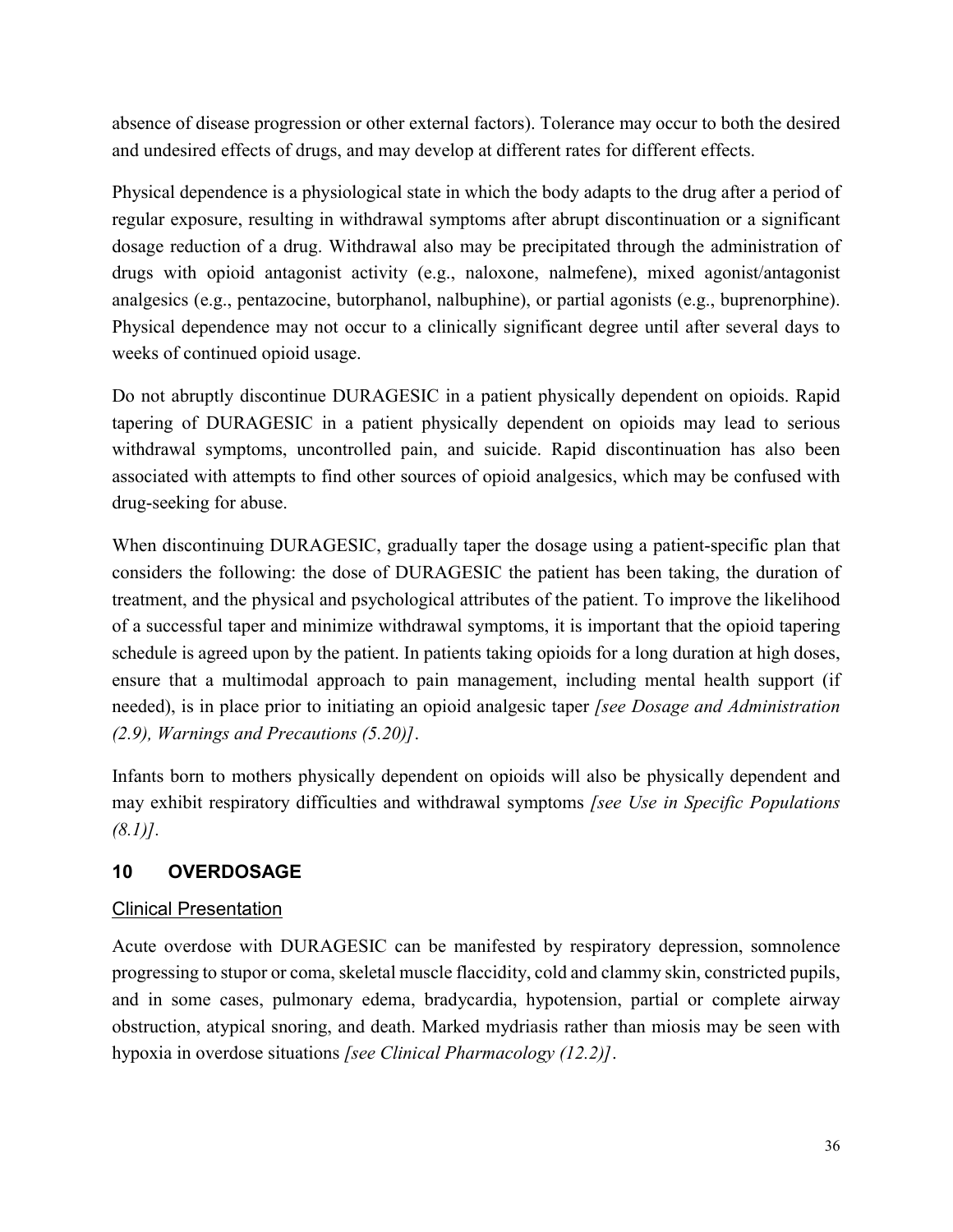#### Treatment of Overdose

Give primary attention to the reestablishment of a patent airway and institution of assisted or controlled ventilation, if needed. Employ other supportive measures (including oxygen and vasopressors) in the management of circulatory shock and pulmonary edema as indicated. Cardiac arrest or arrhythmias will require advanced life support techniques. Once stable, examine the patient and ensure that all DURAGESIC Transdermal Systems have been removed.

Opioid antagonists, such as naloxone, are specific antidotes to respiratory depression resulting from opioid overdose. For clinically significant respiratory or circulatory depression secondary to opioid overdose, administer an opioid antagonist.

Because the duration of opioid reversal is expected to be less than the duration of action of fentanyl in DURAGESIC, carefully monitor the patient until spontaneous respiration is reliably reestablished. After DURAGESIC system removal, serum fentanyl concentrations decline gradually, falling about 50% in approximately 20–27 hours. Therefore, management of an overdose must be monitored accordingly, at least 72 to 96 hours beyond the overdose.

In an individual physically dependent on opioids, administration of the recommended usual dosage of the antagonist will precipitate an acute withdrawal syndrome. The severity of the withdrawal symptoms experienced will depend on the degree of physical dependence and the dose of the antagonist administered. If a decision is made to treat serious respiratory depression in the physically dependent patient, administration of the antagonist should be initiated with care and by titration with smaller than usual doses of the antagonist.

## <span id="page-36-0"></span>**11 DESCRIPTION**

The system contains fentanyl, an opioid agonist, for transdermal administration. The amount of fentanyl released from each system per hour is proportional to the surface area (25 mcg/hour per 11 cm<sup>2</sup>). The composition per unit area of all transdermal system sizes is identical.

| <b>Strength</b><br>(mcg/hour) | <b>Size</b><br>(cm <sup>2</sup> ) | Fentanyl<br>Content<br>(mg) |
|-------------------------------|-----------------------------------|-----------------------------|
| $12^*$                        | 5.5                               | 1.55                        |
| $25***$                       | 11                                | 3.1                         |
| $37.5***$<br>$50***$          | 16.5                              | 4.65                        |
|                               | 22                                | 6.2                         |
| $75***$                       | 33                                | 9.3                         |
| $100**$                       | 44                                | 12.4                        |

\* Nominal delivery rate is 12.5 mcg/hour per hour

\* Nominal delivery rate per hour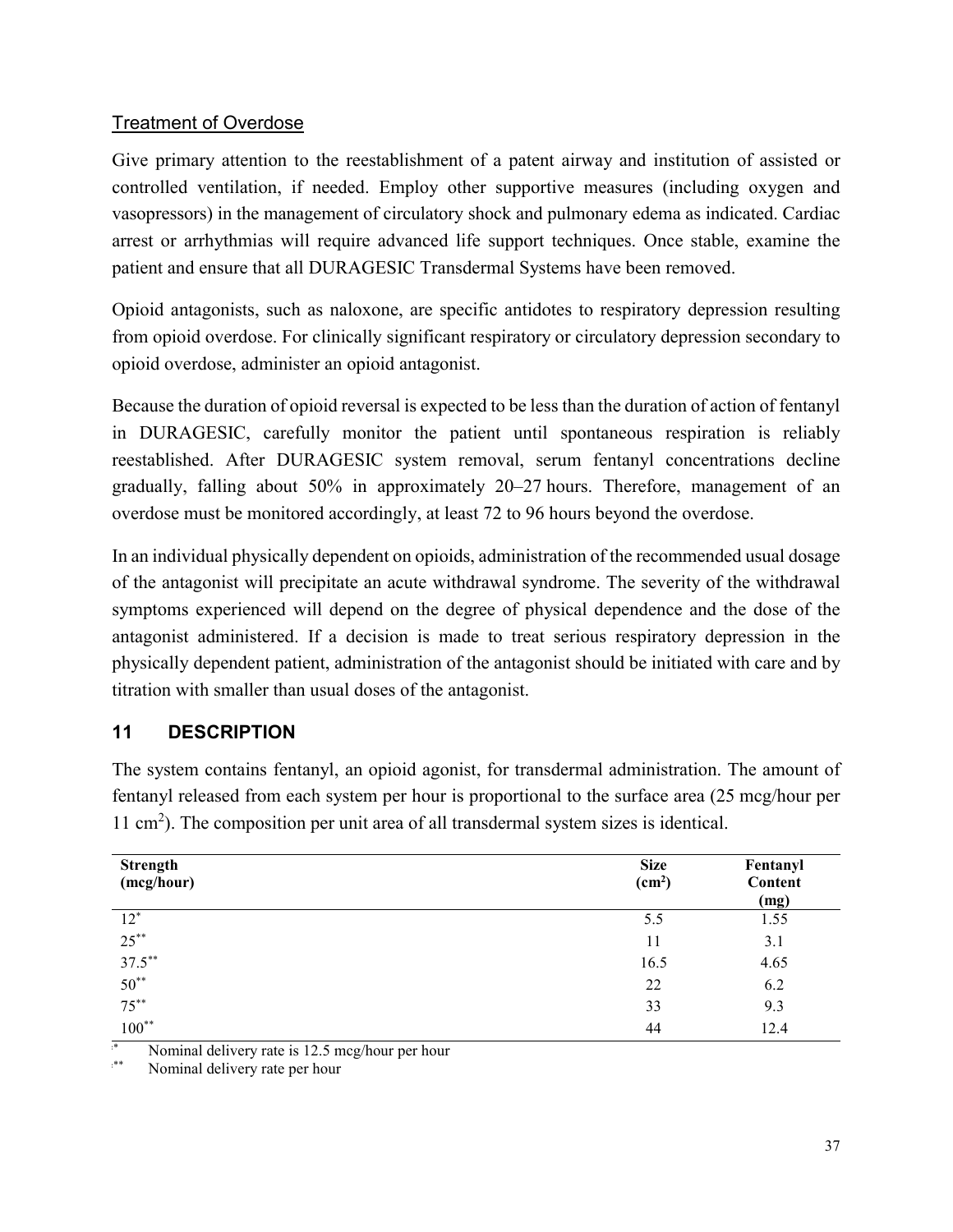The molecular weight of fentanyl base is 336.5, and the empirical formula is  $C_{22}H_{28}N_2O$ . The n-octanol: water partition coefficient is 860:1. The pKa is 8.4.

The chemical name is N-Phenyl-N-(1-(2-phenylethyl)-4-piperidinyl) propanamide. The structural formula is:



 $DURAGESIC<sup>®</sup>$  is a rectangular translucent system with rounded corners. The product name and dosage strength are printed in green in the center of each system. The 12 mcg/hour system has a solid green border and the 25, 37.5, 50, 75 and 100 mcg/hour systems have a green background with translucent diagonal stripes that alternate in direction and increase in number with each sequential increasing dosage strength.

Each system is comprised of a siliconized polyethylene terephthalate (PET) release liner and two functional layers. Proceeding from the outer surface toward the surface adhering to skin, these functional layers are:

1) a transparent backing layer of ethylene vinyl acetate/polyethylene terephthalate (EVA/PET) film with green print; 2) a drug-in-adhesive layer containing fentanyl, polyacrylate adhesive, and isopropyl myristate. Before use, a siliconized PET release liner covering the drug-in-adhesive layer is removed and discarded.

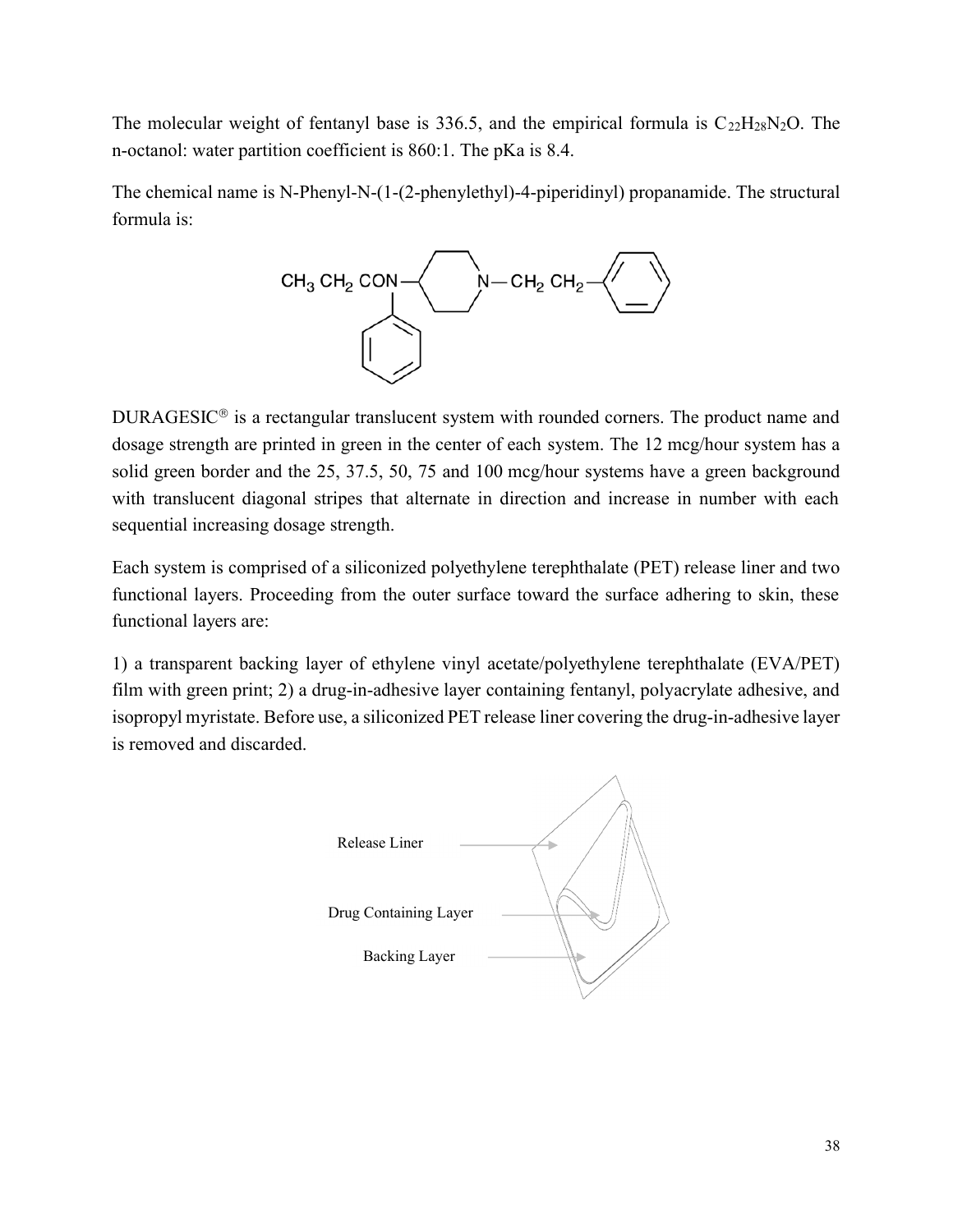# <span id="page-38-2"></span>**12 CLINICAL PHARMACOLOGY**

## <span id="page-38-1"></span>**12.1 Mechanism of Action**

Fentanyl is an opioid agonist. Fentanyl interacts predominately with the opioid mu-receptor. These mu-binding sites are distributed in the human brain, spinal cord, and other tissues.

## <span id="page-38-0"></span>**12.2 Pharmacodynamics**

## Effects on the Central Nervous System

Fentanyl produces respiratory depression by direct action on brain stem respiratory centers. The respiratory depression involves a reduction in the responsiveness of the brain stem respiratory centers to both increases in carbon dioxide tension and electrical stimulation.

Fentanyl causes miosis, even in total darkness. Pinpoint pupils are a sign of opioid overdose but are not pathognomonic (e.g., pontine lesions of hemorrhagic or ischemic origins may produce similar findings). Marked mydriasis rather than miosis may be seen due to hypoxia in overdose situations.

In clinical trials of 357 non-opioid tolerant subjects treated with DURAGESIC, 13 subjects experienced hypoventilation. Hypoventilation was manifested by respiratory rates of less than 8 breaths/minute or a  $pCO<sub>2</sub>$  greater than 55 mm Hg. In these studies, the incidence of hypoventilation was higher in nontolerant women (10) than in men (3) and in subjects weighing less than 63 kg (9 of 13). Although subjects with prior impaired respiration were not common in the trials, they had higher rates of hypoventilation. In addition, post-marketing reports have been received that describe opioid-naive post-operative patients who have experienced clinically significant hypoventilation and death with DURAGESIC.

Hypoventilation can occur throughout the therapeutic range of fentanyl serum concentrations, especially for patients who have an underlying pulmonary condition or who receive concomitant opioids or other CNS drugs associated with hypoventilation. The use of DURAGESIC is contraindicated in patients who are not tolerant to opioid therapy.

## Effects on the Gastrointestinal Tract and Other Smooth Muscle

Fentanyl causes a reduction in motility associated with an increase in smooth muscle tone in the antrum of the stomach and duodenum. Digestion of food in the small intestine is delayed and propulsive contractions are decreased. Propulsive peristaltic waves in the colon are decreased, while tone is increased to the point of spasm, resulting in constipation. Other opioid-induced effects may include a reduction in biliary and pancreatic secretions, spasm of sphincter of Oddi, and transient elevations in serum amylase.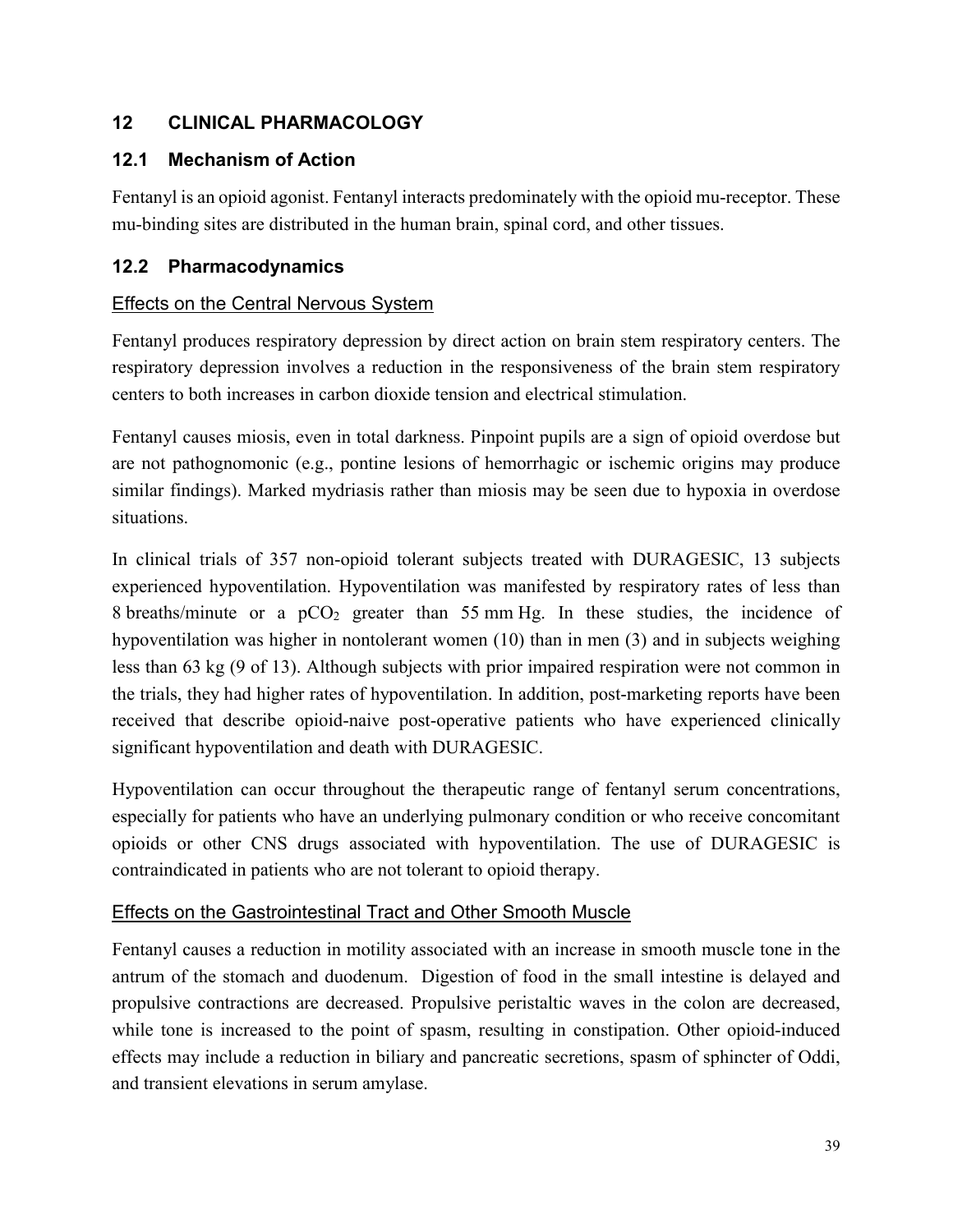## Effects on the Cardiovascular System

Fentanyl produces peripheral vasodilation, which may result in orthostatic hypotension or syncope. Manifestations of histamine release and/or peripheral vasodilation may include pruritus, flushing, red eyes, sweating, and/or orthostatic hypotension.

Histamine assays and skin wheal testing in clinical studies indicate that clinically significant histamine release rarely occurs with fentanyl administration. Clinical assays show no clinically significant histamine release in dosages up to 50 mcg/kg.

# Effects on the Endocrine System

Opioids inhibit the secretion of adrenocorticotropic hormone (ACTH), cortisol, and luteinizing hormone (LH) in humans *[see Adverse Reactions (6.2)]*. They also stimulate prolactin, growth hormone (GH) secretion, and pancreatic secretion of insulin and glucagon.

Chronic use of opioids may influence the hypothalamic-pituitary-gonadal axis, leading to androgen deficiency that may manifest as low libido, impotence, erectile dysfunction, amenorrhea, or infertility. The causal role of opioids in the clinical syndrome of hypogonadism is unknown because the various medical, physical, lifestyle, and psychological stressors that may influence gonadal hormone levels have not been adequately controlled for in studies conducted to date *[see Adverse Reactions (6.2)]*.

## Effects on the Immune System

Opioids have been shown to have a variety of effects on components of the immune system in *in-vitro* and animal models. The clinical significance of these findings is unknown. Overall, the effects of opioids appear to be modestly immunosuppressive.

## Concentration–Efficacy Relationships

The minimum effective analgesic concentration will vary widely among patients, especially among patients who have been previously treated with potent agonist opioids. The minimum effective analgesic concentration of fentanyl for any individual patient may increase over time due to an increase in pain, the development of a new pain syndrome, and/or the development of analgesic tolerance *[see Dosage and Administration (2.1, 2.4)]*.

## Concentration–Adverse Reaction Relationships

There is a relationship between increasing fentanyl plasma concentration and increasing frequency of dose-related opioid adverse reactions such as nausea, vomiting, CNS effects, and respiratory depression. In opioid-tolerant patients, the situation may be altered by the development of tolerance to opioid-related adverse reactions *[see Dosage and Administration (2.1, 2.3, 2.4)]*.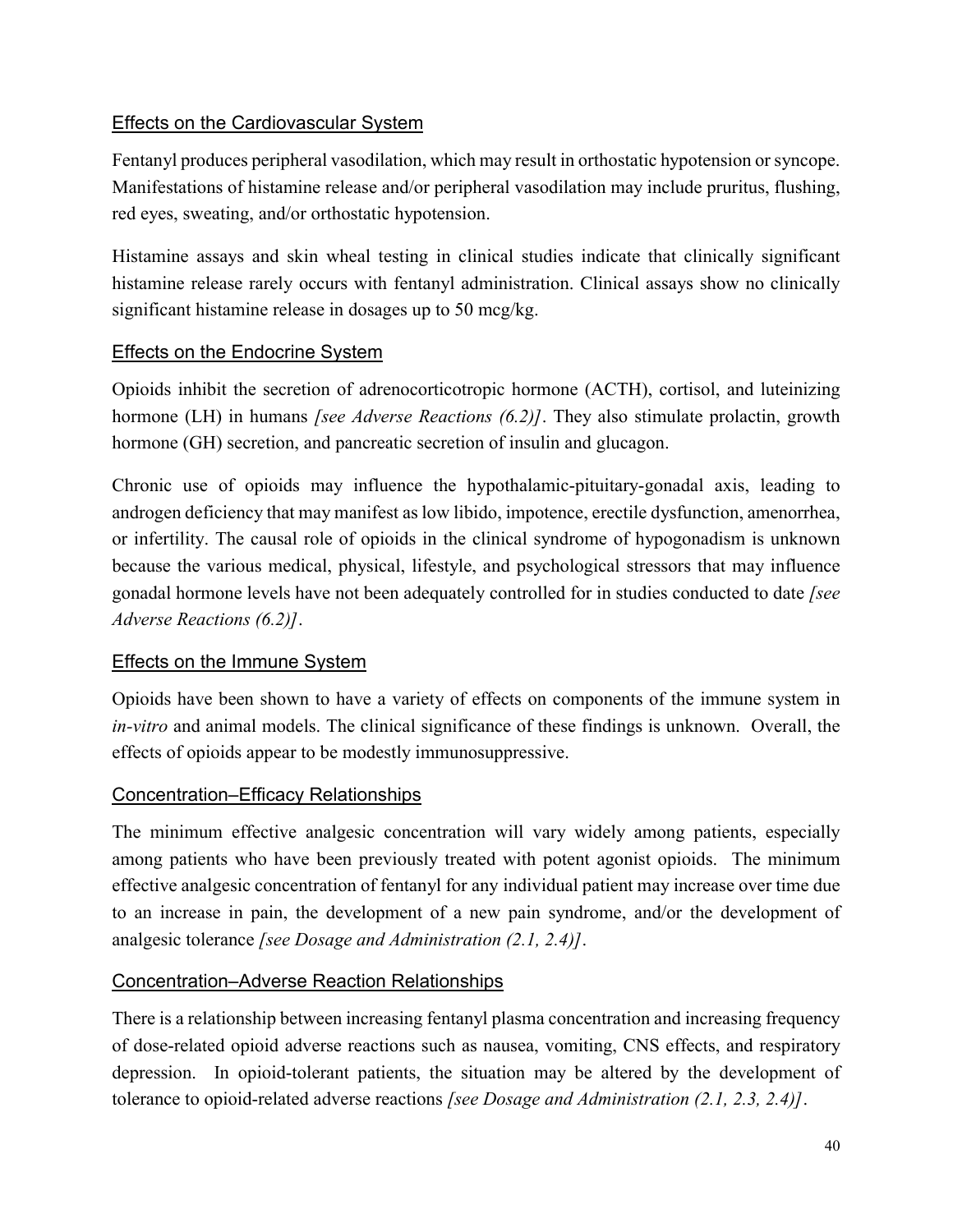#### <span id="page-40-0"></span>**12.3 Pharmacokinetics**

#### Absorption

DURAGESIC is a drug-in-adhesive matrix designed formulation. Fentanyl is released from the matrix at a nearly constant amount per unit time. The concentration gradient existing between the matrix and the lower concentration in the skin, drives drug release. Fentanyl moves in the direction of the lower concentration at a rate determined by the matrix and the diffusion of fentanyl through the skin layers. While the actual rate of fentanyl delivery to the skin varies over the 72-hour application period, each system is labeled with a nominal flux which represents the average amount of drug delivered to the systemic circulation per hour across average skin.

While there is variation in dose delivered among patients, the nominal flux of the systems (12.5, 25, 37.5, 50, 75, and 100 mcg of fentanyl per hour) is sufficiently accurate as to allow individual titration of dosage for a given patient.

Following DURAGESIC application, the skin under the system absorbs fentanyl, and a depot of fentanyl concentrates in the upper skin layers. Fentanyl then becomes available to the systemic circulation. Serum fentanyl concentrations increase gradually following initial DURAGESIC application, generally leveling off between 12 and 24 hours and remaining relatively constant, with some fluctuation, for the remainder of the 72-hour application period. Peak serum concentrations of fentanyl generally occurred between 20 and 72 hours after initial application (see Table 6). Serum fentanyl concentrations achieved are proportional to the DURAGESIC delivery rate. With continuous use, serum fentanyl concentrations continue to rise for the first two system applications. By the end of the second 72-hour application, a steady-state serum concentration is reached and is maintained during subsequent applications of a patch of the same size (see Figure 1). Patients reach and maintain a steady-state serum concentration that is determined by individual variation in skin permeability and body clearance of fentanyl.

After system removal, serum fentanyl concentrations decline gradually, falling about 50% in approximately 20–27 hours. Continued absorption of fentanyl from the skin accounts for a slower disappearance of the drug from the serum than is seen after an IV infusion, where the apparent half-life is approximately 7 (range 3–12) hours.

A clinical pharmacology study conducted in healthy adult subjects has shown that the application of heat over the DURAGESIC system increased mean overall fentanyl exposure by 120% and average maximum fentanyl level by 61%.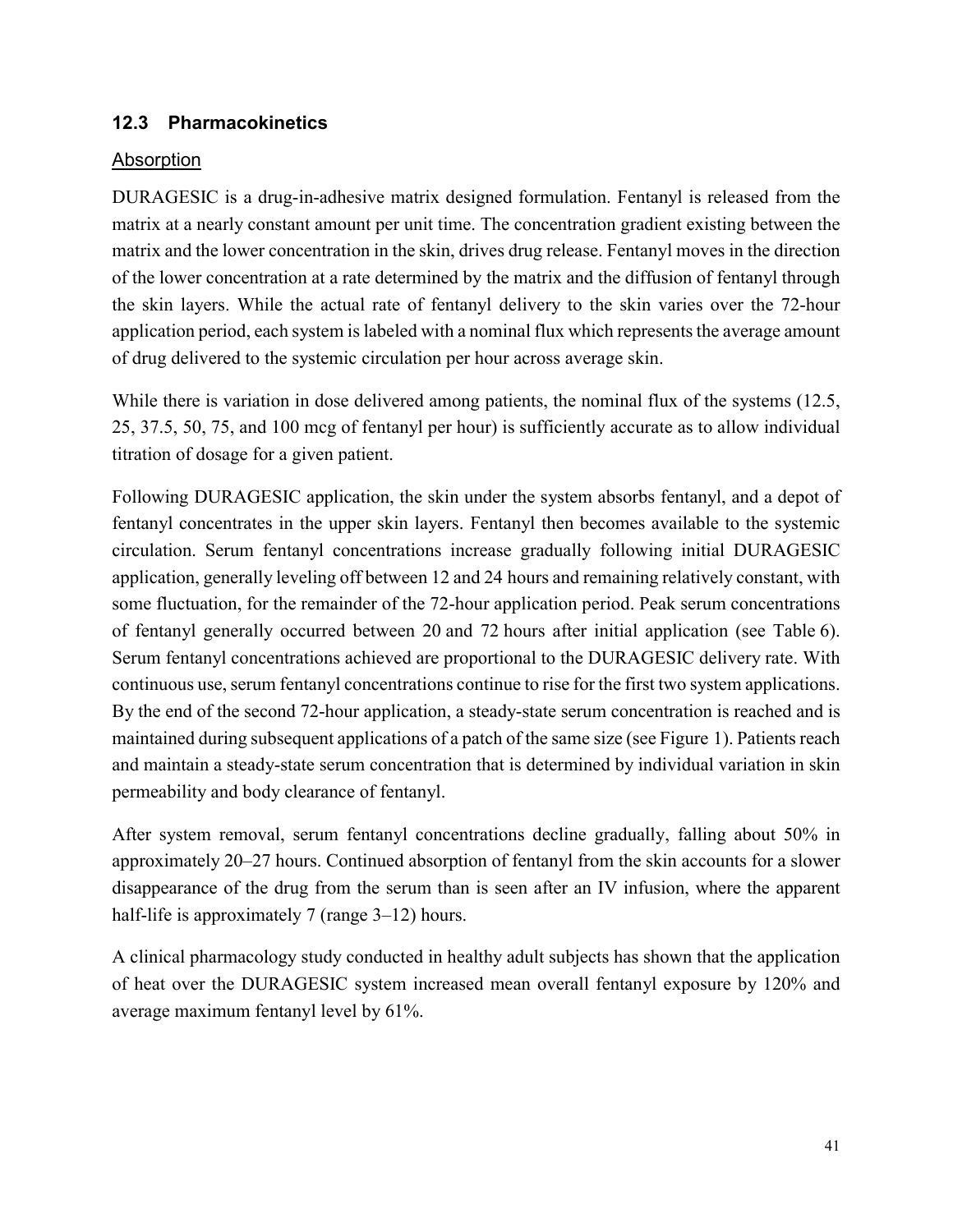|                        | Mean (SD) Time to | Mean (SD)        |
|------------------------|-------------------|------------------|
|                        | Maximal           | Maximal          |
|                        | Concentration     | Concentration    |
|                        | $T_{\rm max}$     | $C_{\text{max}}$ |
|                        | (h)               | (ng/mL)          |
| DURAGESIC 12 mcg/hour  | 28.8(13.7)        | $0.38(0.13)^*$   |
| DURAGESIC 25 mcg/hour  | 31.7(16.5)        | $0.85(0.26)$ **  |
| DURAGESIC 50 mcg/hour  | 32.8(15.6)        | $1.72(0.53)$ **  |
| DURAGESIC 75 mcg/hour  | 35.8(14.1)        | $2.32(0.86)$ **  |
| DURAGESIC 100 mcg/hour | 29.9(13.3)        | $3.36(1.28)$ **  |

#### **Table 7: Fentanyl Pharmacokinetic Parameters Following First 72-Hour Application of DURAGESIC**

\* C<sub>max</sub> values dose normalized from  $4 \times 12.5$  mcg/h: Study 2003-038 in healthy volunteers<br>\*\* C<sub>max</sub> values: Study C-2002-048 dose proportionality study in healthy volunteers

C<sub>max</sub> values: Study C-2002-048 dose proportionality study in healthy volunteers

**NOTE:** After system removal there is continued systemic absorption from residual fentanyl in the skin so that serum concentrations fall 50%, on average, in approximately 20-27 hours.



#### **Figure 1: Serum Fentanyl Concentrations Following Single and Multiple Applications of DURAGESIC 100 mcg/h**

| Table 8: | <b>Range of Pharmacokinetic Parameters of Intravenous Fentanyl In Patients</b> |
|----------|--------------------------------------------------------------------------------|
|----------|--------------------------------------------------------------------------------|

| -                                    | <b>Clearance</b>  | <b>Volume of Distribution</b>       | <b>Half-Life</b>      |
|--------------------------------------|-------------------|-------------------------------------|-----------------------|
|                                      | (L/h)             | $\mathbf{V}_{\mathbf{S}\mathbf{S}}$ | $t_{1/2}$             |
|                                      | Range             | (L/kg)                              | (h)                   |
|                                      | $[70 \text{ kg}]$ | Range                               | Range                 |
| <b>Surgical Patients</b>             | $27 - 75$         | $3 - 8$                             | $3 - 12$              |
| <b>Hepatically Impaired Patients</b> | $3 - 80^{+}$      | $0.8 - 8$ <sup>+</sup>              | $4 - 12$ <sup>+</sup> |
| <b>Renally Impaired Patients</b>     | $30 - 78$         | $\overline{\phantom{0}}$            | -                     |

<sup>+</sup> Estimated

**NOTE:** Information on volume of distribution and half-life not available for renally impaired patients.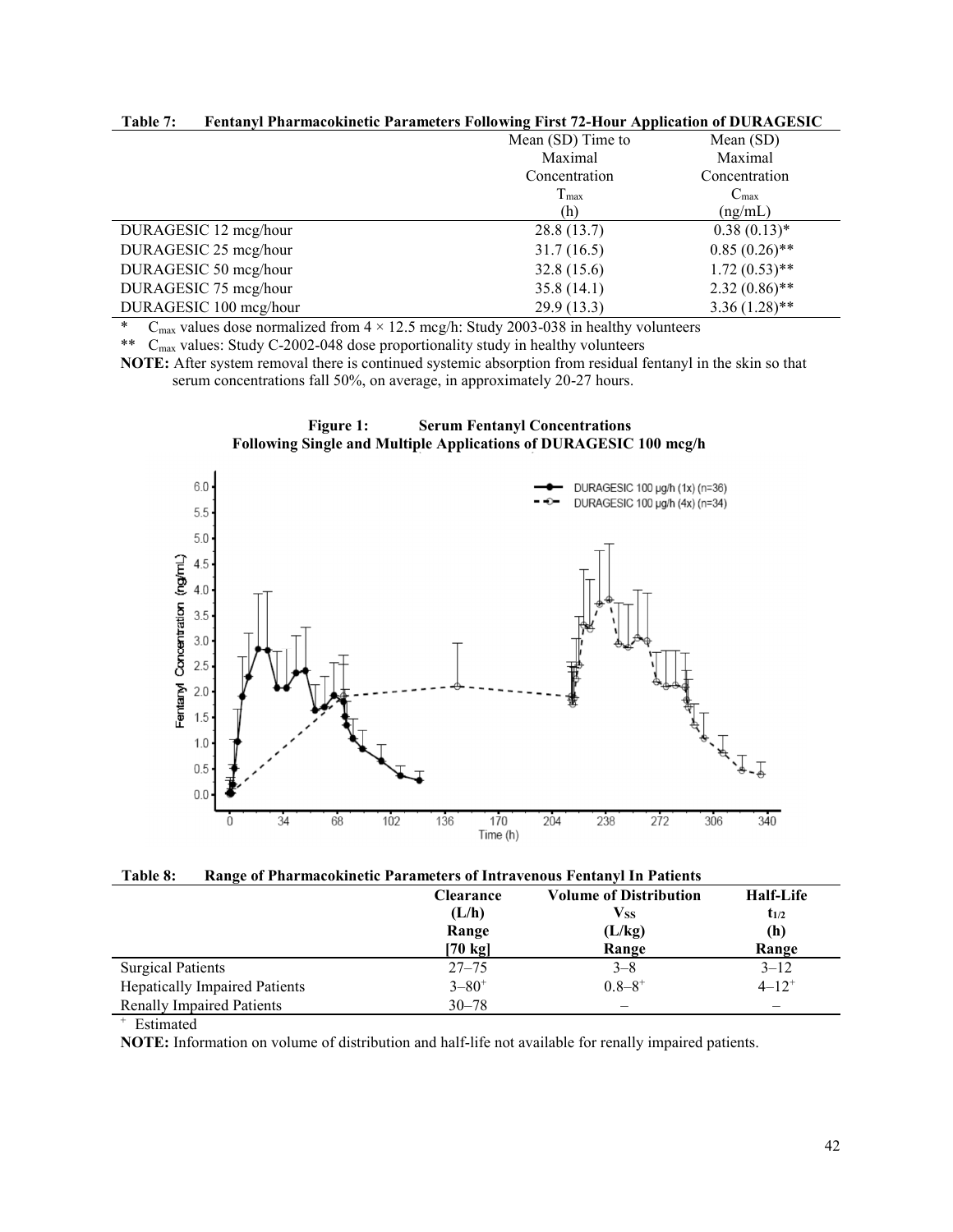#### **Distribution**

Fentanyl plasma protein binding capacity decreases with increasing ionization of the drug. Alterations in pH may affect its distribution between plasma and the central nervous system. Fentanyl accumulates in the skeletal muscle and fat and is released slowly into the blood. The average volume of distribution for fentanyl is  $6$  L/kg (range 3-8; N=8).

#### **Elimination**

## *Metabolism*

Fentanyl is metabolized primarily via human cytochrome P450 3A4 isoenzyme system. In humans, the drug appears to be metabolized primarily by oxidative N-dealkylation to norfentanyl and other inactive metabolites that do not contribute materially to the observed activity of the drug.

Skin does not appear to metabolize fentanyl delivered transdermally. This was determined in a human keratinocyte cell assay and in clinical studies in which 92% of the dose delivered from the system was accounted for as unchanged fentanyl that appeared in the systemic circulation.

# *Excretion*

Within 72 hours of IV fentanyl administration, approximately 75% of the dose is excreted in urine, mostly as metabolites with less than 10% representing unchanged drug. Approximately 9% of the dose is recovered in the feces, primarily as metabolites. Mean values for unbound fractions of fentanyl in plasma are estimated to be between 13 and 21%.

#### Specific Populations

## *Age: Geriatric Population*

Data from intravenous studies with fentanyl suggest that the elderly patients may have reduced clearance and a prolonged half-life. Moreover elderly patients may be more sensitive to the active substance than younger patients. A study conducted with the DURAGESIC fentanyl transdermal patch in elderly patients demonstrated that fentanyl pharmacokinetics did not differ significantly from young adult subjects, although peak serum concentrations tended to be lower and mean halflife values were prolonged to approximately 34 hours. In this study, a single DURAGESIC 100 mcg/hour patch was applied to a skin site on the upper outer arm in a group of healthy elderly Caucasians ≥65 years old (n=21, mean age 71 years) and worn for 72 hours. The mean  $C_{\text{max}}$  and  $AUC_{\infty}$  values were approximately 8% lower and 7% higher, respectively, in the elderly subjects as compared with subjects 18 to 45 years old. Inter-subject variability in  $AUC_{\infty}$ was higher in elderly subjects than in healthy adult subjects 18 to 45 years (58% and 37%, respectively). The mean half-life value was longer in subjects ≥65 years old than in subjects 18 to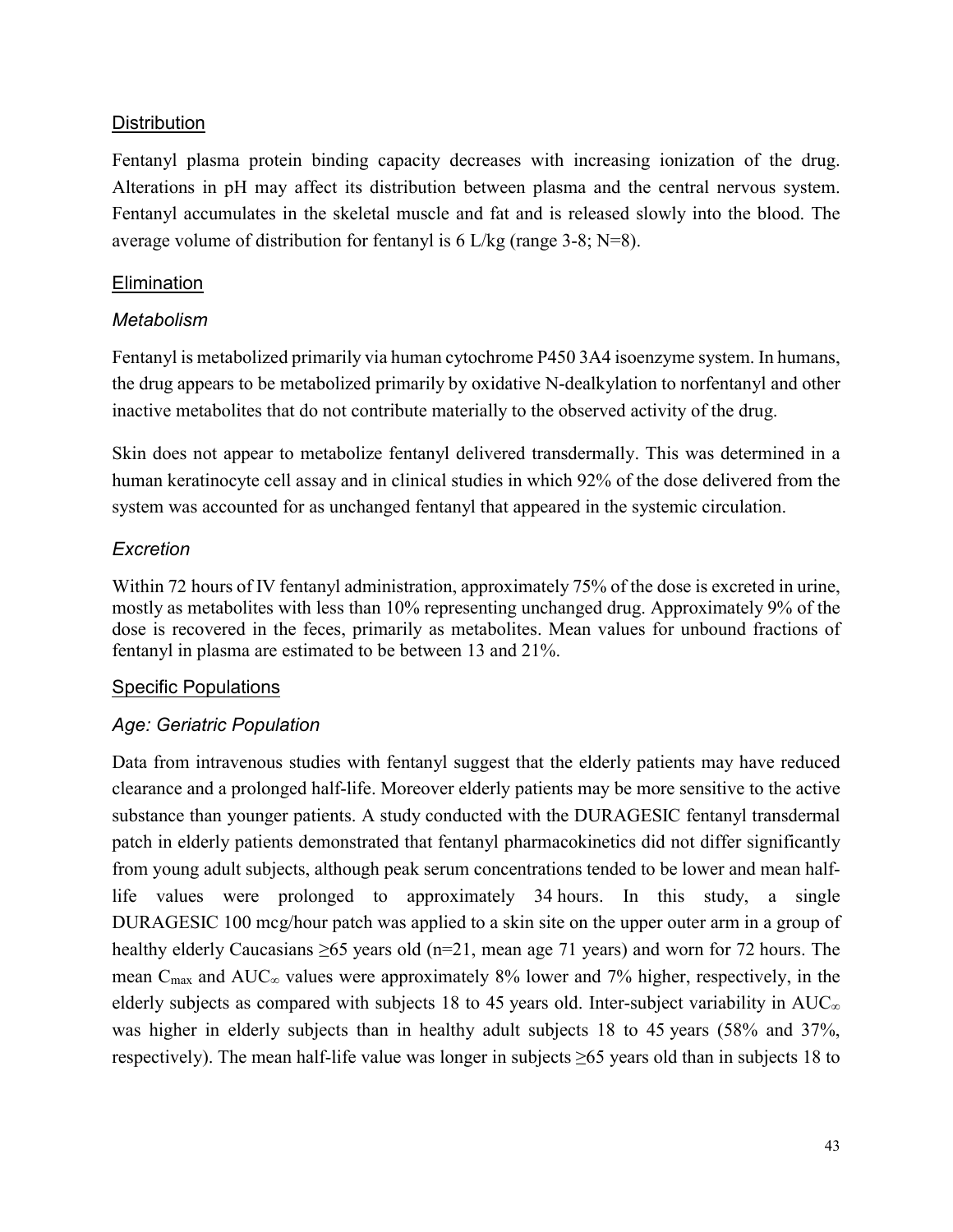45 years old (34.4 hours versus 23.5 hours) *[see Warnings and Precautions (5.10)* and *Use in Specific Populations (8.5)].*

# *Age: Pediatric Population*

In 1.5 to 5 year old, non-opioid-tolerant pediatric patients, the fentanyl plasma concentrations were approximately twice as high as that of adult patients. In older pediatric patients, the pharmacokinetic parameters were similar to that of adults. However, these findings have been taken into consideration in determining the dosing recommendations for opioid-tolerant pediatric patients (2 years of age and older). For pediatric dosing information, refer to *[see Dosage and Administration (2.3)]*.

# *Hepatic Impairment*

Information on the effect of hepatic impairment on the pharmacokinetics of DURAGESIC is limited. The pharmacokinetics of DURAGESIC delivering 50 mcg/hour of fentanyl for 72 hours was evaluated in patients hospitalized for surgery. Compared to the controlled patients ( $n=8$ ),  $C_{\text{max}}$ and AUC in the patients with cirrhosis (n=9) increased 35% and 73%, respectively.

Because there is *in vitro* and *in vivo* evidence of extensive hepatic contribution to the elimination of DURAGESIC, hepatic impairment would be expected to have significant effects on the pharmacokinetics of DURAGESIC. Avoid use of DURAGESIC in patients with severe hepatic impairment *[see Dosing and Administration (2.5), Warnings and Precautions (5.16),* and *Use in Specific Populations (8.6)]*.

# *Renal Impairment*

Information on the effect of renal impairment on the pharmacokinetics of DURAGESIC is limited. The pharmacokinetics of intravenous injection of 25 mcg/kg fentanyl was evaluated in patients (n=8) undergoing kidney transplantation. An inverse relationship between blood urea nitrogen level and fentanyl clearance was found.

Because there is *in-vivo* evidence of renal contribution to the elimination of DURAGESIC, renal impairment would be expected to have significant effects on the pharmacokinetics of DURAGESIC. Avoid the use of DURAGESIC in patients with severe renal impairment *[see Dosing and Administration (2.6), Warnings and Precautions (5.17)* and *Use in Specific Populations (8.7)]*.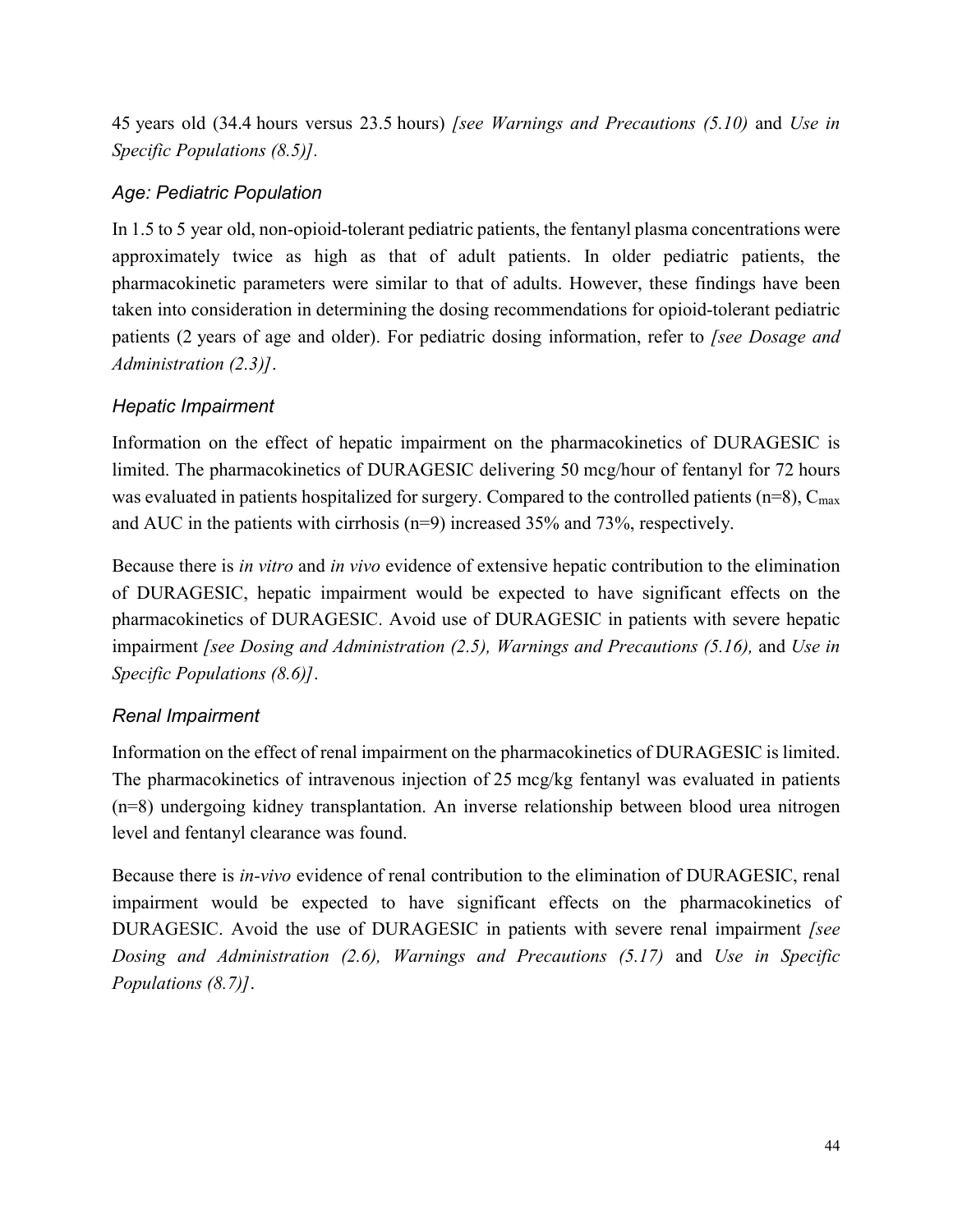#### *Drug Interaction Studies*

# *CYP3A4 Inhibitors*

Fentanyl is metabolized mainly via the human cytochrome P450 3A4 isoenzyme system (CYP3A4). The interaction between ritonavir, a CPY3A4 inhibitor, and fentanyl was investigated in eleven healthy volunteers in a randomized crossover study. Subjects received oral ritonavir or placebo for 3 days. The ritonavir dose was 200 mg three times a day on Day 1 and 300 mg three times a day on Day 2 followed by one morning dose of 300 mg on Day 3. On Day 2, fentanyl was given as a single IV dose at 5 mcg/kg two hours after the afternoon dose of oral ritonavir or placebo. Naloxone was administered to counteract the side effects of fentanyl. The results suggested that ritonavir might decrease the clearance of fentanyl by 67%, resulting in a 174% (range 52%–420%) increase in fentanyl AUC0-∞. The concomitant use of transdermal fentanyl with all CYP3A4 inhibitors (such as ritonavir, ketoconazole, itraconazole, troleandomycin, clarithromycin, nelfinavir, nefazodone, amiodarone, amprenavir, aprepitant, diltiazem, erythromycin, fluconazole, fosamprenavir, verapamil, or grapefruit juice) may result in an increase in fentanyl plasma concentrations, which could increase or prolong adverse drug effects and may cause potentially fatal respiratory depression. Carefully monitor patients receiving DURAGESIC and any CYP3A4 inhibitor for signs of respiratory depression for an extended period of time and adjust the dosage if warranted *[see Boxed Warning and Warnings and Precautions (5.6), and Drug Interactions (7)]*.

## *CYP3A4 Inducers*

Co-administration with agents that induce CYP3A4 activity may reduce the efficacy of DURAGESIC.

# <span id="page-44-1"></span>**13 NON-CLINICAL TOXICOLOGY**

# <span id="page-44-0"></span>**13.1 Carcinogenesis, Mutagenesis, and Impairment of Fertility**

#### **Carcinogenesis**

In a two-year carcinogenicity study conducted in rats, fentanyl was not associated with an increased incidence of tumors at subcutaneous doses up to 33 mcg/kg/day in males or 100 mcg/kg/day in females (0.16 and 0.39 times the human daily exposure obtained via the 100 mcg/h patch based on  $AUC_{0-24h}$  comparison).

#### Mutagenesis

There was no evidence of mutagenicity in the Ames Salmonella mutagenicity assay, the primary rat hepatocyte unscheduled DNA synthesis assay, the BALB/c 3T3 transformation test, and the human lymphocyte and CHO chromosomal aberration *in vitro* assays.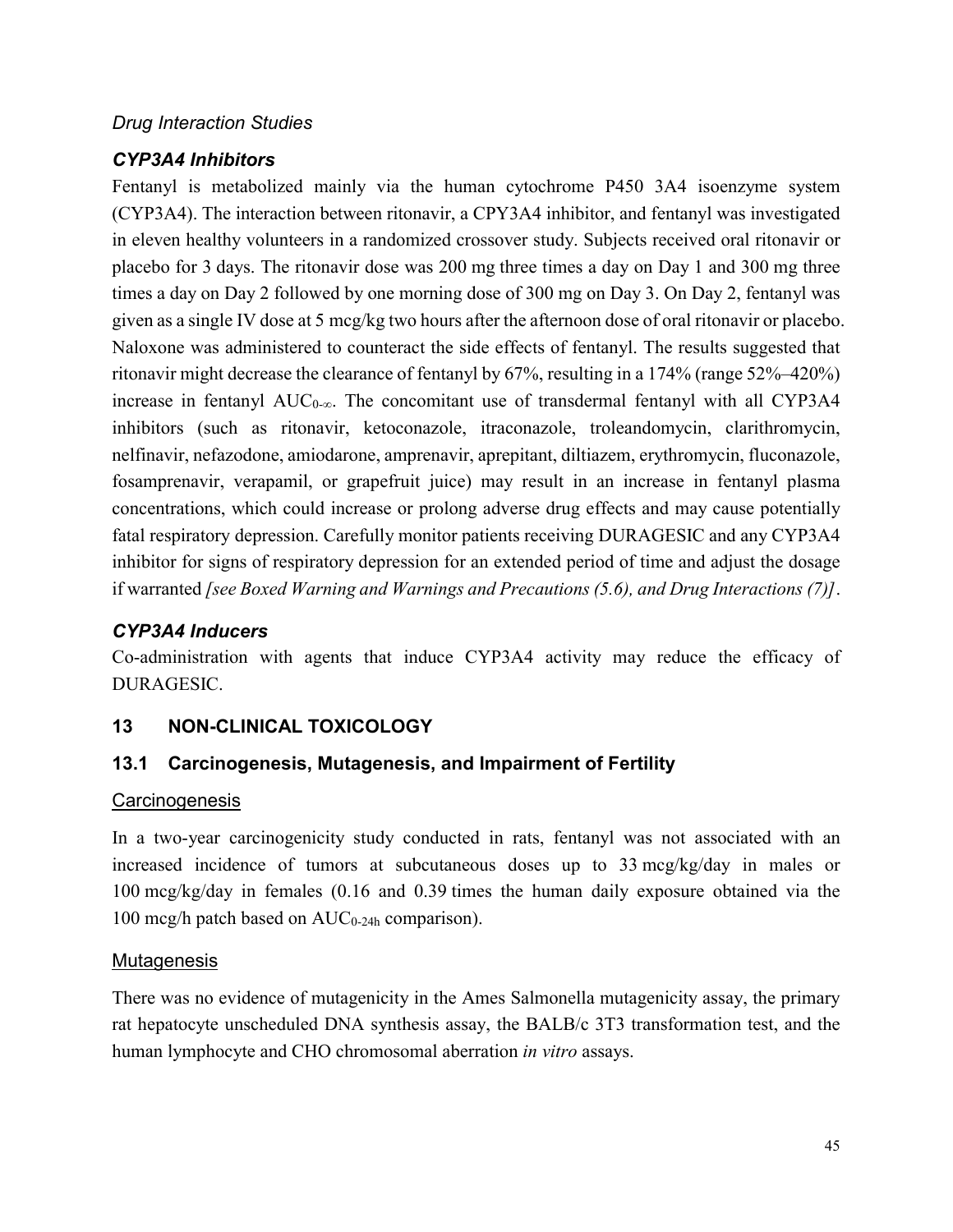#### Impairment of Fertility

The potential effects of fentanyl on male and female fertility were examined in the rat model via two separate experiments. In the male fertility study, male rats were treated with fentanyl (0, 0.025, 0.1 or 0.4 mg/kg/day) via continuous intravenous infusion for 28 days prior to mating; female rats were not treated. In the female fertility study, female rats were treated with fentanyl (0, 0.025, 0.1 or 0.4 mg/kg/day) via continuous intravenous infusion for 14 days prior to mating until day 16 of pregnancy; male rats were not treated. Analysis of fertility parameters in both studies indicated that an intravenous dose of fentanyl up to 0.4 mg/kg/day to either the male or the female alone produced no effects on fertility (this dose is approximately 1.6 times the daily human dose administered by a 100 mcg/hour patch on a mg/m<sup>2</sup> basis). In a separate study, a single daily bolus dose of fentanyl was shown to impair fertility in rats when given in intravenous doses of 0.3 times the human dose for a period of 12 days.

# <span id="page-45-1"></span>**14 CLINICAL STUDIES**

DURAGESIC as therapy for pain due to cancer has been studied in 153 patients. In this patient population, DURAGESIC has been administered in doses of 25 mcg/h to 600 mcg/h. Individual patients have used DURAGESIC continuously for up to 866 days. At one month after initiation of DURAGESIC therapy, patients generally reported lower pain intensity scores as compared to a pre-study analgesic regimen of oral morphine.

The duration of DURAGESIC use varied in cancer patients; 56% of patients used DURAGESIC for over 30 days, 28% continued treatment for more than 4 months, and 10% used DURAGESIC for more than 1 year.

In the pediatric population, the safety of DURAGESIC has been evaluated in 289 patients with chronic pain 2–18 years of age. The duration of DURAGESIC use varied; 20% of pediatric patients were treated for  $\leq 15$  days; 46% for 16–30 days; 16% for 31–60 days; and 17% for at least 61 days. Twenty-five patients were treated with DURAGESIC for at least 4 months and 9 patients for more than 9 months.

# <span id="page-45-0"></span>**16 HOW SUPPLIED/STORAGE AND HANDLING**

 $DURAGESIC^{\circledcirc}$  (fentanyl transdermal system) is supplied in cartons containing 5 individual childresistant packaged systems. See chart for information regarding individual systems.

| <b>DURAGESIC Strength</b><br>(mcg/hour) | <b>System</b><br><b>Size</b><br>$\text{(cm}^2)$ | Fentanyl<br>Content<br>(mg) | NDC<br><b>Number</b> |
|-----------------------------------------|-------------------------------------------------|-----------------------------|----------------------|
| DURAGESIC-12 <sup>*</sup>               | 5.5                                             | 1.55                        | 50458-101-05         |
| DURAGESIC-25                            | 11.5                                            | 3.1                         | 50458-102-05         |
| DURAGESIC-37.5**                        | 16.5                                            | 4.65                        | 50458-103-05         |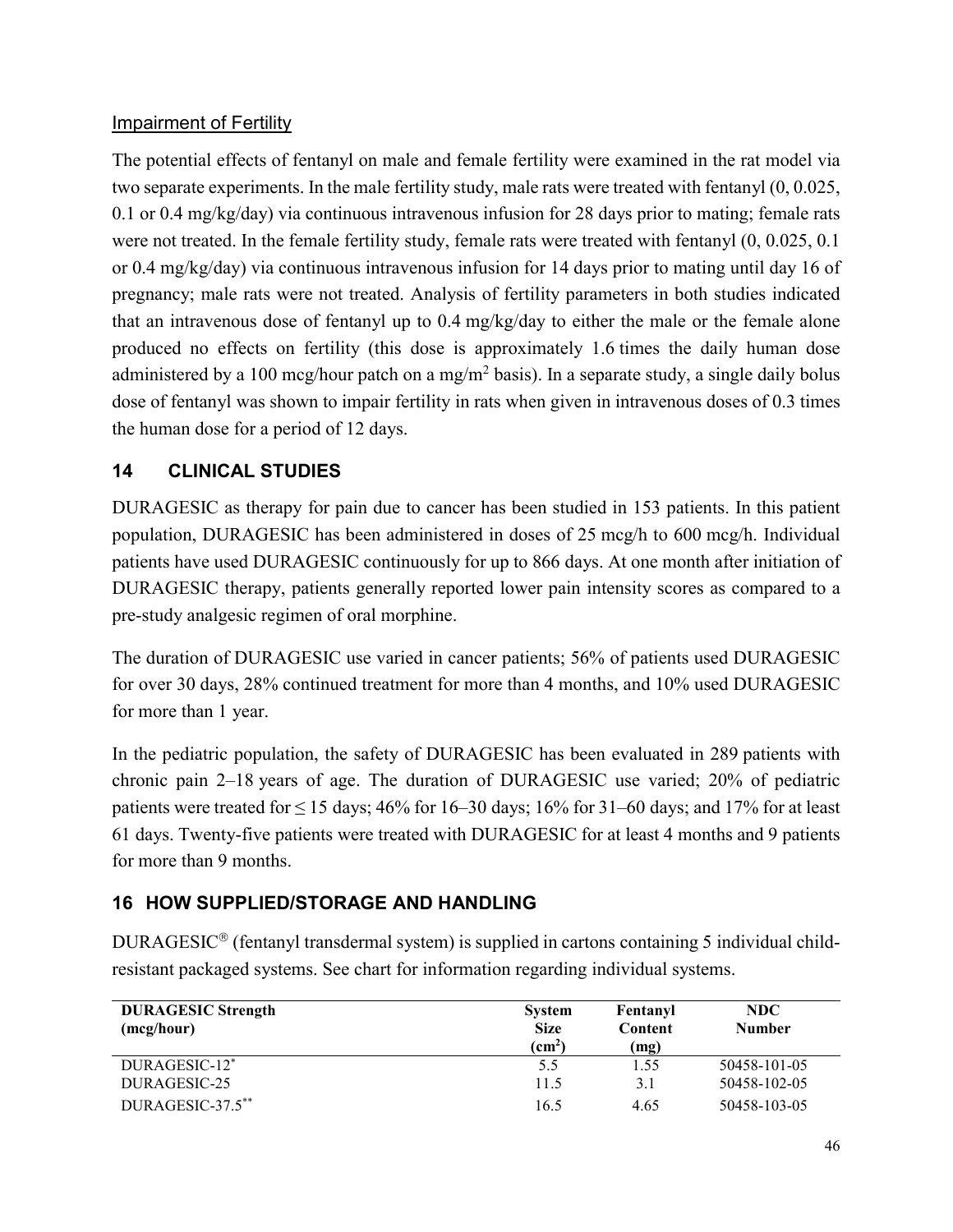| DURAGESIC-50  |    | 6.2  | 50458-104-05 |
|---------------|----|------|--------------|
| DURAGESIC-75  |    | 93   | 50458-105-05 |
| DURAGESIC-100 | 44 | 12.4 | 50458-106-05 |

This lowest strength is designated as 12 mcg/hour (however, the actual strength is 12.5 mcg/hour) to distinguish it from a 125 mcg/hour strength that could be prescribed by using multiple transdermal systems.

The 37.5 mcg/hour strength is not available as DURAGESIC. It is available as Fentanyl Transdermal System.

Store in original unopened pouch. Store up to  $25^{\circ}$ C (77 $^{\circ}$ F); excursions permitted to 15-30 $^{\circ}$ C (59-86°F) *[see USP Controlled Room Temperature]*.

Store DURAGESIC securely and dispose of properly *[see Patient Counseling Information (17)]*.

## <span id="page-46-0"></span>**17 PATIENT COUNSELING INFORMATION**

Advise the patient to read the FDA-approved patient labeling (Medication Guide and Instructions for Use).

#### Storage and Disposal

Because of the risks associated with accidental ingestion, misuse, and abuse, advise patients to store DURAGESIC securely, out of sight and reach of children, and in a location not accessible by others, including visitors to the home *[see Warnings and Precautions (5.1, 5.4), Drug Abuse and Dependence (9.2)]*. Inform patients that leaving DURAGESIC unsecured can pose a deadly risk to others in the home.

Advise patients and caregivers that when medicines are no longer needed, they should be disposed of promptly. Expired, unwanted, or unused DURAGESIC should be disposed of by folding the patch so that the adhesive side of the patch adheres to itself, and immediately flushing down the toilet (if a drug take-back option is not readily available) *[see Instructions for Use]*. Inform patients that they can visit www.fda.gov/drugdisposal for a complete list of medicines recommended for disposal by flushing, as well as additional information on disposal of unused medicines.

#### Addiction, Abuse, and Misuse

Inform patients that the use of DURAGESIC, even when taken as recommended, can result in addiction, abuse, and misuse, which can lead to overdose and death *[see Warnings and Precautions (5.1)].* Instruct patients not to share DURAGESIC with others and to take steps to protect DURAGESIC from theft or misuse.

#### Life-Threatening Respiratory Depression

Inform patients of the risk of life-threatening respiratory depression, including information that the risk is greatest when starting DURAGESIC or when the dosage is increased, and that it can occur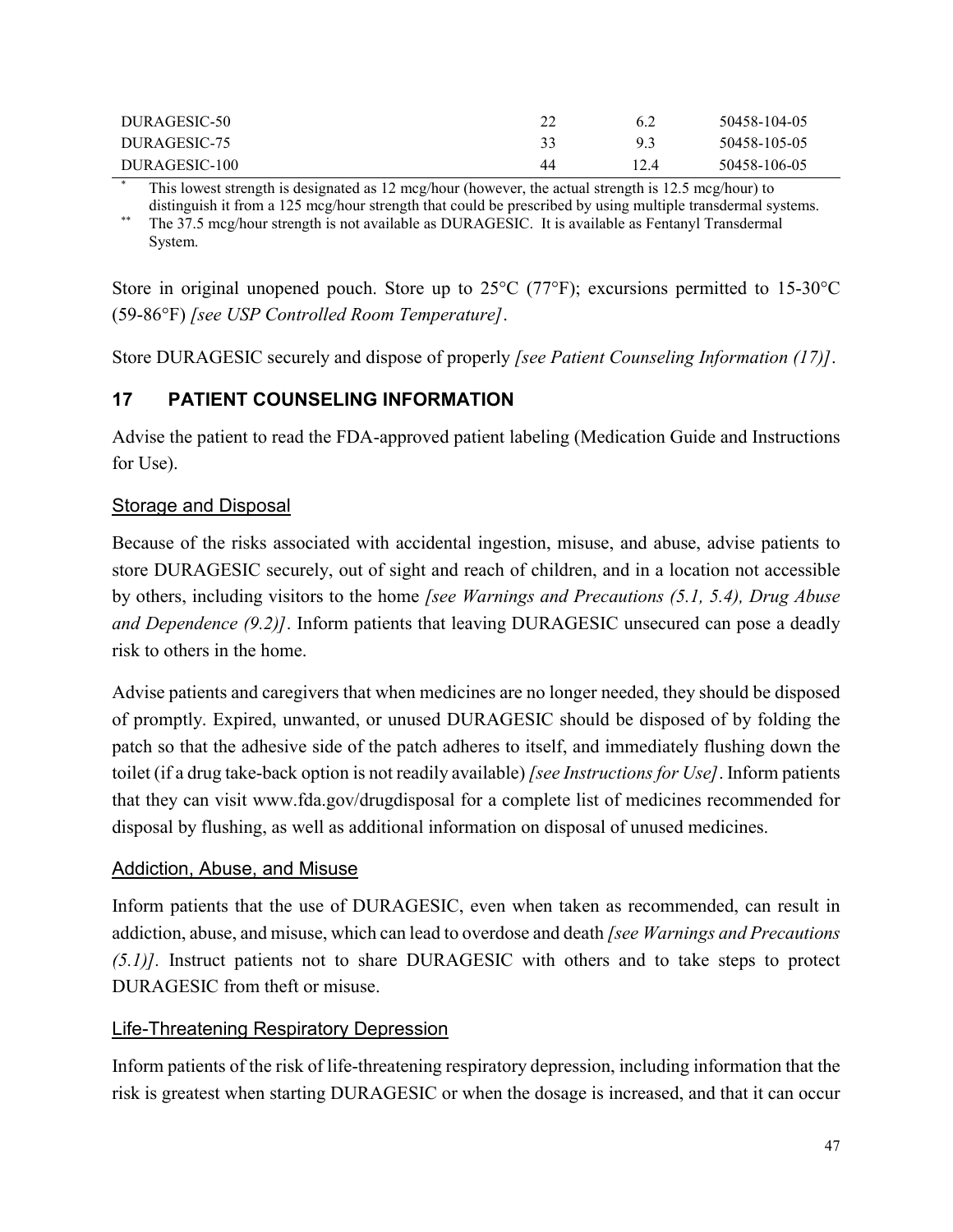even at recommended dosages. Educate patients and caregivers on how to recognize respiratory depression and emphasize the importance of calling 911 or getting emergency medical help right away in the event of a known or suspected overdose *[see Warnings and Precautions (5.3)].*

# Patient Access to Naloxone for the Emergency Treatment of Opioid Overdose

Discuss with the patient and caregiver the availability of naloxone for the emergency treatment of opioid overdose, both when initiating and renewing treatment with DURAGESIC. Inform patients and caregivers about the various ways to obtain naloxone as permitted by individual state naloxone dispensing and prescribing requirements or guidelines (e.g., by prescription, directly from a pharmacist, or as part of a community-based program) *[see Dosage and Administration (2.2), Warnings and Precautions (5.3)]*.

Educate patients and caregivers on how to recognize the signs and symptoms of an overdose.

Explain to patients and caregivers that naloxone's effects are temporary, and that they must call 911 or get emergency medical help right away in all cases of known or suspected opioid overdose, even if naloxone is administered *[see Overdosage (10)].*

If naloxone is prescribed, also advise patients and caregivers:

- How to treat with naloxone, in the event of an opioid overdose
- To tell family and friends about their naloxone and to keep it in a place where family and friends can access it in an emergency
- To read the Patient Information (or other educational material) that will come with their naloxone. Emphasize the importance of doing this before an opioid emergency happens, so the patient and caregiver will know what to do.

## Accidental Exposure

Inform patients that accidental exposure, especially in children, may result in respiratory depression or death *[see Warnings and Precautions (5.4)].*

DURAGESIC can be accidentally transferred to children. Instruct patients to take special precautions to avoid accidental contact when holding or caring for children.

Instruct patients that, if the patch dislodges and accidentally sticks to the skin of another person, to immediately take the patch off, wash the exposed area with water and seek medical attention for the accidentally exposed individual as accidental exposure may lead to death or other serious medical problems.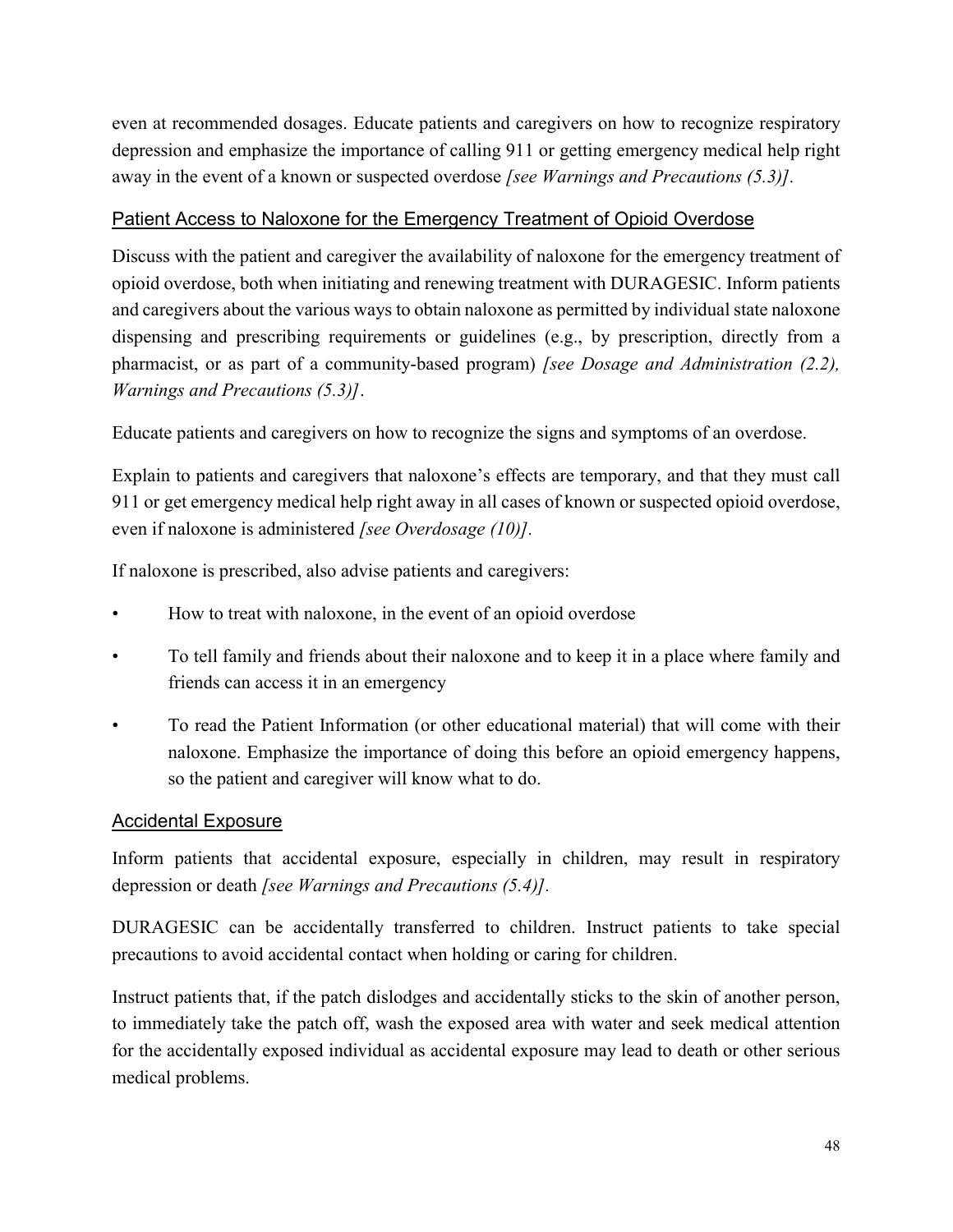## Interactions with Benzodiazepines and Other CNS Depressants

Inform patients and caregivers that potentially fatal additive effects may occur if DURAGESIC is used with benzodiazepines or other CNS depressants, including alcohol, and not to use these concomitantly unless supervised by a healthcare provider *[see Warnings and Precautions (5.8), Drug Interactions (7)].*

#### Serotonin Syndrome

Inform patients that opioids could cause a rare but potentially life-threatening condition resulting from concomitant administration of serotonergic drugs. Warn patients of the symptoms and signs of serotonin syndrome, and to seek medical attention right away if symptoms develop. Instruct patients to inform their healthcare providers if they are taking, or plan to take serotonergic medications *[see Warnings and Precautions (5.11)* and *Drug Interactions (7)]*.

#### MAOI Interaction

Inform patients to avoid taking DURAGESIC while using any drugs that inhibit monoamine oxidase. Patients should not start MAOIs while taking DURAGESIC *[see Drug Interactions (7)]*.

#### Adrenal Insufficiency

Inform patients that opioids could cause adrenal insufficiency, a potentially life-threatening condition. Adrenal insufficiency may present with non-specific symptoms and signs such as nausea, vomiting, anorexia, fatigue, weakness, dizziness, and low blood pressure. Advise patients to seek medical attention if they experience a constellation of these symptoms *[see Warnings and Precautions (5.12)]*.

#### Important Administration Instructions

Advise patients never to change the dose of DURAGESIC or the number of patches applied to the skin unless instructed to do so by the prescribing healthcare professional.

#### Important Discontinuation Instructions

In order to avoid developing withdrawal symptoms, instruct patients not to discontinue DURAGESIC without first discussing a tapering plan with the prescriber *[see Dosage and Administration (2.9)]*.

#### Warnings About Heat

Warn patients of the potential for temperature-dependent increases in fentanyl release from the patch that could result in an overdose of fentanyl. Instruct patients to contact their healthcare provider if they develop a high fever. Instruct patients to: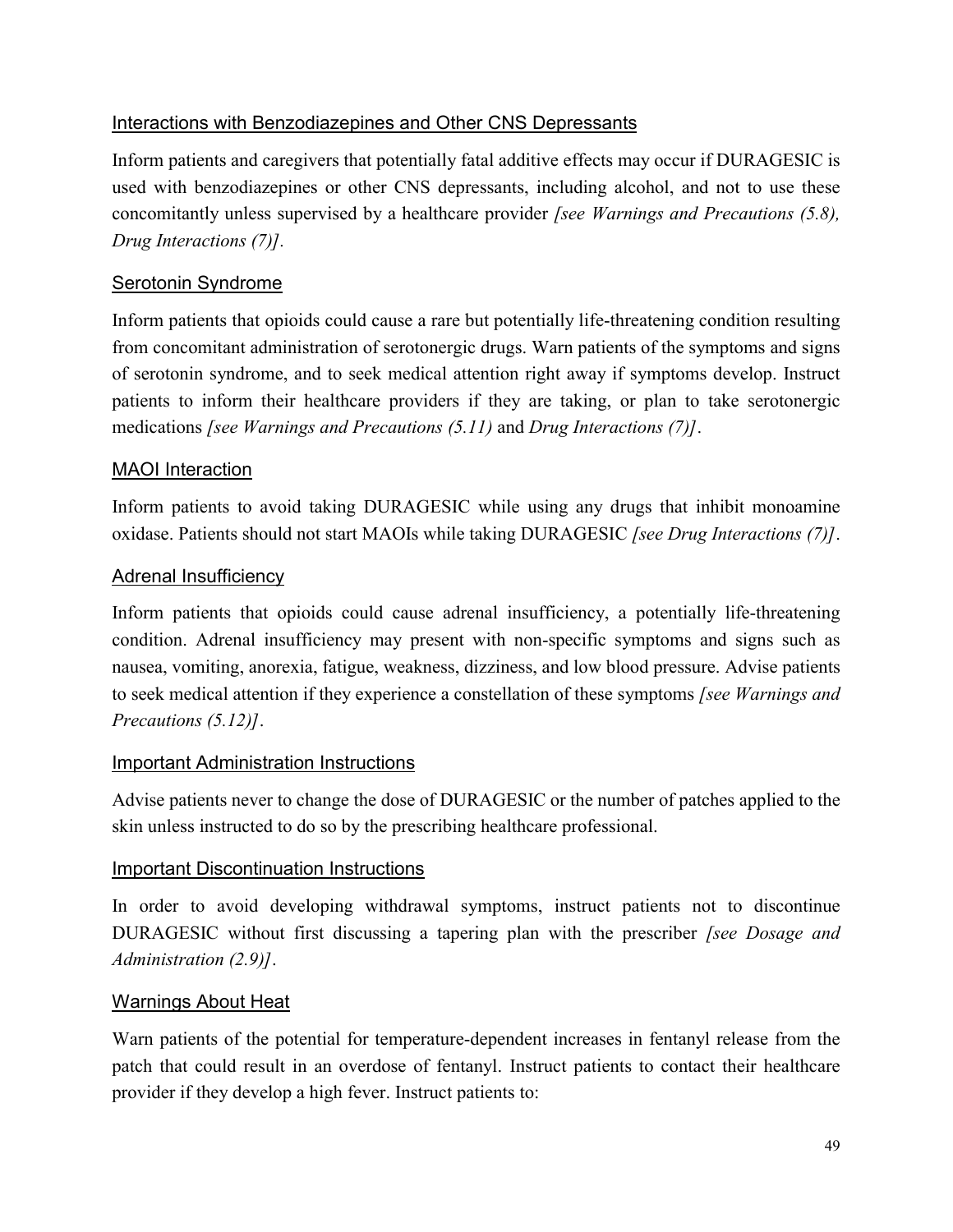- avoid strenuous exertion that can increase body temperature while wearing the patch
- avoid exposing the DURAGESIC application site and surrounding area to direct external heat sources including heating pads, electric blankets, sunbathing, heat or tanning lamps, saunas, hot tubs or hot baths, and heated water beds.

#### **Hypotension**

Inform patients that DURAGESIC may cause orthostatic hypotension and syncope. Instruct patients how to recognize symptoms of low blood pressure and how to reduce the risk of serious consequences should hypotension occur (e.g., sit or lie down, carefully rise from a sitting or lying position) *[see Warnings and Precautions (5.13)]*.

## Anaphylaxis

Inform patients that anaphylaxis, including anaphylactic shock, has been reported with ingredients contained in DURAGESIC. Advise patients how to recognize such a reaction and when to seek medical attention *[see Contraindications (4), Adverse Reactions (6)].*

## **Pregnancy**

# *Neonatal Opioid Withdrawal Syndrome*

Inform female patients of reproductive potential that prolonged use of DURAGESIC during pregnancy can result in neonatal opioid withdrawal syndrome, which may be life-threatening if not recognized and treated *[see Warnings and Precautions (5.5), Use in Specific Populations (8.1)].*

## *Embryo-Fetal Toxicity*

Inform female patients of reproductive potential that DURAGESIC can cause fetal harm and to inform their healthcare provider of known or suspected pregnancy *[see Use in Specific Populations (8.1)].*

## Lactation

Advise patients that breastfeeding is not recommended during treatment with DURAGESIC *[see Use in Specific Populations (8.2)].*

## Infertility

Inform patients that chronic use of opioids may cause reduced fertility. It is not known whether these effects on fertility are reversible *[see Use in Specific Populations (8.3)]*.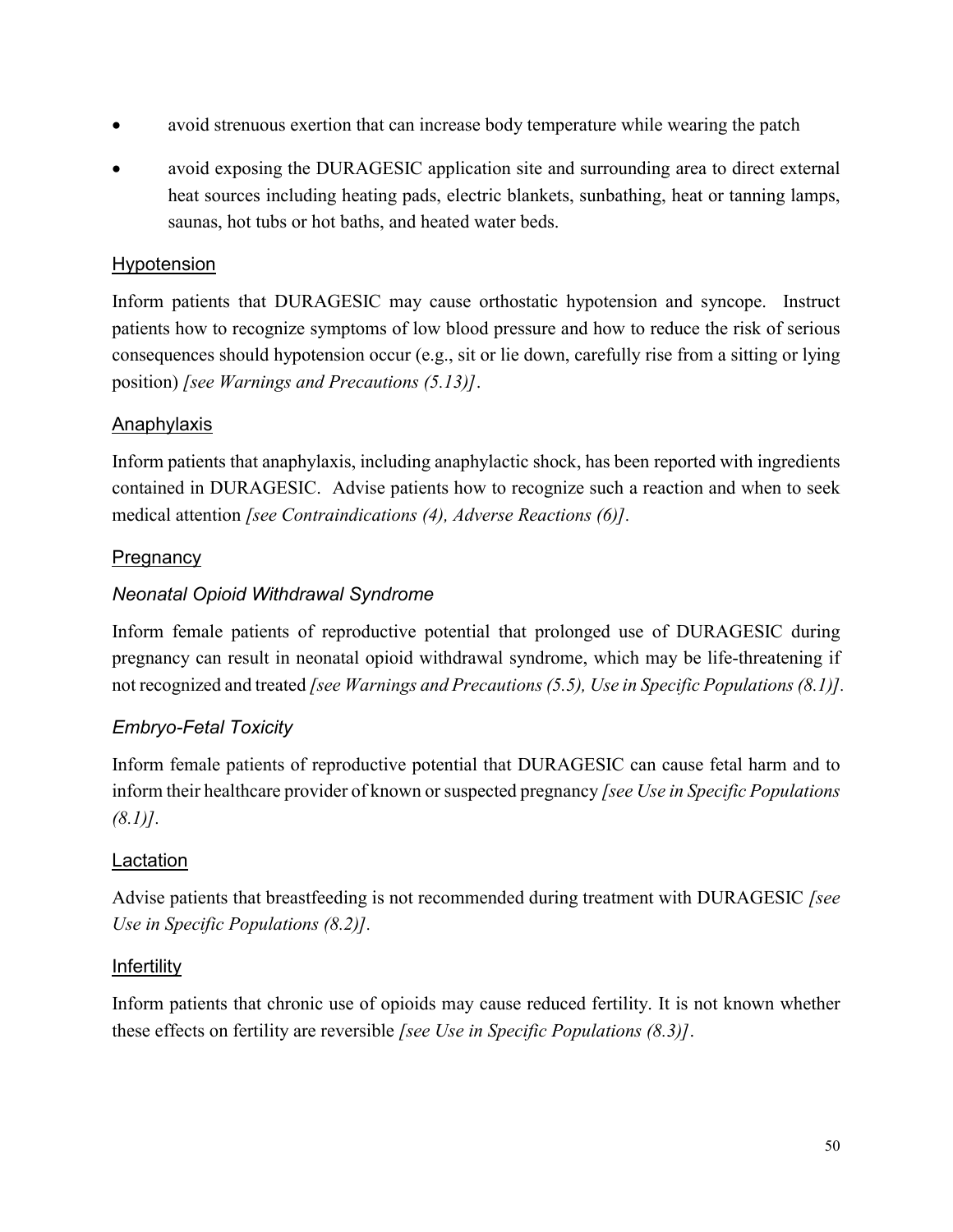#### Driving or Operating Heavy Machinery

Inform patients that DURAGESIC may impair the ability to perform potentially hazardous activities such as driving a car or operating heavy machinery. Advise patients not to perform such tasks until they know how they will react to the medication *[see Warnings and Precautions (5.21)]*.

#### **Constipation**

Advise patients of the potential for severe constipation, including management instructions and when to seek medical attention *[see Adverse Reactions (6), Clinical Pharmacology (12.2)]*.

#### **Manufactured for:**

Janssen Pharmaceuticals, Inc. Titusville, NJ 08560, USA

Revised 04/2022

2018 Janssen Pharmaceuticals, Inc.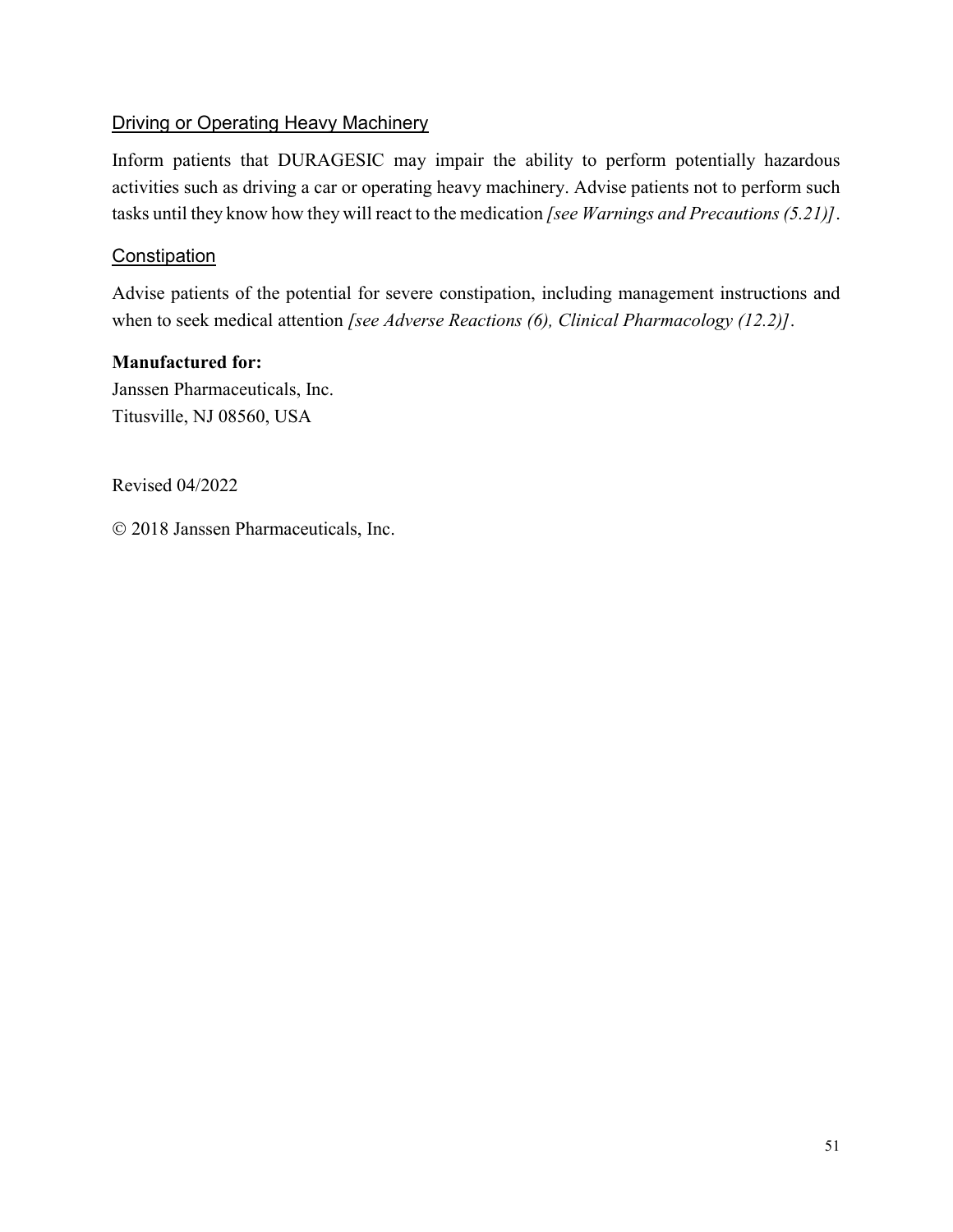#### **Medication Guide DURAGESIC® (Dur-ah-GEE-zik**) **(fentanyl) Transdermal System, CII**

#### **DURAGESIC® is:**

- A strong prescription pain medicine that contains an opioid (narcotic) that is used to manage pain severe enough to require daily around-the-clock, long-term treatment with an opioid, in people who are already regularly using opioid pain medicine, when other pain treatments such as non-opioid pain medicines or immediate-release opioid medicines do not treat your pain well enough or you cannot tolerate them.
- A long-acting (extended-release) opioid pain medicine that can put you at risk for overdose and death. Even if you take your dose correctly as prescribed you are at risk for opioid addiction, abuse, and misuse that can lead to death.
- Not for use to treat pain that is not around-the-clock.

#### **Important information about DURAGESIC®:**

- **Get emergency help or call 911 right away if you use too much DURAGESIC® (overdose)**. When you first start taking DURAGESIC®, when your dose is changed, or if you take too much (overdose), serious or life-threatening breathing problems that can lead to death may occur. Talk to your healthcare provider about naloxone, a medicine for the emergency treatment of an opioid overdose.
- Taking DURAGESIC® with other opioid medicines, benzodiazepines, alcohol, or other central nervous system depressants (including street drugs) may cause severe drowsiness, decreased awareness, breathing difficulties, with slow or shallow breathing, coma, and death.
- Never give anyone else your DURAGESIC**®**. They could die from taking it. Selling or giving away DURAGESIC**®** is against the law.
- Store DURAGESIC<sup>®</sup>, securely, out of sight and reach of children, and in a location not accessible by others, including visitors to the home.
- If the patch accidentally sticks to a family member while in close contact, take the patch off, wash the area with water, and get emergency help right away because an accidental exposure to DURAGESIC**®** can lead to death or other serious medical problems.
- Dispose of expired, unwanted, or unused DURAGESIC®, by folding the patch so that the adhesive side of the patch adheres to itself, and immediately flushing down the toilet (if a drug take-back option is not readily available) *[see Instructions for Use]*. Visit www.fda.gov/drugdisposal for additional information on disposal of unused medicines.

#### **Do not use DURAGESIC® if you have:**

- severe asthma, trouble breathing, or other lung problems.
- a bowel blockage or have narrowing of the stomach or intestines.

#### **Before applying DURAGESIC®, tell your healthcare provider if you have a history of:**

- 
- head injury, seizures liver, kidney, thyroid problems
- problems urinating pancreas or gallbladder problems
- abuse of street or prescription drugs, alcohol addiction, opioid overdose, or mental health problems.

#### **Tell your healthcare provider if you:**

- have a fever
- **are pregnant or planning to become pregnant.** Prolonged use of DURAGESIC® during pregnancy can cause withdrawal symptoms in your newborn baby that could be life-threatening if not recognized and treated.
- **are breastfeeding.** Not recommended during treatment with DURAGESIC. It may harm your baby.
- are living in a household where there are small children or someone who has abused street or prescription drugs.
- are taking prescription or over-the-counter medicines, vitamins, or herbal supplements. Taking DURAGESIC® with certain other medicines can cause serious side effects that could lead to death.

#### **When using DURAGESIC®:**

- Do not change your dose. Apply DURAGESIC**®** exactly as prescribed by your healthcare provider. Use the lowest dose possible for the shortest time needed.
- See the detailed Instructions for Use for information about how to apply and dispose of the DURAGESIC® patch.
- Do not apply more than 1 patch at the same time unless your healthcare provider tells you to.
- You should wear the DURAGESIC**®** patch continuously for 3 days, unless advised otherwise by your healthcare provider.
- Do not cut, break, chew, crush, dissolve, snort, or inject DURAGESIC because this may cause you to overdose and die.
- **Call your healthcare provider if the dose you are using does not control your pain.**